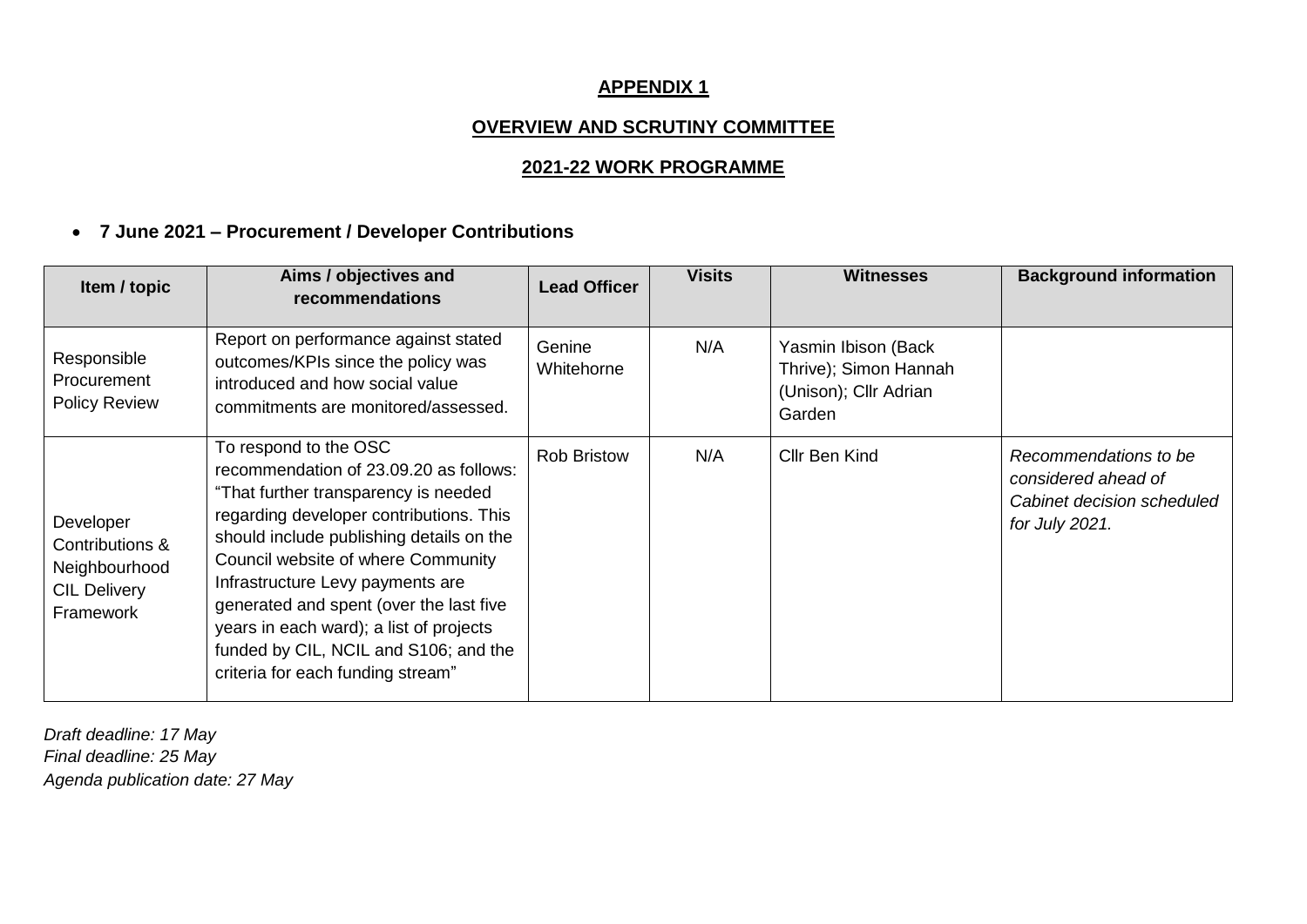# **14 July 2021 – Health and Social Care**

| Item / topic                                  | Aims / objectives and recommendations                                                                                                                                                                                                                                                                                     | Lead<br><b>Officer</b>                      | <b>Visits</b> | <b>Witnesses</b>                                                                                                                                                                                                                                                                                                                                                          | <b>Background information</b> |
|-----------------------------------------------|---------------------------------------------------------------------------------------------------------------------------------------------------------------------------------------------------------------------------------------------------------------------------------------------------------------------------|---------------------------------------------|---------------|---------------------------------------------------------------------------------------------------------------------------------------------------------------------------------------------------------------------------------------------------------------------------------------------------------------------------------------------------------------------------|-------------------------------|
| Care Home<br>Provision and<br><b>Delivery</b> | Information on the commissioning<br>framework; different models/types of care<br>homes; impact of C-19 and Brexit;<br>monitoring and inspection arrangements;<br>challenges moving forward, including for<br>staff, carers and service providers. This will<br>incorporate requested information on<br>Minnie Kidd House. | Fiona<br>Connolly /<br>Jane<br><b>Bowie</b> | N/A           | Care home providers,<br>including a core block<br>provider and a smaller<br>unit, with input from a<br>manager and care staff.<br>An aligned professional -<br>e.g. a GP or a public<br>health officer who's<br>worked alongside the<br>commissioning team.<br>Service users and carers<br><b>Healthwatch Lambeth</b><br>Age UK Lambeth<br>Lambeth Keep Our NHS<br>Public |                               |

*Draft deadline: 24 June Final deadline: 2 July Agenda publication date: 6 July*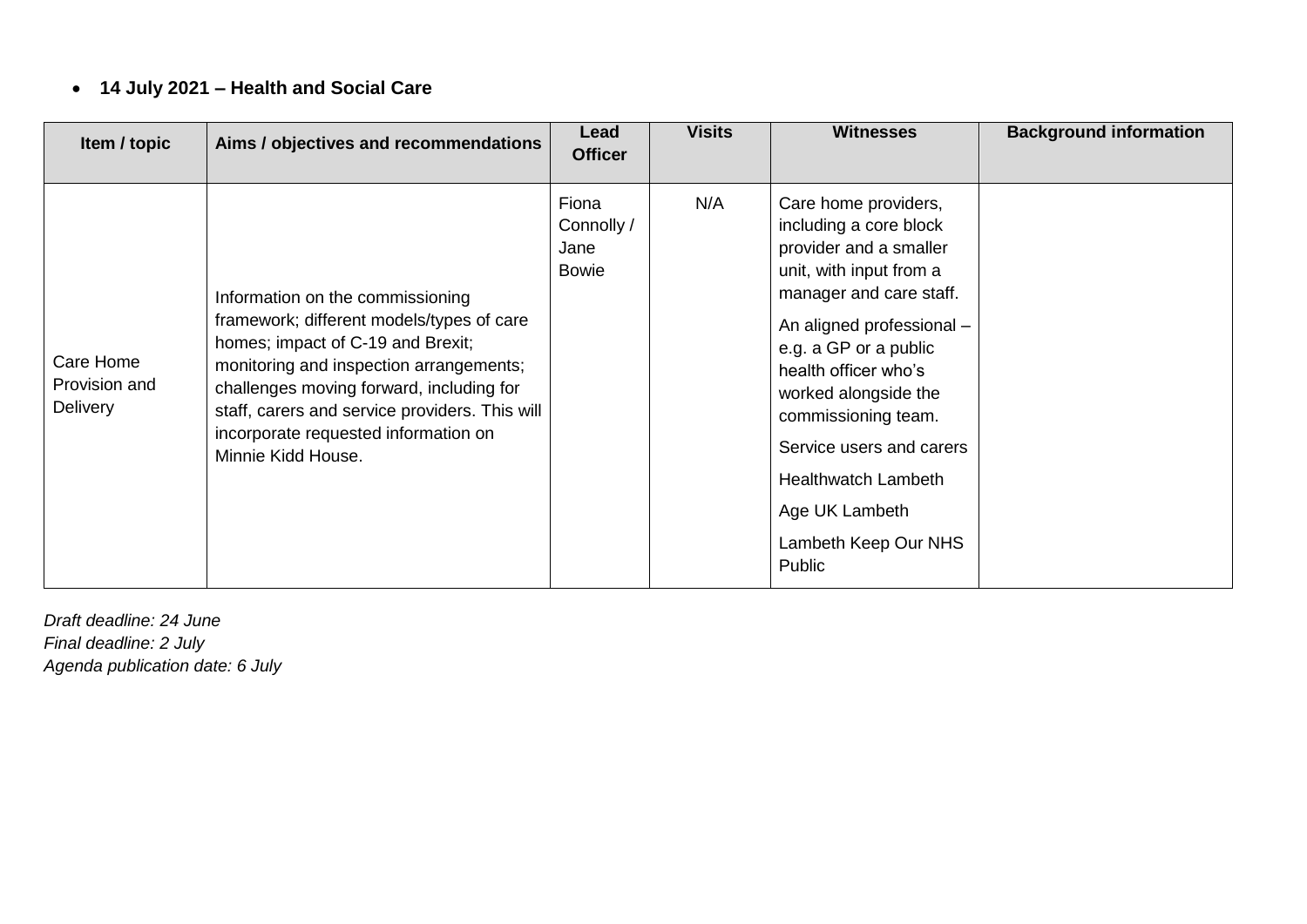#### **12 October 2021**

| Item / topic                                                              | Aims / objectives and<br>recommendations                                                                                                                                                                                                                                                                                                                                                                                                                                                                                                                                                  | <b>Lead Officer</b>                                                                                            | <b>Visits</b> | <b>Witnesses</b>                                                               | <b>Background information</b>                                         |
|---------------------------------------------------------------------------|-------------------------------------------------------------------------------------------------------------------------------------------------------------------------------------------------------------------------------------------------------------------------------------------------------------------------------------------------------------------------------------------------------------------------------------------------------------------------------------------------------------------------------------------------------------------------------------------|----------------------------------------------------------------------------------------------------------------|---------------|--------------------------------------------------------------------------------|-----------------------------------------------------------------------|
| <b>Climate Change</b><br>Update (including<br>Road Safety)                | To provide an update on the issues<br>covered by committee in July 2020,<br>with additional information on Air<br>Quality Reporting, the work of the<br>Citizens' Assembly (including next<br>steps) and information/data to help<br>quantify the health impacts of air<br>pollution across Lambeth.<br>To provide data on road<br>accidents/collisions across the<br>borough for the last five years. To<br>include an explanation, with<br>benchmarking against other<br>boroughs, and details on work that is<br>taking place to reduce road danger,<br>especially for younger people. | Hannah<br>Jameson<br><b>Ruth Hutt</b><br>Paul<br>Keenlyside<br>Simon<br><b>Phillips</b><br>Michael<br>Munnelly | <b>TBC</b>    | Councillor Joanna<br>Reynolds                                                  | These items may be combined<br>or taken as two standalone<br>reports. |
| Low Traffic<br>Neighbourhoods<br>Scrutiny<br>Commission - Final<br>Report | For OSC, as the parent Committee, to<br>consider and agree the final report<br>from the LTN Scrutiny Commission<br>ahead of this going to Cabinet for a<br>response.                                                                                                                                                                                                                                                                                                                                                                                                                      | Maria Burton                                                                                                   | N/A           | Witnesses were<br>interviewed during the<br>Commission's evidence<br>gathering | Cllr Mary Atkins was Chair of<br>the Commission                       |

*Draft deadline: 21 September Final deadline: 29 September Agenda publication date: 4 October*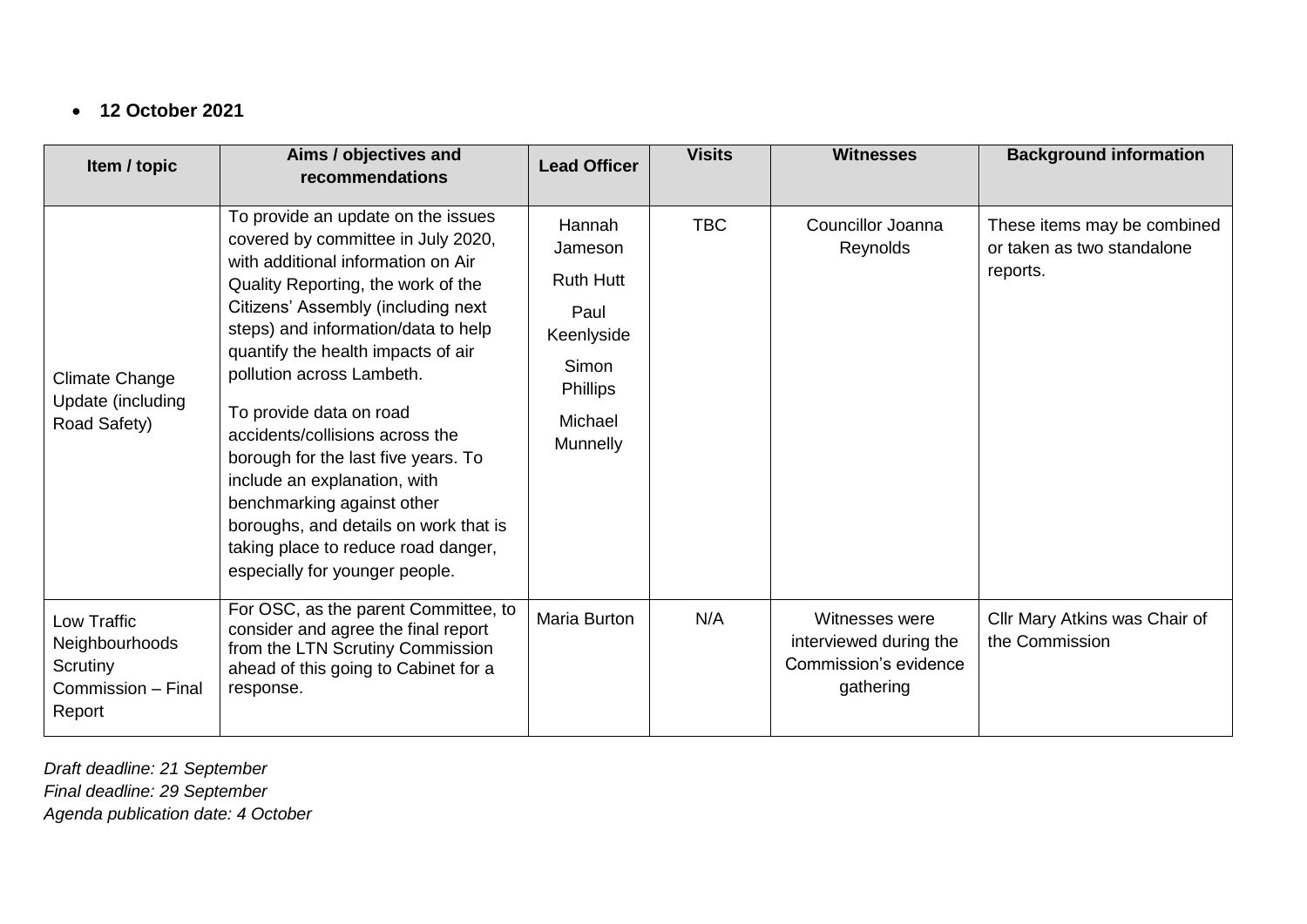# **16 December 2021 – Moved to 10 January 2022**

| Item / topic                         | Aims / objectives and<br>recommendations                                                                                                                                                                                                                                                                                                                                                                                                                                             | <b>Lead Officer</b>        | <b>Visits</b> | <b>Witnesses</b>                                                          | <b>Background information</b> |
|--------------------------------------|--------------------------------------------------------------------------------------------------------------------------------------------------------------------------------------------------------------------------------------------------------------------------------------------------------------------------------------------------------------------------------------------------------------------------------------------------------------------------------------|----------------------------|---------------|---------------------------------------------------------------------------|-------------------------------|
| <b>Budget</b>                        | To be presented to OSC following initial<br>Cabinet approval. Will then go to Cabinet<br>and Council in the new year                                                                                                                                                                                                                                                                                                                                                                 | Christina<br>Thompson      | N/A           | Trade unions, BIDs,<br>Charity representatives                            |                               |
| <b>Benefits</b>                      | To include:<br>Clarity on responsibility (central<br>government, local government,<br>partners, MPs), broad overview of<br>the process<br>Services the Council funds (e.g.<br>Centre 70, CAB), number of<br>referrals, outcomes and how these<br>contracts are evaluated.<br>Housing benefit - statistics on<br>recipients, refusals, evictions<br>How the complaints process works<br>Comparisons with other boroughs<br>Current issues: Universal Credit,<br><b>Test and Trace</b> | <b>Natasa</b><br>Patterson | N/A           | Helen Hayes MP<br>Centre 70/CAB<br><b>Residents</b><br>supported/affected |                               |
| Minnie Kidd House<br>(for info only) | At OSC on 14 July 2021, the Committee<br>requested:<br>• A report on the future use of Minnie Kidd<br>House, setting out care provided,<br>environmental issues, including work<br>required for the building to be compliant<br>with fire safety standards, and next steps,<br>be considered by Overview and Scrutiny<br>at a future committee meeting, with input<br>from Guy's and St Thomas' NHS<br><b>Foundation Trust.</b>                                                      | Jane Bowie                 | N/A           | N/A                                                                       | <b>OSC 14 July 2021</b>       |

*Draft deadline: 25 November Final deadline: 03 December*

*Agenda publication date: 08 December*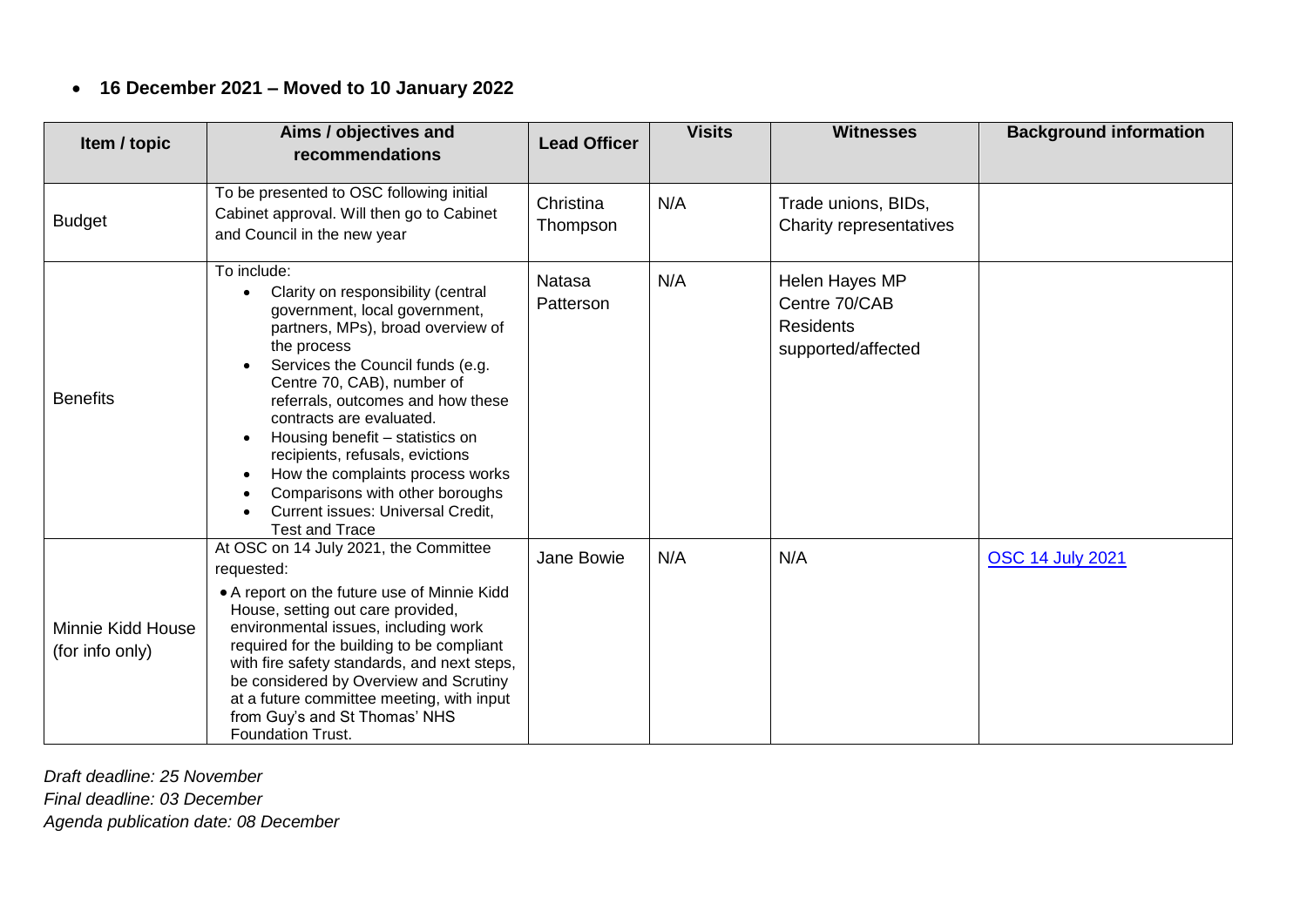# **2 February 2022**

| Item / topic                                                   | Aims / objectives and<br>recommendations                                                            | <b>Lead Officer</b>                   | <b>Visits</b> | <b>Witnesses</b>                                                                 | <b>Background information</b> |
|----------------------------------------------------------------|-----------------------------------------------------------------------------------------------------|---------------------------------------|---------------|----------------------------------------------------------------------------------|-------------------------------|
| Employment &<br>Skills Strategy one<br>year on                 | To assess the impact of the<br><b>Employment and Skills Strategy one</b><br>year after its adoption | Alison May/<br>Jacqueline<br>Faulkner | N/A           | <b>Employment and Skills</b><br>providers (colleges etc)<br>(Former) apprentices |                               |
| <b>Events Scrutiny</b><br>Commission 2 <sup>nd</sup><br>Update | Second and final update to the<br>Commission                                                        | <b>Kevin Crook</b>                    | N/A           | Ward Councillors in<br>affected parks<br>Friends groups for<br>affected parks    |                               |

*Draft deadline: 13 January Final deadline: 21 January Agenda publication date: 25 January*

### **24 March 2022 – Crime and Disorder (Provisional)**

| Item / topic                                           | Aims / objectives and<br>recommendations                                                                                                                                                                                                    | <b>Lead Officer</b> | <b>Visits</b>                        | <b>Witnesses</b>                                                                                        | <b>Background information</b>                                 |
|--------------------------------------------------------|---------------------------------------------------------------------------------------------------------------------------------------------------------------------------------------------------------------------------------------------|---------------------|--------------------------------------|---------------------------------------------------------------------------------------------------------|---------------------------------------------------------------|
| Safer Lambeth<br>Partnership<br><b>Scrutiny Report</b> | Annual Crime and Disorder item, to<br>focus on:<br>Trust and confidence in the<br>$\bullet$<br>Police and how these can be<br>improved/resolved<br>Stop and search<br>County lines<br>Safer Neighbourhood Panels<br>and their effectiveness | <b>Trevor East</b>  | <b>Brixton</b><br>Police<br>Station? | Safer Lambeth<br>Partnership<br><b>Lambeth Youth Safety</b><br>Forum<br>Natalie Creary, Black<br>Thrive | <b>Safer Lambeth Partnership</b><br>report, OSC 23 March 2021 |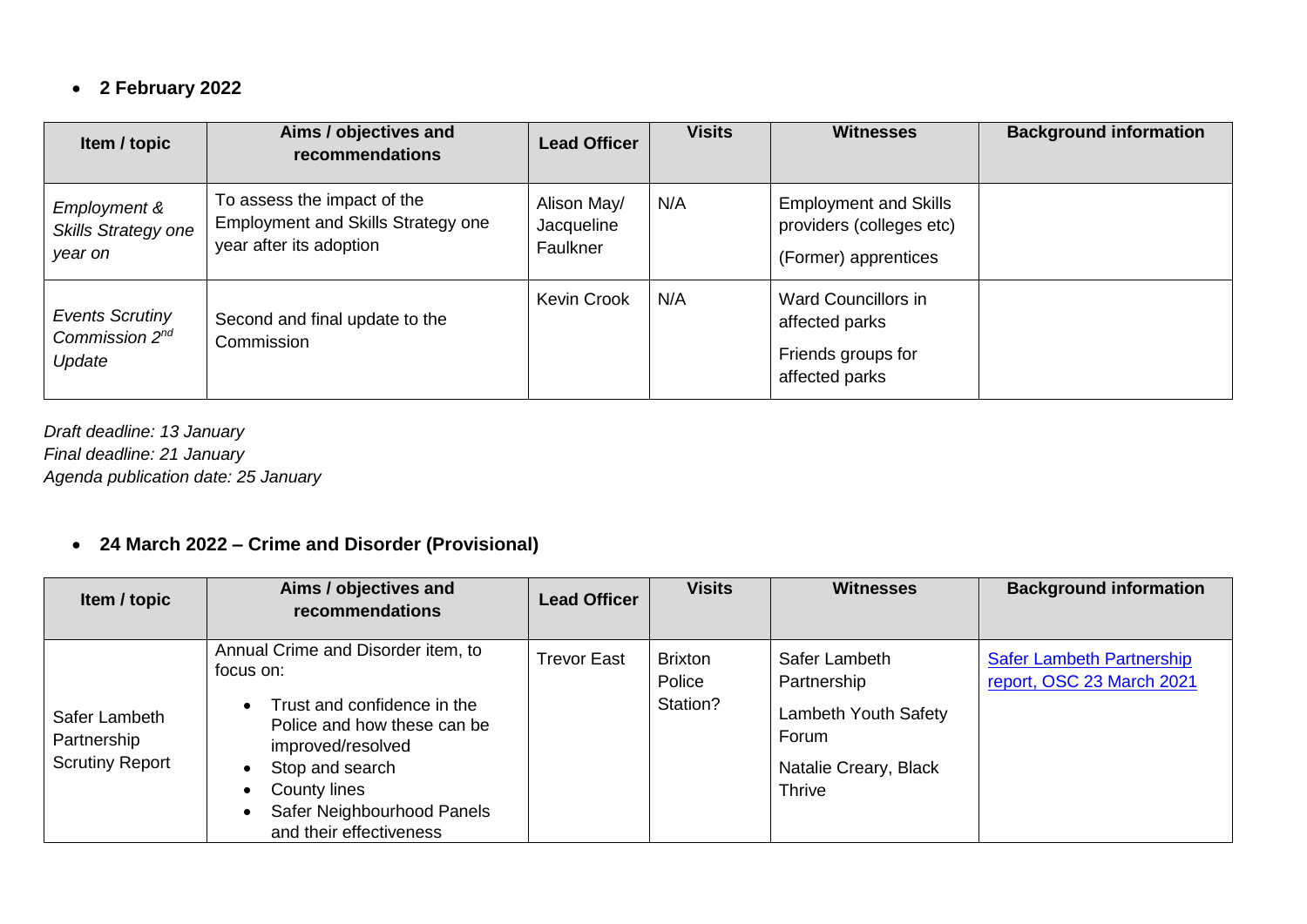| Item / topic                                    | Aims / objectives and<br>recommendations                                                                                                                                                          | <b>Lead Officer</b>       | <b>Visits</b> | <b>Witnesses</b>                                                                                   | <b>Background information</b> |
|-------------------------------------------------|---------------------------------------------------------------------------------------------------------------------------------------------------------------------------------------------------|---------------------------|---------------|----------------------------------------------------------------------------------------------------|-------------------------------|
|                                                 | The process for police<br>complaints, particularly for<br>groups such as young people<br>and BAME people<br>How the Council and Police<br>work together on areas such as<br>anti-social behaviour |                           |               |                                                                                                    |                               |
| $Health -$<br>Addressing health<br>inequalities | To provide data on health inequalities<br>and outcomes, primarily on<br>race/ethnicity.<br>Case studies: sickle cell, Black maternal<br>health, obesity, diabetes                                 | Ruth<br>Hutt/Bimpe<br>Oki |               | <b>Bell Ribeiro-Addy MP</b><br>Florence Eshalomi MP<br>Patients groups?<br><b>Five Times More?</b> |                               |

*Draft deadline: 4 March Final deadline: 14 March Agenda publication date: 16 March*

#### **Issues for potential future scrutiny**

- Thames Water issues
- Covid related expenditure and, subject to speaking to the Chair of Corporate Committee, work that has taken place to prevent covid support fraud
- Violence affecting young people / youth violence (subject to speaking to the Chair of Children's Services Scrutiny Sub Committee)
- Care Homes Annual Report see minutes from 14 July 2021 OSC for details
- Financial Inclusion Strategy
- Waste Strategy
- Resident Services contract performance
- Leisure Strategy/contracts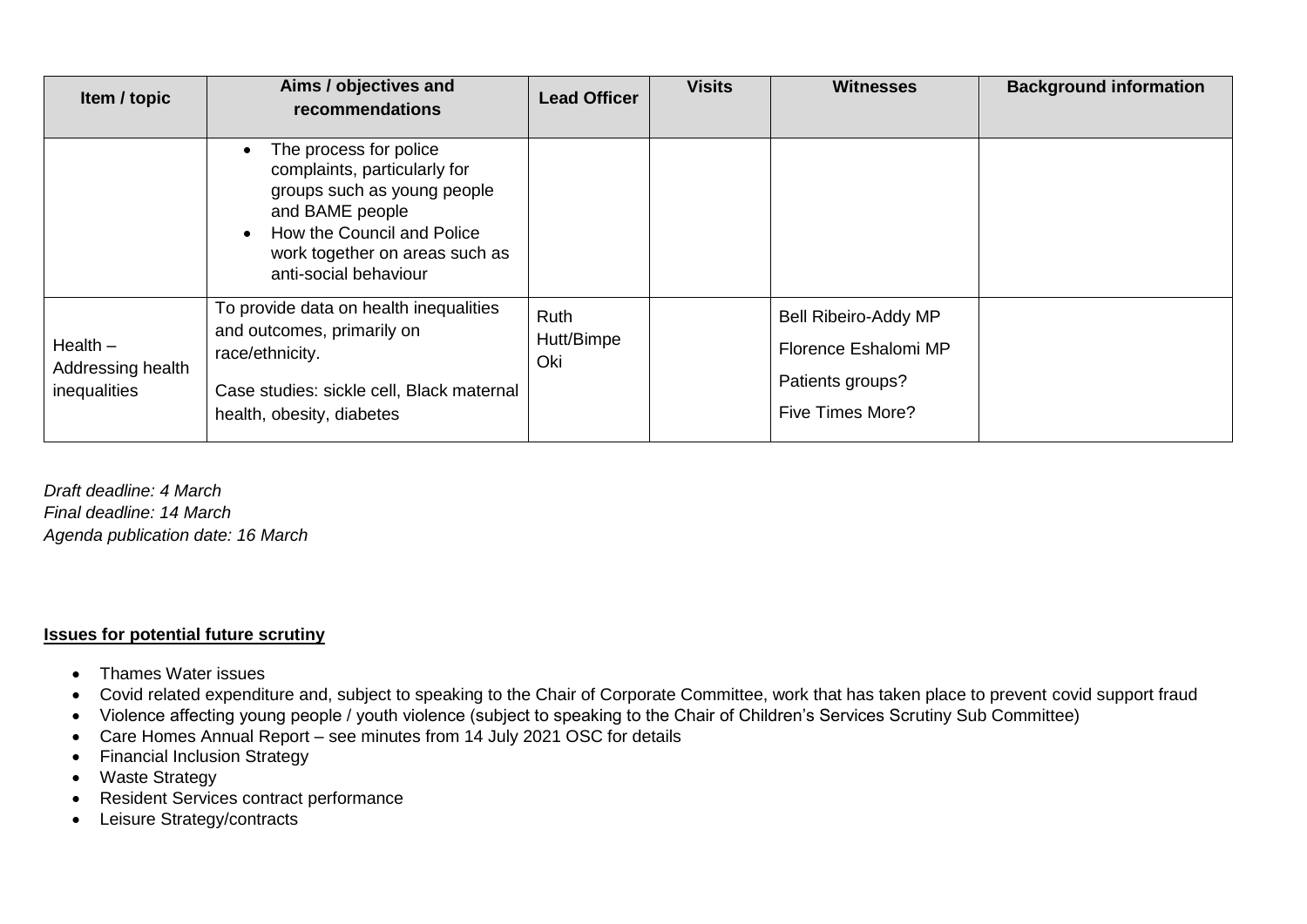- Customer service standards
- Road Safety Strategy *summer 2022 at the earliest*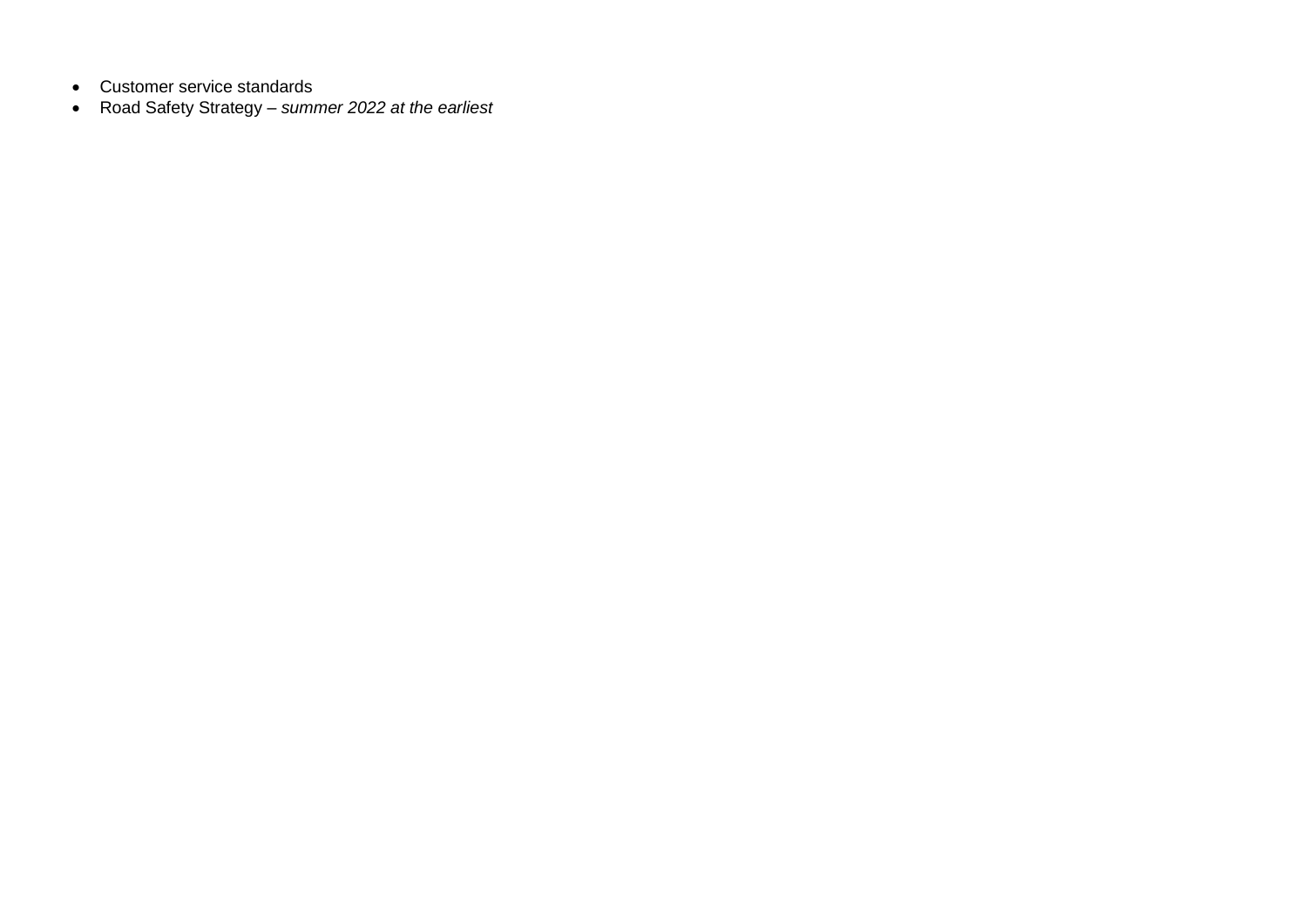### **Scrutiny Commissions**

*(More information on current commissions is contained in the OSC work programme report)* 

| <b>Title/Proposal</b>                  | <b>Status</b>                                                                                                                                  | <b>Co-Chairs/Lead Member(s)</b> |
|----------------------------------------|------------------------------------------------------------------------------------------------------------------------------------------------|---------------------------------|
| <b>Maximising Benefits from Events</b> | Concluded. Final report presented to Cabinet on 13 Jan 2020. First action plan<br>update Sept 2020, second update February 2022.               | <b>Cllr Mary Atkins</b>         |
| Low Traffic Neighbourhoods             | Concluded Membership and scope agreed at Dec 2020 OSC; commission<br>meeting regularly. Final report presented to Cabinet on 22 November 2021. | <b>Cllr Mary Atkins</b>         |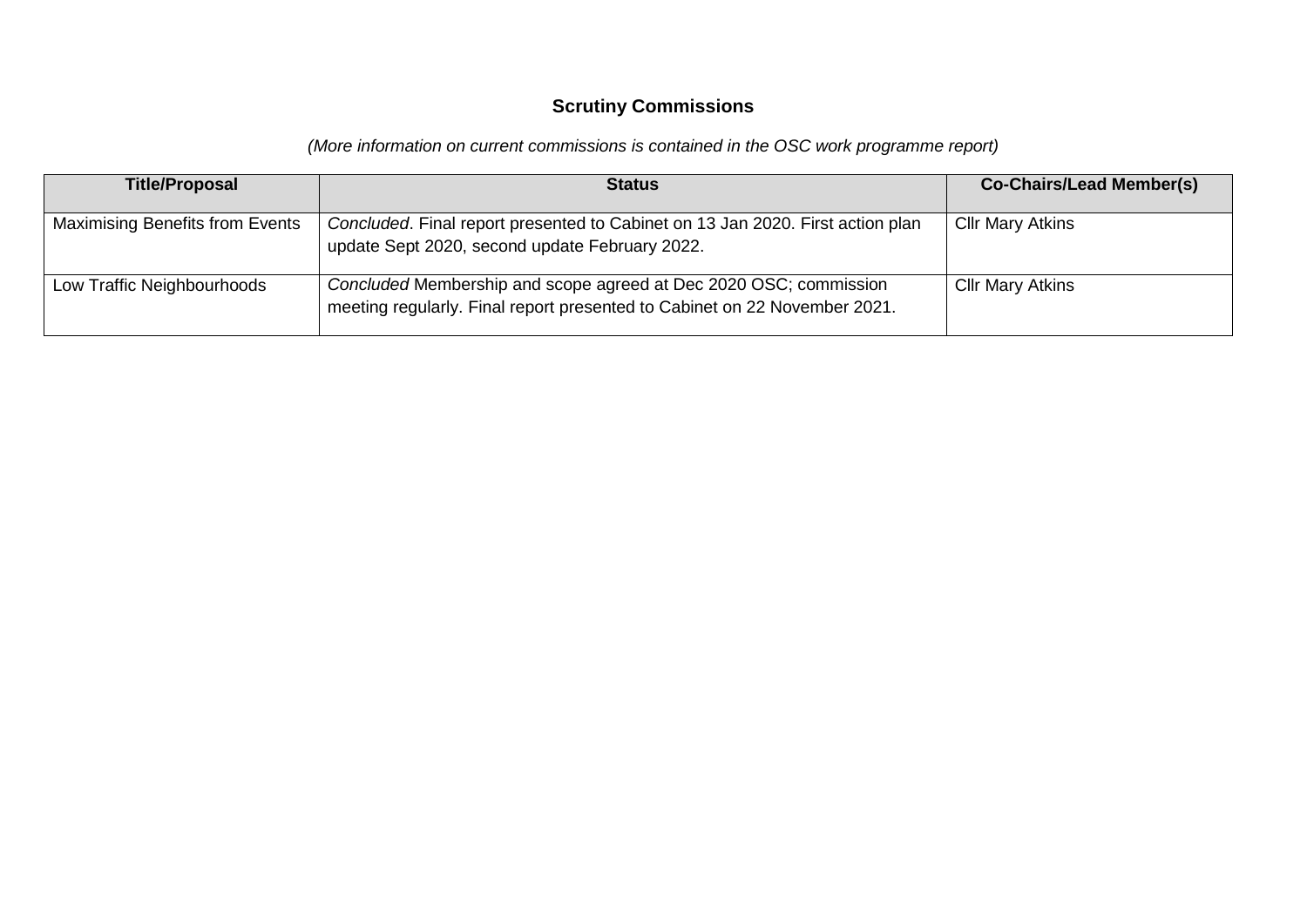# **Overview & Scrutiny Committee Action Monitoring**

# **30 January 2019: Transport / Digital Accessibility**

| <b>Item</b>                            | <b>Recommendation / Action</b>                                                                                                                                                                                         | Accepted/<br><b>Rejected</b> | <b>Response</b>                                                                                                      | <b>Deadline</b> | Owner                    | <b>RAG</b><br>rating                          |
|----------------------------------------|------------------------------------------------------------------------------------------------------------------------------------------------------------------------------------------------------------------------|------------------------------|----------------------------------------------------------------------------------------------------------------------|-----------------|--------------------------|-----------------------------------------------|
| Draft Lambeth<br>Transport<br>Strategy | To support the work being done to explore the feasibility<br>of introducing a workplace parking levy in the borough and<br>request to be kept updated throughout the evidence<br>gathering and decision making process | Accepted                     | Work stream delayed due to<br>Covid-19                                                                               | TBC             | Simon<br><b>Phillips</b> | (last<br>update 08<br><b>November</b><br>2021 |
| Draft Lambeth<br>Transport<br>Strategy | That the Transport Strategy be amended to include<br>guidance on motorcycle parking provision and criteria for<br>interested residents                                                                                 |                              | To be picked up in the Kerbside<br>Strategy in 2021/22<br>November 2021: the Strategy is<br>currently in development | TBC.            | Simon<br>Phillips        | (last<br>update 09<br>February<br>2022)       |

# **19 May 2020: Council Response to Covid-19**

| <b>Item</b>                        | <b>Recommendation / Action</b>                                                                                                                                                    | Accepted/<br><b>Rejected</b> | <b>Response</b>                                                                                                                                      | <b>Deadline</b> | Owner                                 | <b>RAG</b><br>rating |
|------------------------------------|-----------------------------------------------------------------------------------------------------------------------------------------------------------------------------------|------------------------------|------------------------------------------------------------------------------------------------------------------------------------------------------|-----------------|---------------------------------------|----------------------|
| Council<br>Response to<br>Covid-19 | That further work be done to establish how vacant space<br>and additional space requirements be identified and<br>connected to support changes in working practices in<br>Lambeth | Accepted                     | Project Work to commence to<br>consolidate all information<br>including: location, facilities<br>available, current usage,<br>associated budgets etc | TBC             | Andrew<br>Fravers/<br>Neil<br>Euesden | A                    |

# **16 July 2020: Budget / Climate Change**

| ltem                                                      | <b>Recommendation / Action</b>                                                                                                                                                | Accepted/<br><b>Rejected</b> | <b>Response</b>                                                                                                                                                                                        | <b>Deadline</b> | Owner             | <b>RAG</b><br>rating |
|-----------------------------------------------------------|-------------------------------------------------------------------------------------------------------------------------------------------------------------------------------|------------------------------|--------------------------------------------------------------------------------------------------------------------------------------------------------------------------------------------------------|-----------------|-------------------|----------------------|
| <b>Tackling Climate</b><br>Change in Light<br>of Covid-19 | That the committee endorses the innovative work being<br>done by the London Borough of Islington on heat transfer<br>and would like to see Lambeth explore similar approaches | Accepted                     | The council has begun to develop<br>its energy strategy and will<br>identify relevant low carbon<br>energy opportunities as part of<br>this work. We expect the first<br>phase of work, to develop the | Late 2021       | Hannah<br>Jameson | (last<br>update 10   |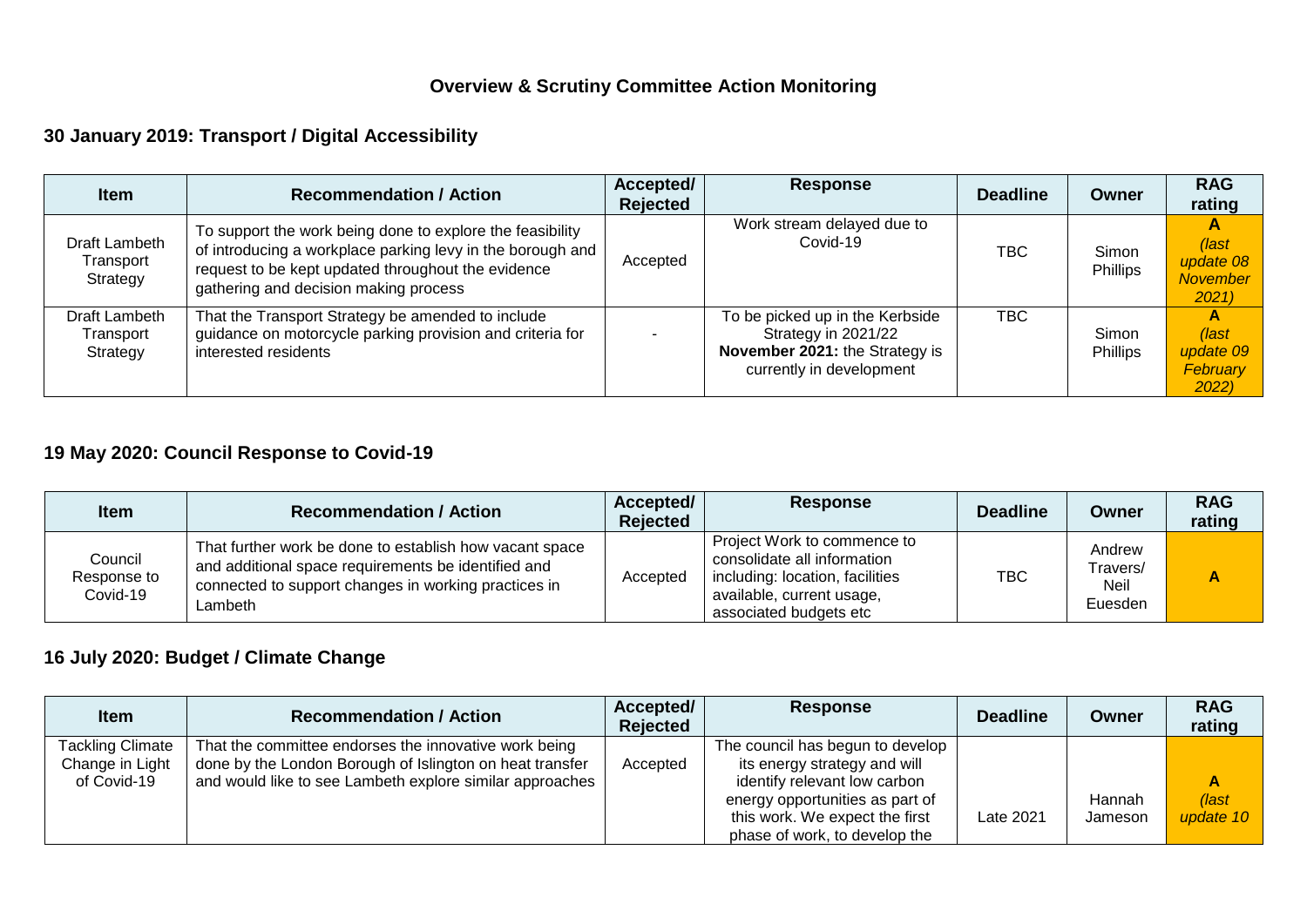| <b>Item</b> | <b>Recommendation / Action</b> | Accepted/<br><b>Rejected</b> | <b>Response</b>                   | <b>Deadline</b> | Owner | <b>RAG</b><br>rating |
|-------------|--------------------------------|------------------------------|-----------------------------------|-----------------|-------|----------------------|
|             |                                |                              | evidence base, to be completed in |                 |       | <b>November</b>      |
|             |                                |                              | summer 2021 with options for      |                 |       | 2021                 |
|             |                                |                              | decarbonising heat to follow      |                 |       |                      |
|             |                                |                              | shortly after.                    |                 |       |                      |

# **23 September 2020: Economic Recovery**

| <b>Item</b>                                                                          | <b>Recommendation / Action</b>                                                                                                                                                                                                                                                    | Accepted/<br><b>Rejected</b> | <b>Response</b>                                                                                                                                                                                                                                                                                                                                                             | <b>Deadline</b> | Owner                                  | <b>RAG</b><br>rating                               |
|--------------------------------------------------------------------------------------|-----------------------------------------------------------------------------------------------------------------------------------------------------------------------------------------------------------------------------------------------------------------------------------|------------------------------|-----------------------------------------------------------------------------------------------------------------------------------------------------------------------------------------------------------------------------------------------------------------------------------------------------------------------------------------------------------------------------|-----------------|----------------------------------------|----------------------------------------------------|
| Economic<br><b>Resilience Strategy</b><br>/ Draft Skills &<br>Employment<br>Strategy | That the importance of optimising local spend to generate<br>social impact be highlighted and that clear targets be set<br>for increasing the amount of spend that is retained locally                                                                                            | Accepted                     | The Enterprise & Economy<br>Strategic Programme Board will<br>be exploring the potential to set<br>local spend targets through the<br>council's supply chain and<br>through new development s106<br>process.<br>November 2021: This is being<br>taken forward as part of the<br>Council's new Responsible<br>Procurement Policy update.                                     | Dec 2021        | Christina<br>Thompson                  | A<br>(last<br>update 11<br><b>November</b><br>2021 |
| Economic<br><b>Resilience Strategy</b><br>Draft Skills &<br>Employment<br>Strategy   | That the committee is sympathetic to small businesses<br>trying to remain afloat through the pandemic, as well as<br>minor landlords, and wishes to see the Council taking<br>whatever action it can to ensure rent increases do not<br>lead to local firms going out of business | Accepted in<br>part          | The council is not able to take any<br>action in relationships between<br>commercial landlords and<br>tenants. Any business needing<br>advice can access the support<br>offered through the London<br><b>Business Hub.</b>                                                                                                                                                  | N/A             | Nabeel<br>Khan / Matt<br><b>Blades</b> | A<br>(last<br>update 11<br><b>November</b><br>2021 |
| Jobs For All<br>Scrutiny<br><b>Commission Action</b><br>Plan Update                  | That consideration be given to widening the scope of the<br>Opportunity Lambeth website to ensure it better connects<br>residents seeking work with appropriate jobs available in<br>the borough                                                                                  | Accepted                     | The feedback from the Committee<br>and during the development of the<br><b>Skills and Employment Strategy</b><br>has highlighted the need to<br>improve the user experience of<br>the Opportunity Lambeth website,<br>and to ensure it is used as a<br>single point of access for<br>promoting local job,<br>apprenticeship and work<br>experience opportunities. This will | Oct 2021        | Nabeel<br>Khan /<br>Alison May         | A<br>(last<br>update 11<br><b>November</b><br>2021 |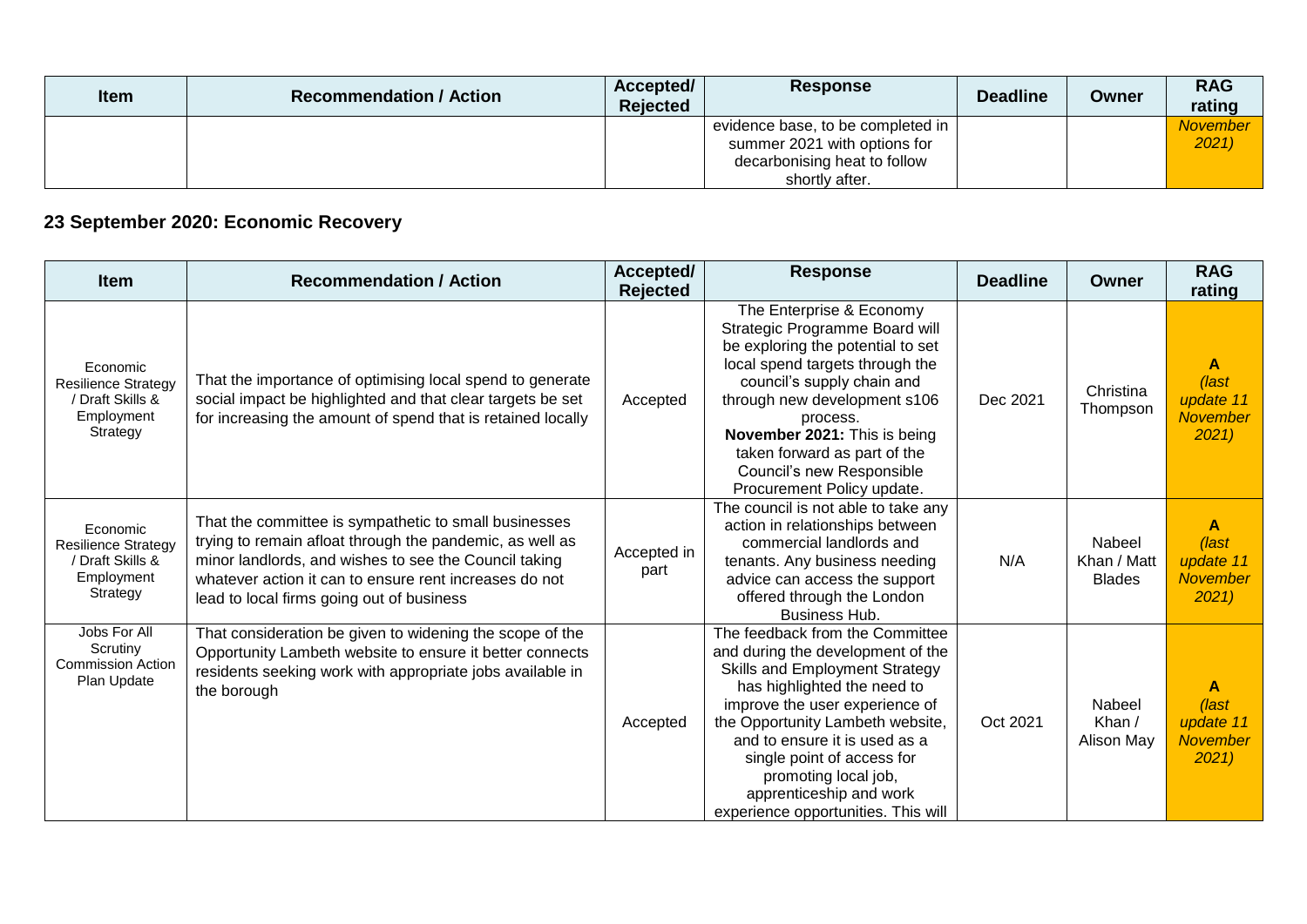| <b>Item</b>                                                         | <b>Recommendation / Action</b>                                                                                                                                                          | Accepted/<br><b>Rejected</b> | <b>Response</b>                                                                                                                                                                                                                                                                                                                                                                                                                        | <b>Deadline</b> | Owner             | <b>RAG</b><br>rating                                |
|---------------------------------------------------------------------|-----------------------------------------------------------------------------------------------------------------------------------------------------------------------------------------|------------------------------|----------------------------------------------------------------------------------------------------------------------------------------------------------------------------------------------------------------------------------------------------------------------------------------------------------------------------------------------------------------------------------------------------------------------------------------|-----------------|-------------------|-----------------------------------------------------|
|                                                                     |                                                                                                                                                                                         |                              | be a priority for the coming six<br>months.                                                                                                                                                                                                                                                                                                                                                                                            |                 |                   |                                                     |
| Jobs For All<br>Scrutiny<br><b>Commission Action</b><br>Plan Update | That the relative costs and benefits of social value<br>measures be calculated to ensure the focus is on those<br>initiatives which are proven to give rise to net positive<br>outcomes | Accepted                     | A comprehensive review of Social<br>Value at Lambeth Council was<br>carried out in January 2021. This<br>resulted in Management Board<br>approving an organisation-wide<br>approach to identifying,<br>measuring and monitoring social<br>value outcomes. Work is currently<br>underway to calculate the impact<br>of social value gains and prioritise<br>methods of deriving additional<br>value from contracts and<br>partnerships. | Oct 2021        | <b>Paul Bates</b> | A<br>$\sqrt{last}$<br>update 14<br>November<br>2021 |

### **20 October 2020: Health and Social Care**

| <b>Item</b>                                                      | <b>Recommendation / Action</b>                                                                                                                                                                                                                                           | Accepted/<br><b>Rejected</b> | <b>Response</b>                                                                                                                                                                                                                              | <b>Deadline</b> | Owner             | <b>RAG</b><br>rating                                    |
|------------------------------------------------------------------|--------------------------------------------------------------------------------------------------------------------------------------------------------------------------------------------------------------------------------------------------------------------------|------------------------------|----------------------------------------------------------------------------------------------------------------------------------------------------------------------------------------------------------------------------------------------|-----------------|-------------------|---------------------------------------------------------|
| Covid-19 in<br>Lambeth: Lessons<br>Learned in Health<br>and Care | That the valuable coordinating role of Voluntary and<br>Community Sector organisations be recognised, and that<br>appropriate support be provided to the sector, especially<br>those organisations experiencing difficulties with their own<br>volunteers and workforce. | Accepted                     | The contribution of the sector is<br>widely recognised and<br>acknowledged and will continue to<br>be a key part of our work on<br>Covid-19 and vaccine. A<br>refreshed VCS strategy will be<br>confirmed in 2021 (timings TBC).             | <b>TBC</b>      | Paul Bates        | A<br>$\int$ ast<br>update 14<br><b>November</b><br>2021 |
| Covid-19 in<br>Lambeth: Lessons<br>Learned in Health<br>and Care | That the Committee be kept up to date with resident<br>survey data, including the Pulse survey and future<br>research work, as and when this becomes available.                                                                                                          | Accepted                     | This is agreed in principle.<br>Officers will liaise further with<br>members regarding desired<br>format and timings.<br>November 2021: Officers will<br>hold a briefing with Members on<br>the latest Residents' Survey - to<br>be arranged | Ongoing         | <b>Paul Bates</b> | A<br>$\int$ ast<br>update 14<br><b>November</b><br>2021 |
| Covid-19 in<br>Lambeth: Lessons                                  | That messaging regarding vulnerable residents and their<br>entitlements (for example, with regards to exemptions<br>from certain Covid-19 guidelines) be clarified.                                                                                                      | Accepted                     | Officers will look into this in more<br>depth and report back.                                                                                                                                                                               | <b>TBC</b>      | Paul Bates        | A                                                       |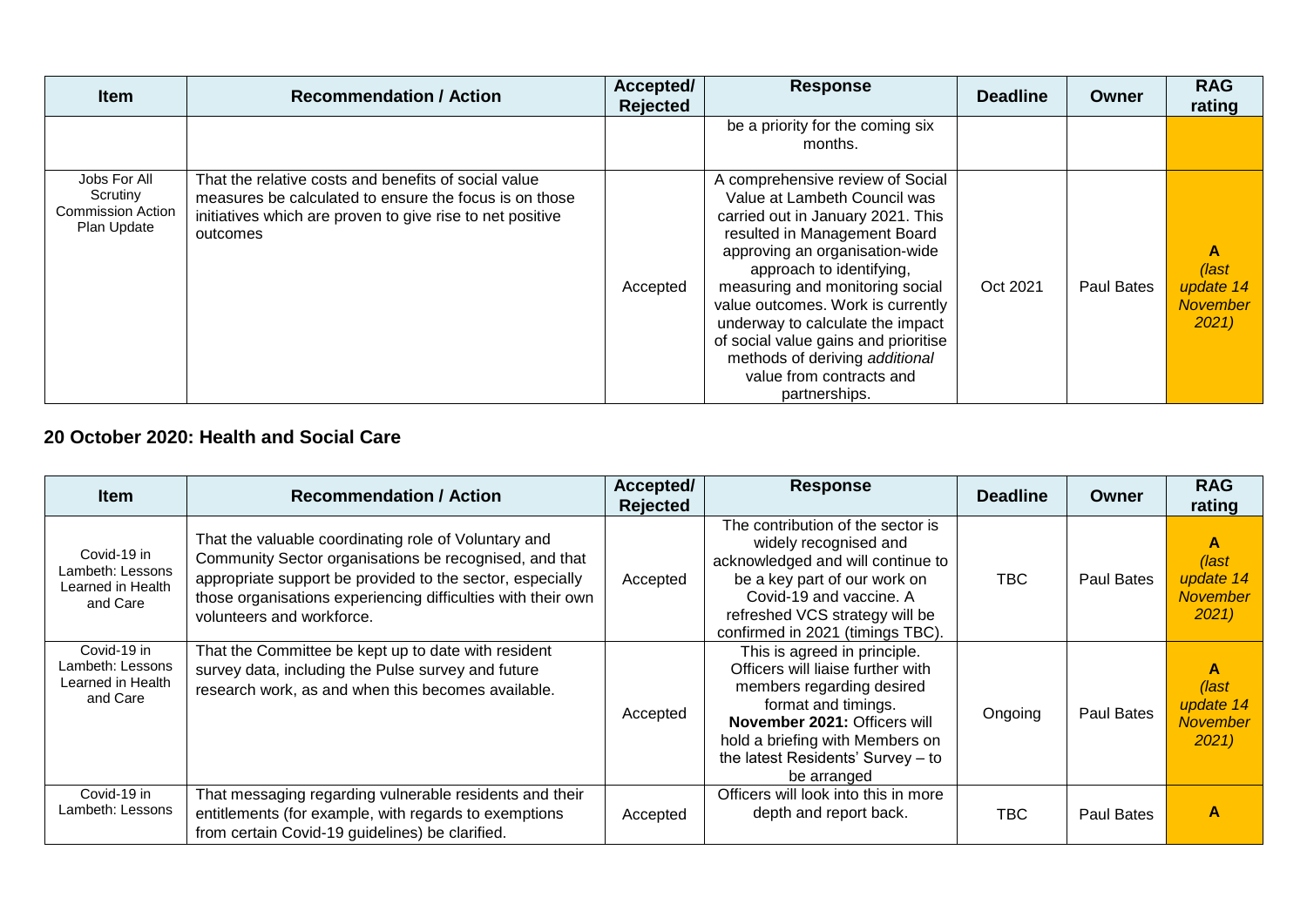| <b>Item</b>                                                            | <b>Recommendation / Action</b>                                                                                                                                                                  | Accepted/<br><b>Rejected</b> | <b>Response</b>                                                                                                                                                                                                                                                                | <b>Deadline</b> | Owner             | <b>RAG</b><br>rating                                          |
|------------------------------------------------------------------------|-------------------------------------------------------------------------------------------------------------------------------------------------------------------------------------------------|------------------------------|--------------------------------------------------------------------------------------------------------------------------------------------------------------------------------------------------------------------------------------------------------------------------------|-----------------|-------------------|---------------------------------------------------------------|
| Learned in Health<br>and Care                                          |                                                                                                                                                                                                 |                              |                                                                                                                                                                                                                                                                                |                 |                   | (last<br>update 14<br><b>November</b><br>2021                 |
| Annual Public<br>Health Report:<br>Climate Change<br>and Health        | That more transparency and communication are needed<br>on the necessary fiscal trade-offs inherent in actions to<br>tackle climate change and how to mitigate them in future.                   |                              | This sits within the overall climate<br>change and sustainable growth<br>agenda not within public health -<br>but should be picked up as part of<br>the Citizens' Assembly and further<br>development of local strategy.                                                       | <b>TBC</b>      | Hannah<br>Jameson | A<br>(last<br>update 10<br><b>November</b><br>2021            |
| <b>Annual Public</b><br>Health Report:<br>Climate Change<br>and Health | That the effectiveness of the partnership with Thames<br>Water be monitored to ensure it results in a reduction in<br>flooding and improvements to the environment.                             | Accepted in<br>part          | Agreed. To be aware, the<br>partnership is intended to reduce<br>the risk of surface water flooding.<br>This does not include flooding<br>arising from leaks.                                                                                                                  | <b>TBC</b>      | Hannah<br>Jameson | $\mathbf{A}$<br>(last<br>update 10<br><b>November</b><br>2021 |
| <b>Annual Public</b><br>Health Report:<br>Climate Change<br>and Health | That joined up working is required between the Thames<br>Water partnership referred to by officers and existing<br>ongoing dialogue between the local MP, ward councillors<br>and Thames Water. | Accepted in<br>part          | Officers will find out about existing<br>conversations. However, it should<br>be clear that the strategic<br>partnership is addressing surface<br>water flood risk and not flooding<br>arising from leaks. This is a<br>separate part of Thames Water<br>that deals with this. | <b>TBC</b>      | Hannah<br>Jameson | A<br>(last<br>update 10<br><b>November</b><br>2021            |

# **9 December 2020: Budget / Homes for Lambeth Governance**

| <b>Item</b>                                                  | <b>Recommendation / Action</b>                                                                                                                                                                                                                                                                                                  | Accepted/<br>Rejected | <b>Response</b>                                                                                                                                                                                                                                      | <b>Deadline</b> | Owner                 | <b>RAG</b><br>rating                               |
|--------------------------------------------------------------|---------------------------------------------------------------------------------------------------------------------------------------------------------------------------------------------------------------------------------------------------------------------------------------------------------------------------------|-----------------------|------------------------------------------------------------------------------------------------------------------------------------------------------------------------------------------------------------------------------------------------------|-----------------|-----------------------|----------------------------------------------------|
| Financial<br><b>Planning Report</b><br>2020/21 to<br>2024/25 | That the committee notes the heavy reliance on income<br>generation (particularly in Resident Services) to address<br>the budget gap and requests further updates on how<br>these proposals are progressing against stated targets,<br>including the impact of raising fees and charges on users<br>and the take-up of services | Accepted              | Appendix 4 of the Revenue and<br>Capital Budget to Cabinet and<br>Council provides the current year<br>fees and charges budgets and the<br>forecast outturn. Budget and<br>Performance Monitoring is<br>reported to Cabinet on a quarterly<br>basis. | Ongoing         | Christina<br>Thompson | А<br>(last<br>update 10<br><b>November</b><br>2021 |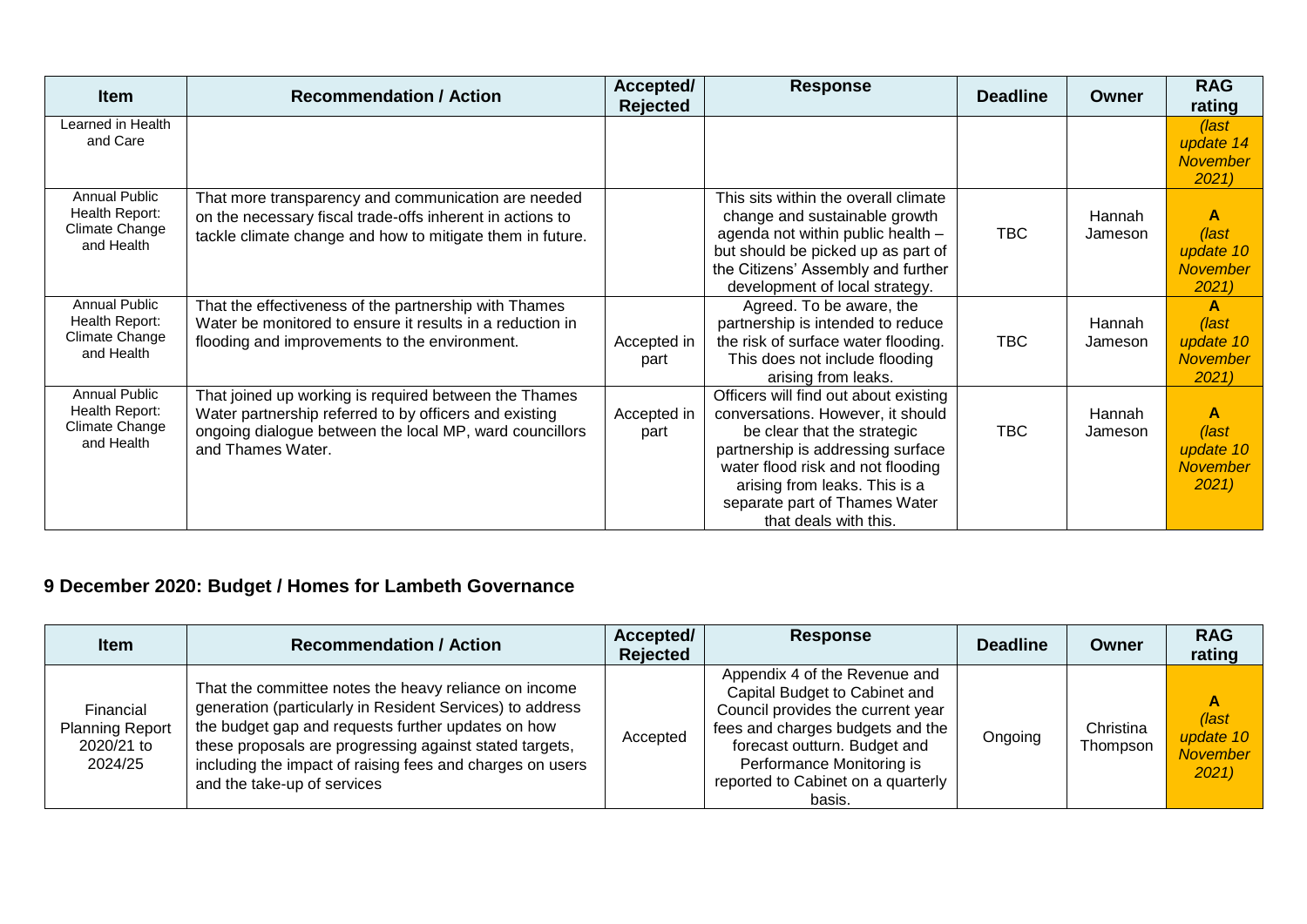| Item                                                         | <b>Recommendation / Action</b>                                                                                                                                                                                                                                                                                                                                                                                                                          | Accepted/<br><b>Rejected</b> | <b>Response</b>                                                                                                                                                                                                                                                                                                                                                                                                                                        | <b>Deadline</b> | <b>Owner</b>                       | <b>RAG</b><br>rating                                                   |
|--------------------------------------------------------------|---------------------------------------------------------------------------------------------------------------------------------------------------------------------------------------------------------------------------------------------------------------------------------------------------------------------------------------------------------------------------------------------------------------------------------------------------------|------------------------------|--------------------------------------------------------------------------------------------------------------------------------------------------------------------------------------------------------------------------------------------------------------------------------------------------------------------------------------------------------------------------------------------------------------------------------------------------------|-----------------|------------------------------------|------------------------------------------------------------------------|
| Financial<br><b>Planning Report</b><br>2020/21 to<br>2024/25 | That the committee is concerned at the plans for a whole<br>Council structural review in 2022-24 and the adverse<br>effect this may have on service delivery, and in particular<br>on low paid and BAME staff. The committee therefore<br>requests further detail on these proposals as and when<br>they emerge and urges the Council leadership to consult<br>with and empower staff throughout the process, both via<br>the trade unions and directly | Accepted                     | Work is underway to identify<br>possible savings, though this is at<br>an early stage. Further detail will<br>be provided to the committee in<br>future months as details become<br>clearer                                                                                                                                                                                                                                                            | Ongoing         | Fiona<br>McDermott                 | A<br>(last<br>update 10<br><b>November</b><br>2021                     |
| Financial<br><b>Planning Report</b><br>2020/21 to<br>2024/25 | That the committee supports the intention to maintain an<br>appropriate level of reserves in order to safeguard the<br>Council's viability and enable the authority to continue<br>effective service delivery, in particular those services<br>aimed at the most vulnerable, and requests further future<br>updates regarding the reserves position                                                                                                     | Accepted                     | Section 25 of the Local<br>Government Act 2003 requires<br>the Chief Financial Officer (CFO)<br>(in Lambeth's case the Director of<br>Finance) to report to the Authority<br>on two areas:<br>a)The robustness of the<br>estimates made for the<br>purpose of the calculations<br>b) The adequacy of the<br>proposed reserves<br>See paragraph 2.74 of the<br>Revenue and Capital Budget to<br>Cabinet and Council 8 February<br>2021 and 3 March 2021 | Ongoing         | Christina<br>Thompson              | $\mathbf{A}$<br>(last<br>update 10<br><b>November</b><br>2021          |
| Financial<br><b>Planning Report</b><br>2020/21 to<br>2024/25 | That the committee notes the bigger than usual lag in<br>capital investment spend this year due to the pandemic<br>and requests further updates on the capital programme to<br>monitor how this is addressed                                                                                                                                                                                                                                            | Accepted                     | <b>Budget and Performance</b><br>Monitoring is reported to Cabinet<br>on a quarterly basis and includes<br>the monitoring of the capital<br>programme.                                                                                                                                                                                                                                                                                                 | Ongoing         | Christina<br>Thompson              | $\mathbf{A}$<br>$\sqrt{last}$<br>update 10<br><b>November</b><br>2021) |
| Homes for<br>Lambeth<br>Governance<br>Review                 | That the committee reiterates the necessity for ongoing<br>scrutiny and oversight of Homes for Lambeth. This should<br>include regular reports back to the committee and to<br>Corporate Committee, on the structure and progress of<br>projects, and performance against KPIs.                                                                                                                                                                         | Accepted                     | Reporting is provided to the<br>Council through the Ownership<br>and Stewardship Panel on the<br>progress of projects and<br>performance against KPIs. These<br>meetings are being held more<br>frequently (quarterly) and papers<br>for these meetings are published<br>online here.<br>A comprehensive new<br>performance report is being                                                                                                            | Ongoing         | Eleanor<br>Purser /<br>Sara Waller | A<br>(last<br>update 10<br><b>November</b><br>2021                     |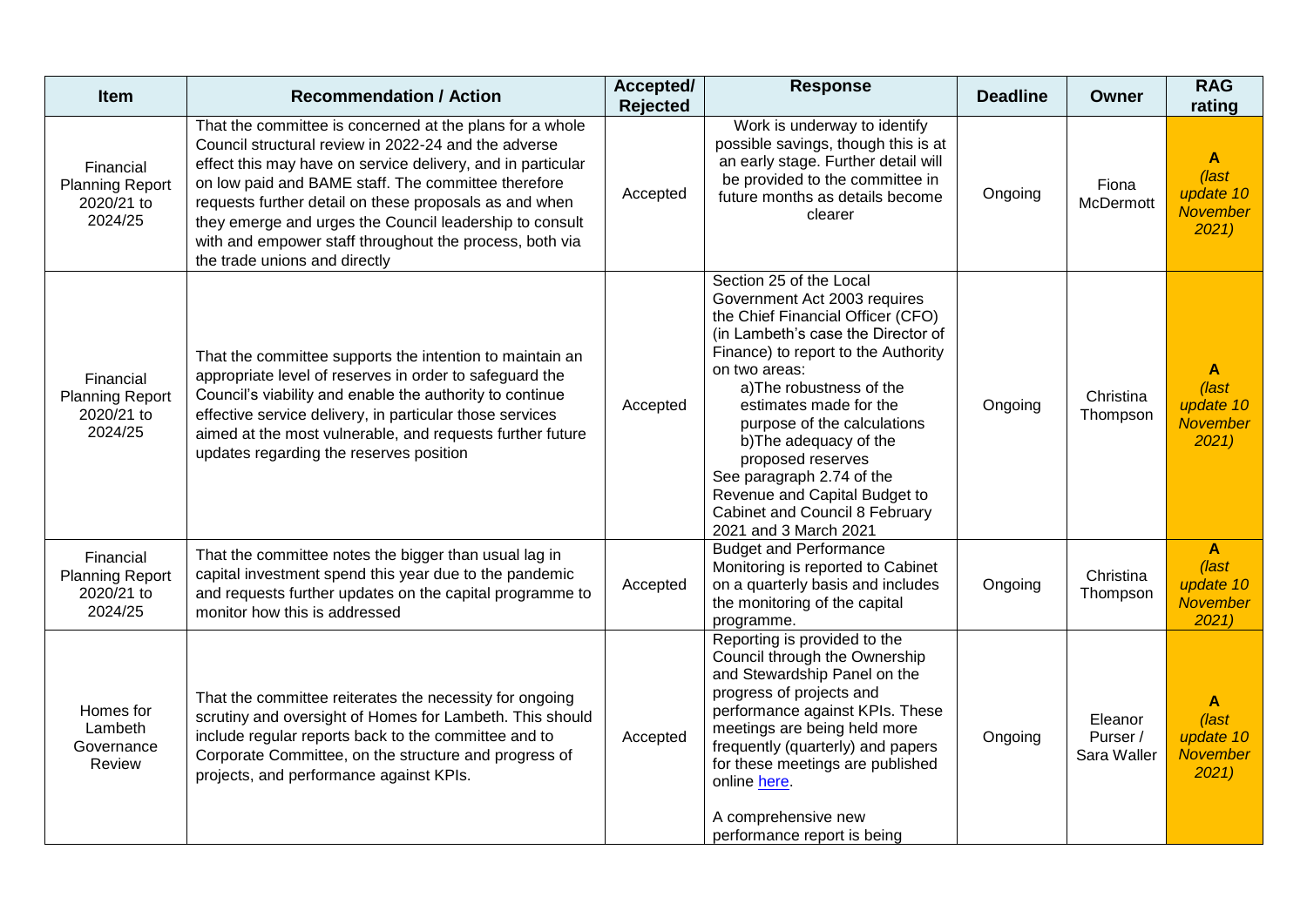| <b>Item</b>                                  | <b>Recommendation / Action</b>                                                                                                                                                                                           | Accepted/<br><b>Rejected</b>          | <b>Response</b>                                                                                                                                                                                                                                                                                                                                                                                                                                     | <b>Deadline</b>                                    | Owner                              | <b>RAG</b><br>rating                                       |
|----------------------------------------------|--------------------------------------------------------------------------------------------------------------------------------------------------------------------------------------------------------------------------|---------------------------------------|-----------------------------------------------------------------------------------------------------------------------------------------------------------------------------------------------------------------------------------------------------------------------------------------------------------------------------------------------------------------------------------------------------------------------------------------------------|----------------------------------------------------|------------------------------------|------------------------------------------------------------|
|                                              |                                                                                                                                                                                                                          |                                       | developed which includes project<br>progress and performance<br>against KPIs. This new report<br>standard will be used for<br>presentations as a matter of<br>routine.                                                                                                                                                                                                                                                                              |                                                    |                                    |                                                            |
| Homes for<br>Lambeth<br>Governance<br>Review | That the committee requests a further review of the OSP<br>and for the terms of reference to be circulated to the<br>committee.                                                                                          | Accepted                              | The review of Ownership and<br>Stewardship Panel is on-going,<br>and has been informed by the<br>external governance review<br>undertaken by Bevan Brittan.<br>The updated Shareholder<br>Agreement was executed on 12<br>April 2021. Further changes to<br>this agreement, including an<br>update of the OSP Terms of<br>Reference will be brought to OSP<br>for consideration and shared with<br>the committee once finalised                     | Sept 2021                                          | Eleanor<br>Purser /<br>Sara Waller | A<br>$\sqrt{last}$<br>update 10<br><b>November</b><br>2021 |
| Homes for<br>Lambeth<br>Governance<br>Review | That a more structured approach to resident involvement<br>is required, with residents on project boards, and wider<br>Lambeth forums and with leaseholder and tenant<br>representatives on the Homes for Lambeth board. | Accepted in<br>part (see<br>response) | The approach to resident Board<br>recruitment will be set out in<br>HFL's Resident Engagement<br>Strategy which will be presented<br>for approval in July.<br>In addition benchmarking<br>research is being conducted to<br>look at the approach to resident<br>Board Members within similar<br>organisations and LA wholly<br>owned companies. The<br>benchmarking will be considered<br>by HFL's Remuneration &<br>Nominations Committee in July. | Aug 2021<br>On-going for<br>resident<br>engagement | Eleanor<br>Purser /<br>Sara Waller | A<br>(last<br>update 10<br><b>November</b><br>2021         |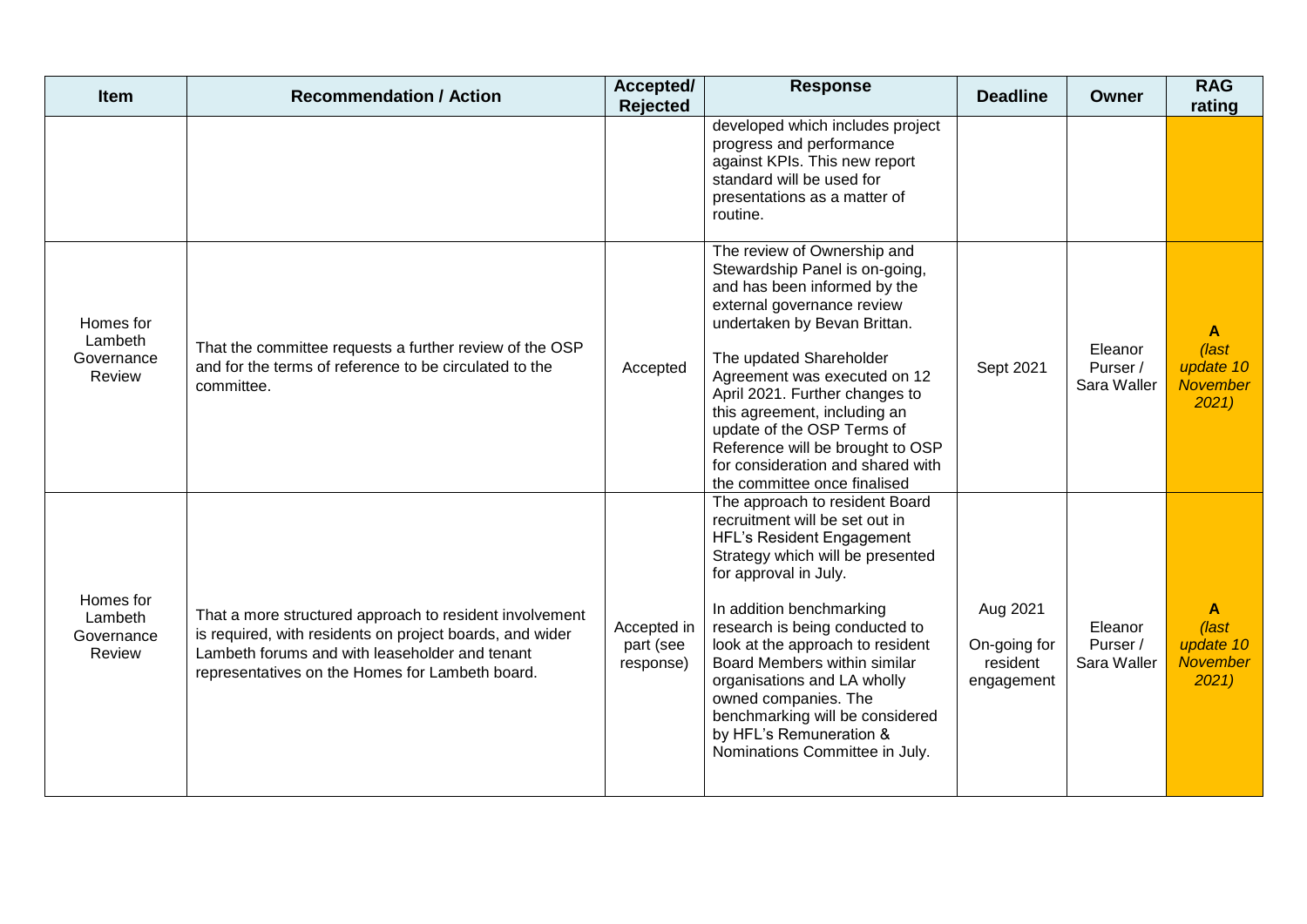| <b>Item</b>                                  | <b>Recommendation / Action</b>                                                                                                                                                                       | Accepted/<br><b>Rejected</b> | <b>Response</b>                                                                                                                                                                                                                                                                                                                             | <b>Deadline</b> | <b>Owner</b>                       | <b>RAG</b><br>rating                               |
|----------------------------------------------|------------------------------------------------------------------------------------------------------------------------------------------------------------------------------------------------------|------------------------------|---------------------------------------------------------------------------------------------------------------------------------------------------------------------------------------------------------------------------------------------------------------------------------------------------------------------------------------------|-----------------|------------------------------------|----------------------------------------------------|
| Homes for<br>Lambeth<br>Governance<br>Review | To request an update on future board structures, ideally<br>including an organogram, and details of increased<br>reporting to the council.                                                           | Accepted                     | Updates on any changes to the<br>Homes for Lambeth Board<br>structure will be reported to<br>Ownership and Stewardship<br>Panel, along with the regular<br>reporting referred to above.<br>Ownership and Stewardship<br>Panel papers will be published<br>online here in the usual way and<br>will be available for members of              | On-going        | Eleanor<br>Purser /<br>Sara Waller | A<br>(last<br>update 10<br><b>November</b><br>2021 |
| Homes for<br>Lambeth<br>Governance<br>Review | That the committee be updated on any proposals for<br>Homes for Lambeth to become a community benefit<br>society.                                                                                    | Accepted                     | OSC to review<br>Should Homes for Lambeth wish<br>to progress with plans to become<br>a community benefit society then<br>Officers will ensure that the<br>committee is updated.                                                                                                                                                            | On-going        | Eleanor<br>Purser /<br>Sara Waller | A<br>(last<br>update 10<br><b>November</b><br>2021 |
| Homes for<br>Lambeth<br>Governance<br>Review | That any material changes to financial predictions,<br>including income, expenditure and additional funding<br>requirements, be brought to the attention of the committee<br>as and when they occur. | Accepted                     | Material changes in the financial<br>plans for the HFL programme -<br>the HFL annual Business Plan<br>and the Joint Delivery Plan - as<br>approved prior to the start of each<br>financial year will be brought to<br>the Committee for information and<br>discussion, in a similar fashion to<br>the finance presentation in July<br>2020. | Annual          | Eleanor<br>Purser /<br>Sara Waller | A<br>(last<br>update 10<br>November<br>2021        |

### **23 March 2021: Crime and Disorder**

| ltem                                                              | <b>Recommendation / Action</b>                                                                                                                                                 | Accepted/<br><b>Rejected</b> | <b>Response</b>                                                                                          | <b>Deadline</b>  | Owner                                           | <b>RAG</b><br>rating |
|-------------------------------------------------------------------|--------------------------------------------------------------------------------------------------------------------------------------------------------------------------------|------------------------------|----------------------------------------------------------------------------------------------------------|------------------|-------------------------------------------------|----------------------|
| 2. 2020 Safer<br>Lambeth<br>Partnership<br><b>Scrutiny Report</b> | That a thorough and widely publicised process be<br>established to enable local organisations and individuals<br>to work effectively with the police, especially regarding the | Accepted                     | The local authority play a key role<br>in supporting effective working of<br>the police in this process. | <b>July 2021</b> | <b>Chief Supt</b><br>Colin<br>Wingrove<br>(MPS) |                      |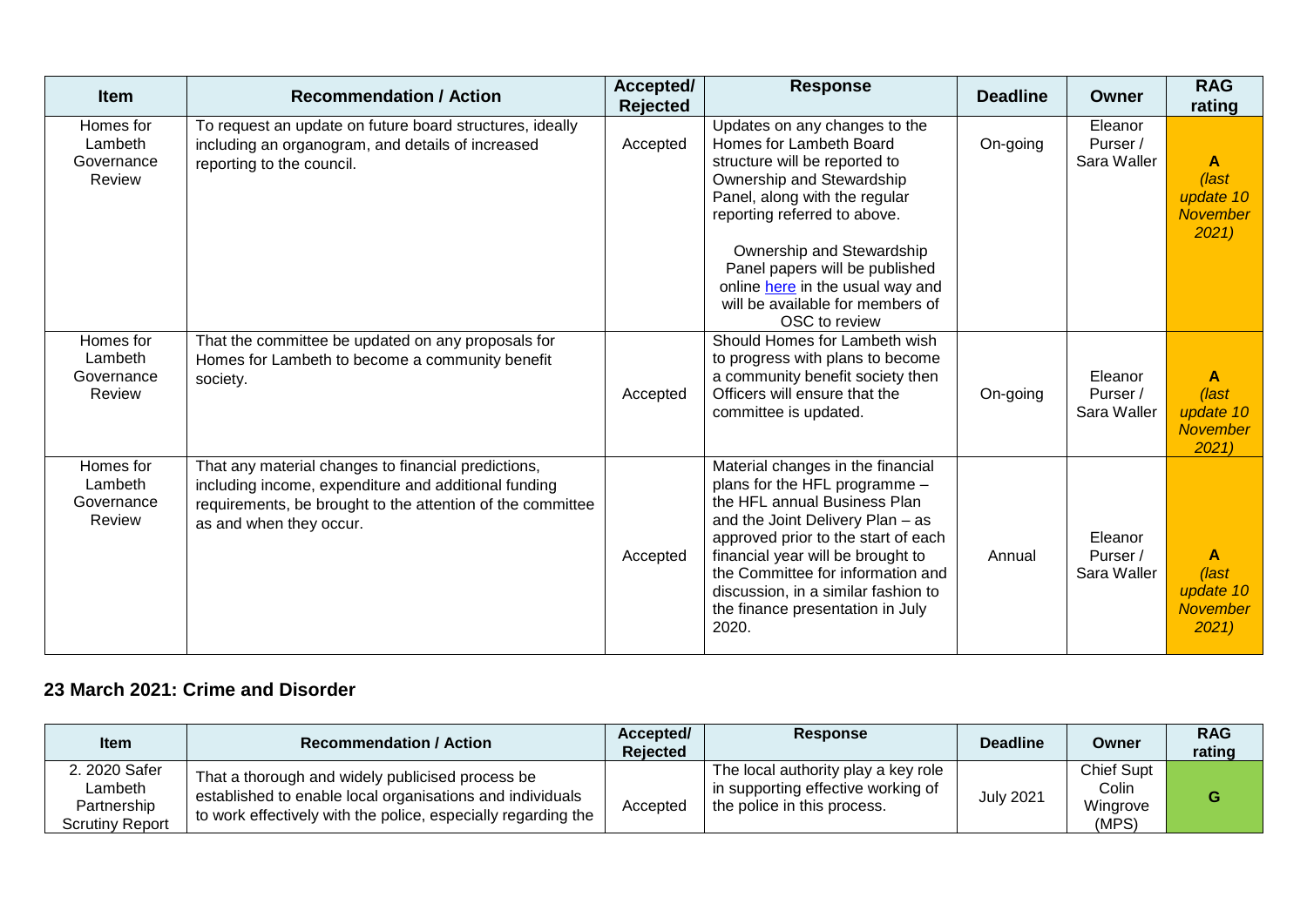| Item                                                              | <b>Recommendation / Action</b>                                                                                                                                                                                                                                                                                                                 | Accepted/<br>Rejected | <b>Response</b>                                                                                                                                                                                                                                                         | <b>Deadline</b> | Owner                                           | <b>RAG</b><br>rating                               |
|-------------------------------------------------------------------|------------------------------------------------------------------------------------------------------------------------------------------------------------------------------------------------------------------------------------------------------------------------------------------------------------------------------------------------|-----------------------|-------------------------------------------------------------------------------------------------------------------------------------------------------------------------------------------------------------------------------------------------------------------------|-----------------|-------------------------------------------------|----------------------------------------------------|
|                                                                   | needs of young people and women, when seeking to<br>organise future events such as vigils or protests                                                                                                                                                                                                                                          |                       | Details are being collated to<br>explain the process and will be<br>shared in due course.                                                                                                                                                                               |                 |                                                 |                                                    |
|                                                                   |                                                                                                                                                                                                                                                                                                                                                |                       | <b>UPDATE: 30.06.21:</b><br>The process and information in<br>relation to events is publicised by<br>Lambeth Council (who will link in<br>with the Police) and by The Met<br>Police, who would similarly link<br>with Council colleagues.                               |                 |                                                 |                                                    |
|                                                                   |                                                                                                                                                                                                                                                                                                                                                |                       | Both websites (below) contain<br>information, advice and contact<br>information. On the Met website<br>there is an online form and this<br>then routes the enquiry to the<br>appropriate team or borough.                                                               |                 |                                                 |                                                    |
|                                                                   |                                                                                                                                                                                                                                                                                                                                                |                       | https://eventlambeth.co.uk/organi<br>sing/planning-your-event/                                                                                                                                                                                                          |                 |                                                 |                                                    |
|                                                                   |                                                                                                                                                                                                                                                                                                                                                |                       | https://www.met.police.uk/tua/tell-<br>us-about/eo/af/events-<br>processions/                                                                                                                                                                                           |                 |                                                 |                                                    |
|                                                                   |                                                                                                                                                                                                                                                                                                                                                |                       | Where additional support is<br>required, this should be flagged in<br>the application process.                                                                                                                                                                          |                 |                                                 |                                                    |
| 8. 2020 Safer<br>Lambeth<br>Partnership<br><b>Scrutiny Report</b> | That the police be urged to assess whether existing<br>practices are conducive to building and maintaining trust<br>and confidence, and consider what more might be done to<br>improve this (for example, work with the relevant Lambeth<br>Made Safer work stream and ensure all officers are aware<br>of the importance of this work stream) | Accepted              | The BCU has developed an<br>engagement plan in line with the<br>Met Engagement plan devised by<br>Commander Ali Heydari; The<br>Mayor's Action Plan; & local<br>strategies including Lambeth<br>Made Safer & Southwark Stands<br>Together. Links to these are<br>below: | Oct 2021        | <b>Chief Supt</b><br>Colin<br>Wingrove<br>(MPS) | G<br>$\sqrt{last}$<br>update 06<br>October<br>2021 |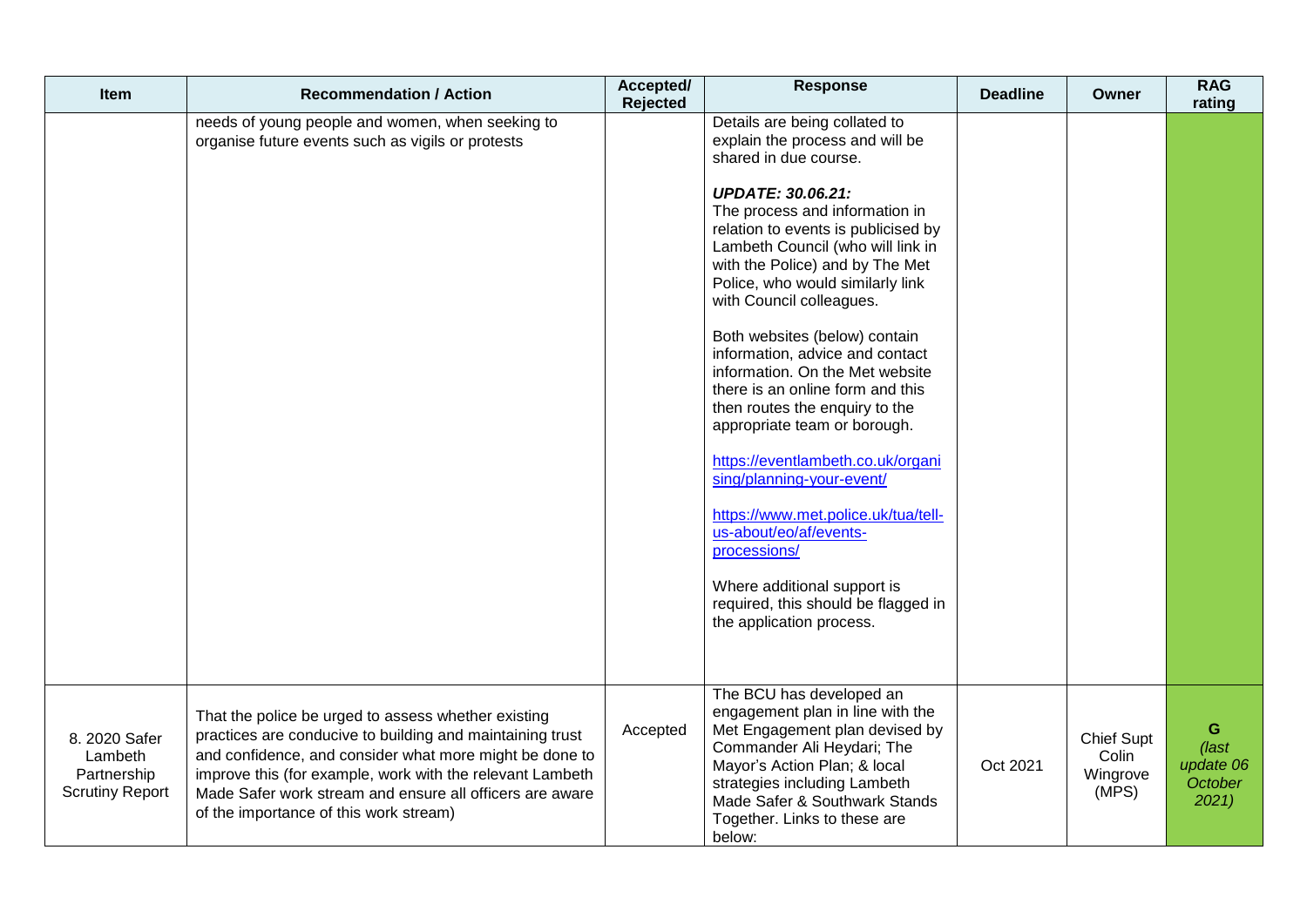| Item | <b>Recommendation / Action</b> | Accepted/<br>Rejected | <b>Response</b>                                             | <b>Deadline</b> | Owner | <b>RAG</b><br>rating |
|------|--------------------------------|-----------------------|-------------------------------------------------------------|-----------------|-------|----------------------|
|      |                                |                       |                                                             |                 |       |                      |
|      |                                |                       | Mayor's Action Plan:<br>https://www.london.gov.uk/publi     |                 |       |                      |
|      |                                |                       | cations/action-plan-transparency-                           |                 |       |                      |
|      |                                |                       | accountability-and-trust-                                   |                 |       |                      |
|      |                                |                       | policing#actions                                            |                 |       |                      |
|      |                                |                       |                                                             |                 |       |                      |
|      |                                |                       | Southwark Stands Together:                                  |                 |       |                      |
|      |                                |                       | https://www.southwark.gov.uk/e                              |                 |       |                      |
|      |                                |                       | ngagement-and-                                              |                 |       |                      |
|      |                                |                       | consultations/tackling-racial-                              |                 |       |                      |
|      |                                |                       | inequalities-racism-and-injustice-                          |                 |       |                      |
|      |                                |                       | southwark-stands-together                                   |                 |       |                      |
|      |                                |                       |                                                             |                 |       |                      |
|      |                                |                       | Lambeth Made Safer:                                         |                 |       |                      |
|      |                                |                       | https://moderngov.lambeth.gov.                              |                 |       |                      |
|      |                                |                       | uk/documents/s122975/Appendi                                |                 |       |                      |
|      |                                |                       | x%20A%20-                                                   |                 |       |                      |
|      |                                |                       | %20Lambeth%20Made%20Safer                                   |                 |       |                      |
|      |                                |                       | %20Strategy%20v19.pdf                                       |                 |       |                      |
|      |                                |                       | We are still waiting for details of                         |                 |       |                      |
|      |                                |                       | the Met Engagement plan devised                             |                 |       |                      |
|      |                                |                       | by Commander Ali Heydari.                                   |                 |       |                      |
|      |                                |                       | The BCU Commander has now                                   |                 |       |                      |
|      |                                |                       | attended every Lambeth Made                                 |                 |       |                      |
|      |                                |                       | Safer Community Forum with the                              |                 |       |                      |
|      |                                |                       | Cabinet Lead for Jobs, Skills &                             |                 |       |                      |
|      |                                |                       | <b>Community Safety demonstrating</b>                       |                 |       |                      |
|      |                                |                       | the level of commitment to                                  |                 |       |                      |
|      |                                |                       | engaging with residents and<br>improve community safety and |                 |       |                      |
|      |                                |                       | address underlying issues that                              |                 |       |                      |
|      |                                |                       | contribute to crime and ASB                                 |                 |       |                      |
|      |                                |                       | including Environment; Health;                              |                 |       |                      |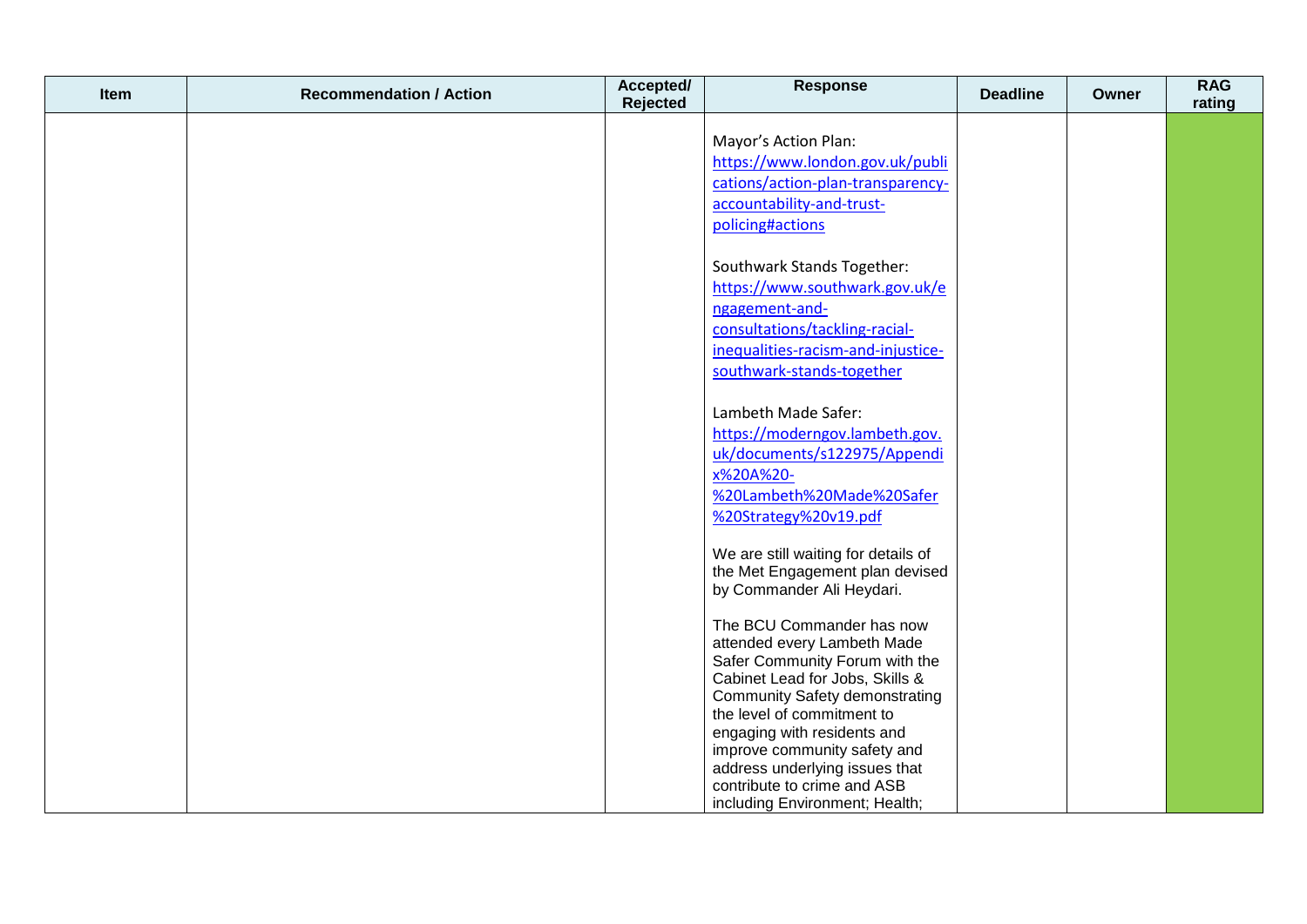| Item | <b>Recommendation / Action</b> | Accepted/<br>Rejected | <b>Response</b>                                                                                                                                                                                                                                                                                                                                                               | <b>Deadline</b> | Owner | <b>RAG</b><br>rating |
|------|--------------------------------|-----------------------|-------------------------------------------------------------------------------------------------------------------------------------------------------------------------------------------------------------------------------------------------------------------------------------------------------------------------------------------------------------------------------|-----------------|-------|----------------------|
|      |                                |                       | Employment; Education;<br>Inequalities.                                                                                                                                                                                                                                                                                                                                       |                 |       |                      |
|      |                                |                       | The MPS and BCU is reviewing<br>effectiveness and support for local<br>Safer Neighbourhood Ward<br>panels including refreshing<br>priorities, empowering local<br>officers to use data and statistics<br>in a meaningful way to drive<br>action and outcomes suited to<br>local communities. Details of<br>timelines and objectives will be<br>shared with the Committee when |                 |       |                      |
|      |                                |                       | available.<br>The review of the Safer<br>Neighbourhood Ward Panels is<br>part of the Mayor's Action Plan<br>(link above).                                                                                                                                                                                                                                                     |                 |       |                      |
|      |                                |                       | As part of the reinvigoration of the<br>Ward Panels, the Metropolitan<br>Police Service has recently issued<br>guidance to the Ward panels on<br>priority setting. The guidance<br>seems to have been well<br>received.                                                                                                                                                       |                 |       |                      |
|      |                                |                       | At present we do not have any<br>hard timelines for the completion<br>of the review.<br>With this in mind, details of this<br>review process will be shared with<br>the OSC in due course.                                                                                                                                                                                    |                 |       |                      |
|      |                                |                       | October 2021: The review has<br>been completed and is available<br>to Members.                                                                                                                                                                                                                                                                                                |                 |       |                      |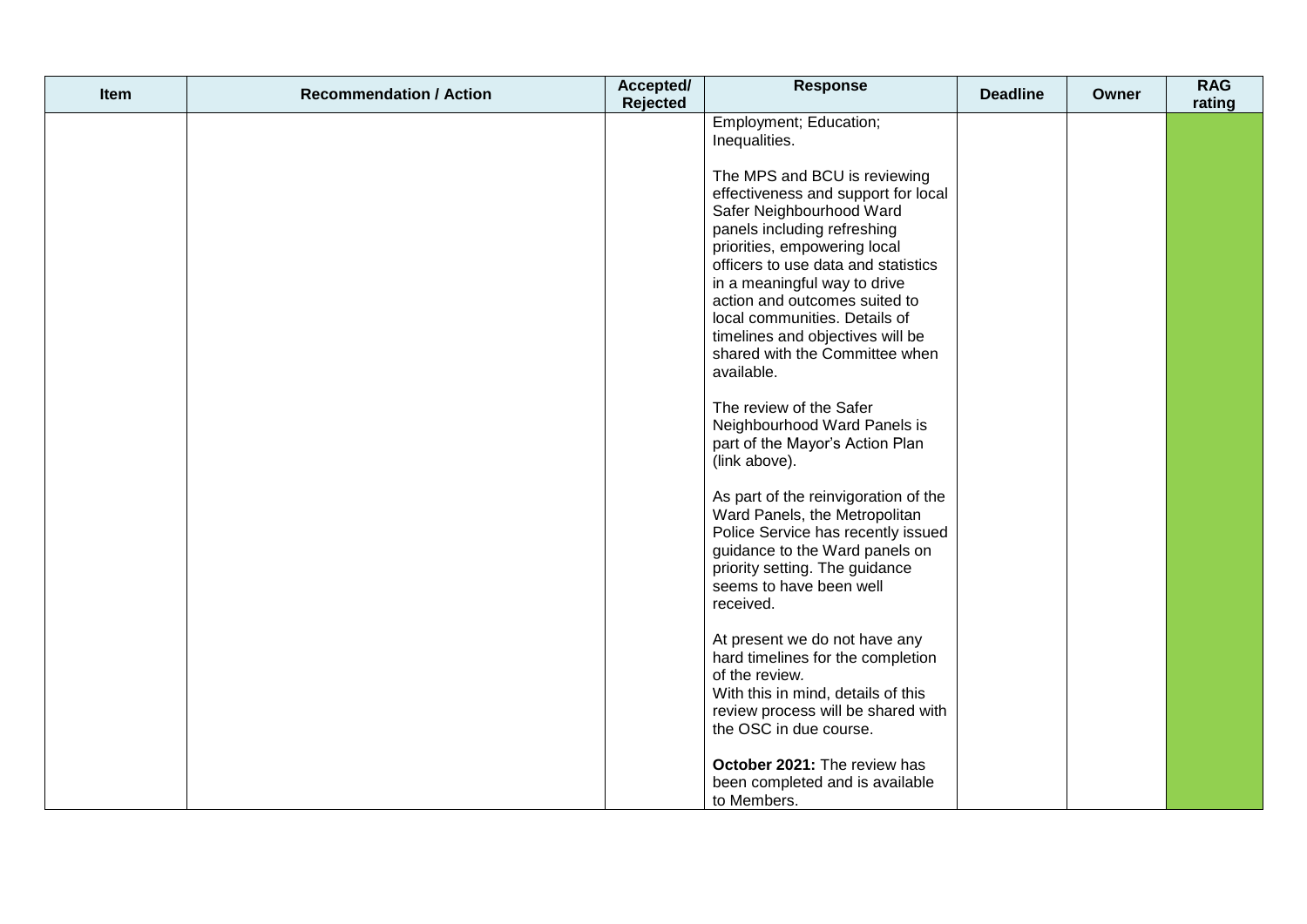| <b>Item</b>                                                        | <b>Recommendation / Action</b>                                                                                                                                                                                                                                                                                       | Accepted/<br>Rejected | <b>Response</b>                                                                                                                                                                                                                                                                                                                                                                                                                                                                                                                                                                                                                                                                                                                                                                                                                                                                                                                                                                                                                                                                                                                                                                                                                                    | <b>Deadline</b> | Owner                                           | <b>RAG</b><br>rating                  |
|--------------------------------------------------------------------|----------------------------------------------------------------------------------------------------------------------------------------------------------------------------------------------------------------------------------------------------------------------------------------------------------------------|-----------------------|----------------------------------------------------------------------------------------------------------------------------------------------------------------------------------------------------------------------------------------------------------------------------------------------------------------------------------------------------------------------------------------------------------------------------------------------------------------------------------------------------------------------------------------------------------------------------------------------------------------------------------------------------------------------------------------------------------------------------------------------------------------------------------------------------------------------------------------------------------------------------------------------------------------------------------------------------------------------------------------------------------------------------------------------------------------------------------------------------------------------------------------------------------------------------------------------------------------------------------------------------|-----------------|-------------------------------------------------|---------------------------------------|
| 11. 2020 Safer<br>Lambeth<br>Partnership<br><b>Scrutiny Report</b> | That the latest Lambeth stop and search data (to include<br>statistics on complaints received and details of<br>subsequent action taken) be shared with the committee<br>together with the justification for continuing with the<br>current stop and search strategy given the low incidence<br>of positive outcomes | Accepted              | Data on stop and search in<br>Lambeth can be found here:<br>https://www.met.police.uk/sd/stats<br>-and-data/met/stop-and-search-<br>dashboard/<br>Lambeth experiences some of the<br>highest rates of violence and knife<br>crime in London. The positive<br>outcome rate for stop and search<br>has averaged 26% in 2021 this is<br>a 4% improvement on same<br>period in 2020. Stop and search<br>remains an important and<br>effective response to knife crime,<br>robbery and violence, and drivers<br>of crime such as drug offending. It<br>is one tool as part of a range of<br>police and partnership<br>interventions and activity.<br>The BCU is developing a stop and<br>search improvement plan, with<br>insight and feedback from<br>community members and<br>organisations such as Black<br>Thrive and through the Lambeth<br>Made Safer Disrupt and Deter<br>work stream. This is to improve<br>overall quality of encounter and<br>seek greater local community<br>feedback, scrutiny and<br>involvement. The Improvement<br>Plan should be approved by the<br>end of June and will be shared<br>with the Committee when<br>available.<br><b>UPDATE: 30.06.21:</b><br>The Plan has been reviewed by<br>both the Lambeth Made Safer | Oct 2021        | <b>Chief Supt</b><br>Colin<br>Wingrove<br>(MPS) | G<br>$($ last<br>update 17<br>Feb 22) |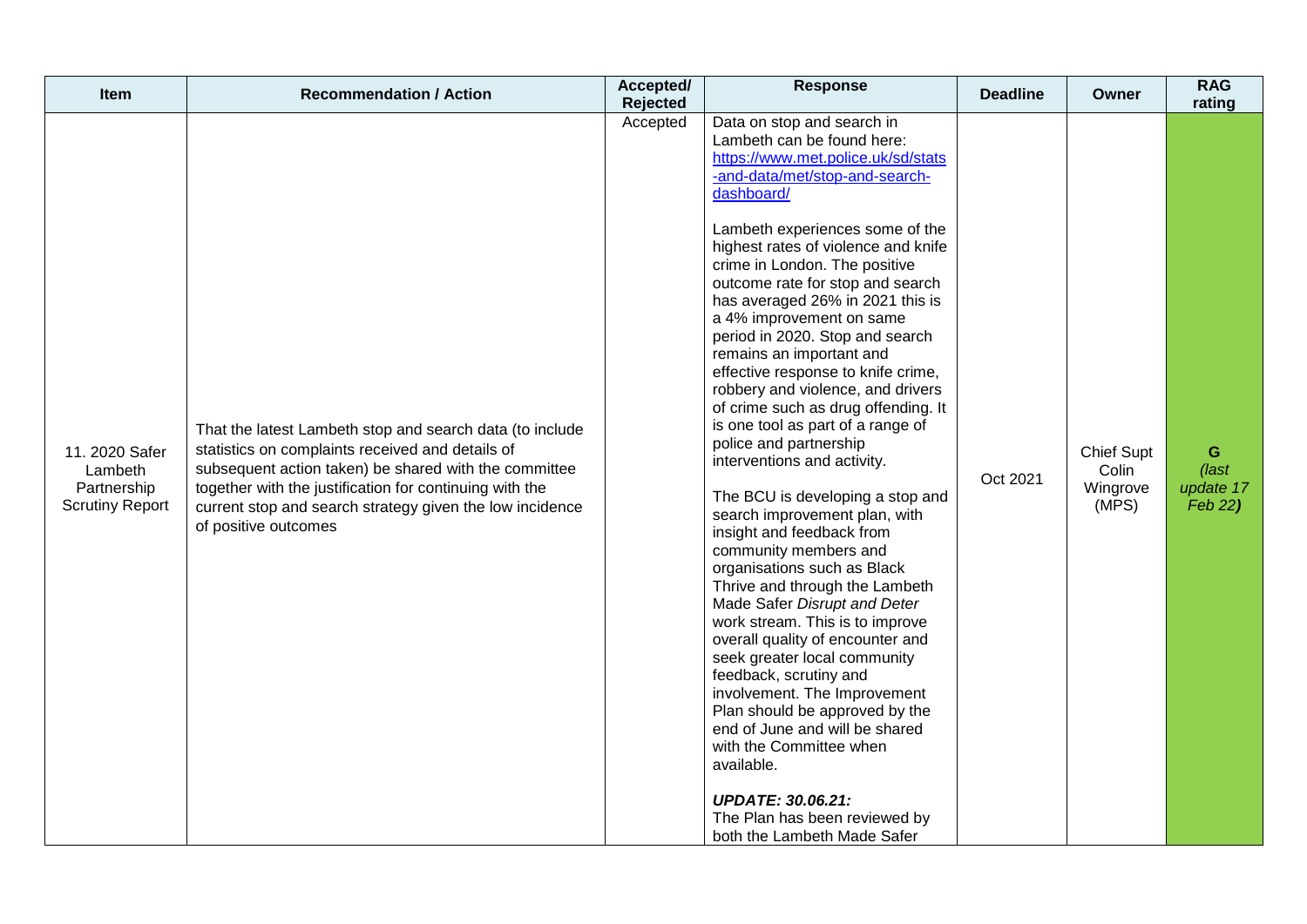| Item                                                               | <b>Recommendation / Action</b>                                                                                                                                                                                                  | Accepted/<br><b>Rejected</b> | <b>Response</b>                                                                                                                                                                                                                                                                                                                                                                                                                                                                                                                                                                                                           | <b>Deadline</b> | Owner                                                  | <b>RAG</b><br>rating |
|--------------------------------------------------------------------|---------------------------------------------------------------------------------------------------------------------------------------------------------------------------------------------------------------------------------|------------------------------|---------------------------------------------------------------------------------------------------------------------------------------------------------------------------------------------------------------------------------------------------------------------------------------------------------------------------------------------------------------------------------------------------------------------------------------------------------------------------------------------------------------------------------------------------------------------------------------------------------------------------|-----------------|--------------------------------------------------------|----------------------|
|                                                                    |                                                                                                                                                                                                                                 |                              | Implementation Board and<br>Strategy board this month (June).<br>The Plan is being shared with Cllr<br>Dyer this week (w/c Monday 28th<br>June) to review. Once feedback<br>has been collated from across this<br>review process, the LMS<br>Programme Manager will liaise<br>with the Disrupt and Deter<br>workstream lead (DS Neerav<br>Patel) with regards to sharing the<br>plan – including forwarding the<br>document with the OSC.<br>February 2022: The latest stop<br>and search data will be included<br>in the report for March 2022,<br>along with explanations for its<br>continued use                      |                 |                                                        |                      |
| 13. 2020 Safer<br>Lambeth<br>Partnership<br><b>Scrutiny Report</b> | That further information be requested from the Probation<br>service regarding any potential issues which may affect<br>commissioned services during the reintegration process,<br>and how any potential risks are being managed | Accepted                     | The unification of the Probation<br>services commenced on Saturday<br>26th June 2021. There will be 12<br>probation regions across England<br>and Wales (11 in England and<br>Wales) each overseen by a<br>Regional Probation Director.<br>London has its own regional<br>director, with Lambeth being part<br>of the SE London district. Pippa<br>Beeston remains as part of the<br>borough's governance structure,<br>taking the role of Head of<br>Probation Delivery Unit -<br>Lambeth.<br>Services previously delivered by<br>the CRC (Community<br>Rehabilitation Companies) have<br>been absorbed into the unified | Oct 2021        | Pippa<br>Beeston<br>(National<br>Probation<br>Service) | G                    |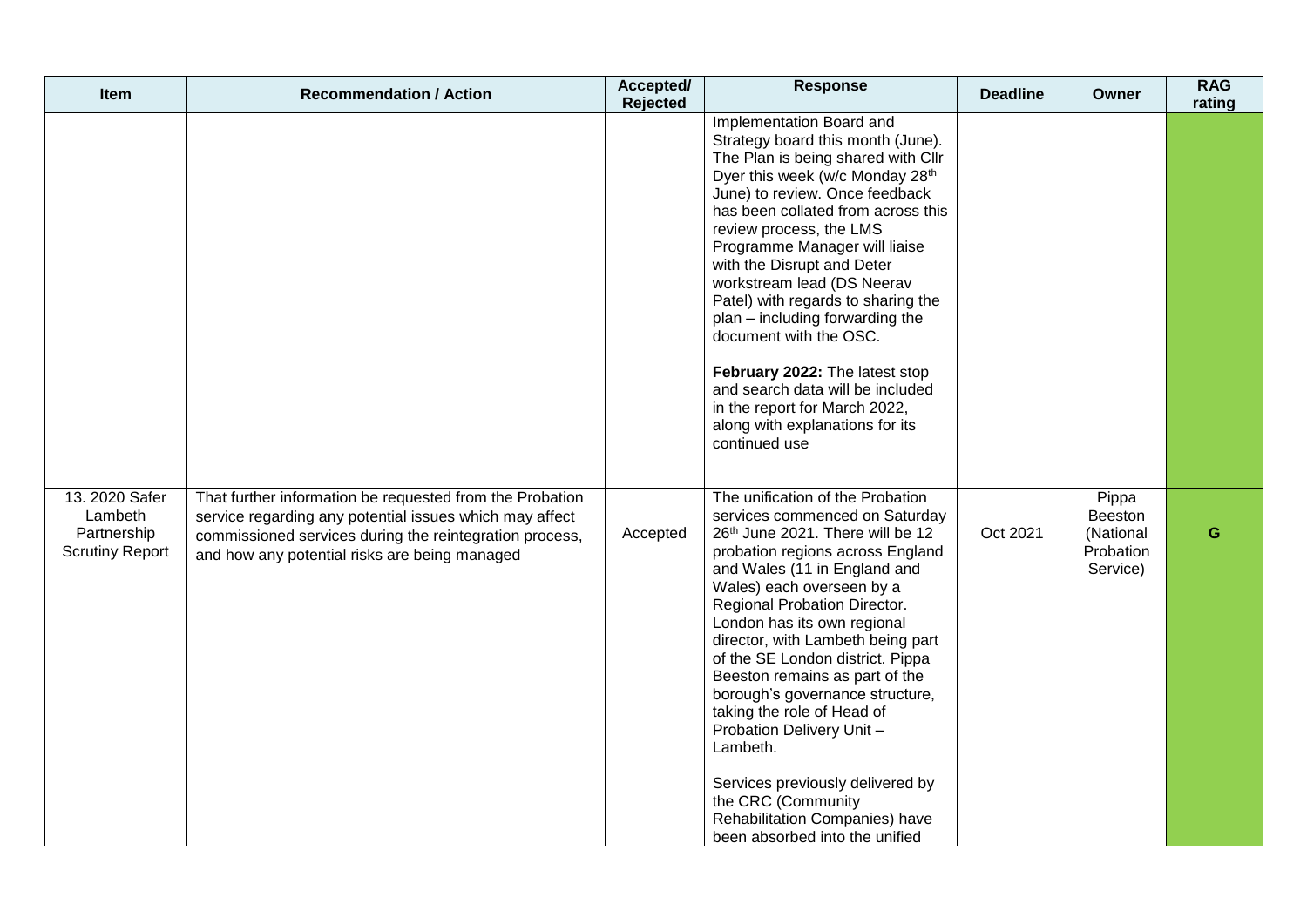| Item                                                                                           | <b>Recommendation / Action</b>                                                                                                                      | Accepted/<br><b>Rejected</b> | <b>Response</b>                                                                                                                                                                                                                                                                                                                        | <b>Deadline</b> | Owner               | <b>RAG</b><br>rating |
|------------------------------------------------------------------------------------------------|-----------------------------------------------------------------------------------------------------------------------------------------------------|------------------------------|----------------------------------------------------------------------------------------------------------------------------------------------------------------------------------------------------------------------------------------------------------------------------------------------------------------------------------------|-----------------|---------------------|----------------------|
|                                                                                                |                                                                                                                                                     |                              | Probation Service with staff being<br>transferred in the process to allow<br>for continuity of service. For<br>example, Unpaid Work<br>(Community Payback) that is now<br>under the remit of the HM Prison<br>and Probation Service will build<br>on the innovative work delivered<br>by CRCs.                                         |                 |                     |                      |
|                                                                                                |                                                                                                                                                     |                              | If the OSC or colleagues would<br>like to nominate a community<br>project for Community Payback,<br>please use the following email<br>address: CP @justice.gov.uk.                                                                                                                                                                     |                 |                     |                      |
| Accessibility of<br><b>Council Digital</b><br><b>Services Scrutiny</b><br>Commission<br>Update | To request a further paper to OSC at a future meeting on<br>customer service standards                                                              |                              | To be considered by committee<br>when determining work<br>programme for 2022/23                                                                                                                                                                                                                                                        | <b>TBC</b>      | <b>OSC</b>          | A                    |
| Accessibility of<br><b>Council Digital</b><br><b>Services Scrutiny</b><br>Commission<br>Update | That information on the Lambeth website regarding the<br>council structure and employee information/contact details<br>be enhanced and standardised | Accepted                     | The basic Council structure and<br>organisational chart covering<br>senior management grades are<br>currently published on the<br>Lambeth website. In addition it is<br>proposed to review and improve<br>our active directory, automated<br>switchboard and revisit our<br>Contact Us page.                                           | Aug 2021        | Nataša<br>Patterson | G                    |
|                                                                                                |                                                                                                                                                     |                              | Update (Sept 2021) - As a part of<br>the overall call centre technology<br>improvements, where we are<br>looking to implement new cloud<br>based and AI empowered<br>solution, we will review all<br>customer journeys and overall<br>access to services, which would<br>give improved experience to<br>residents and easier access to |                 |                     |                      |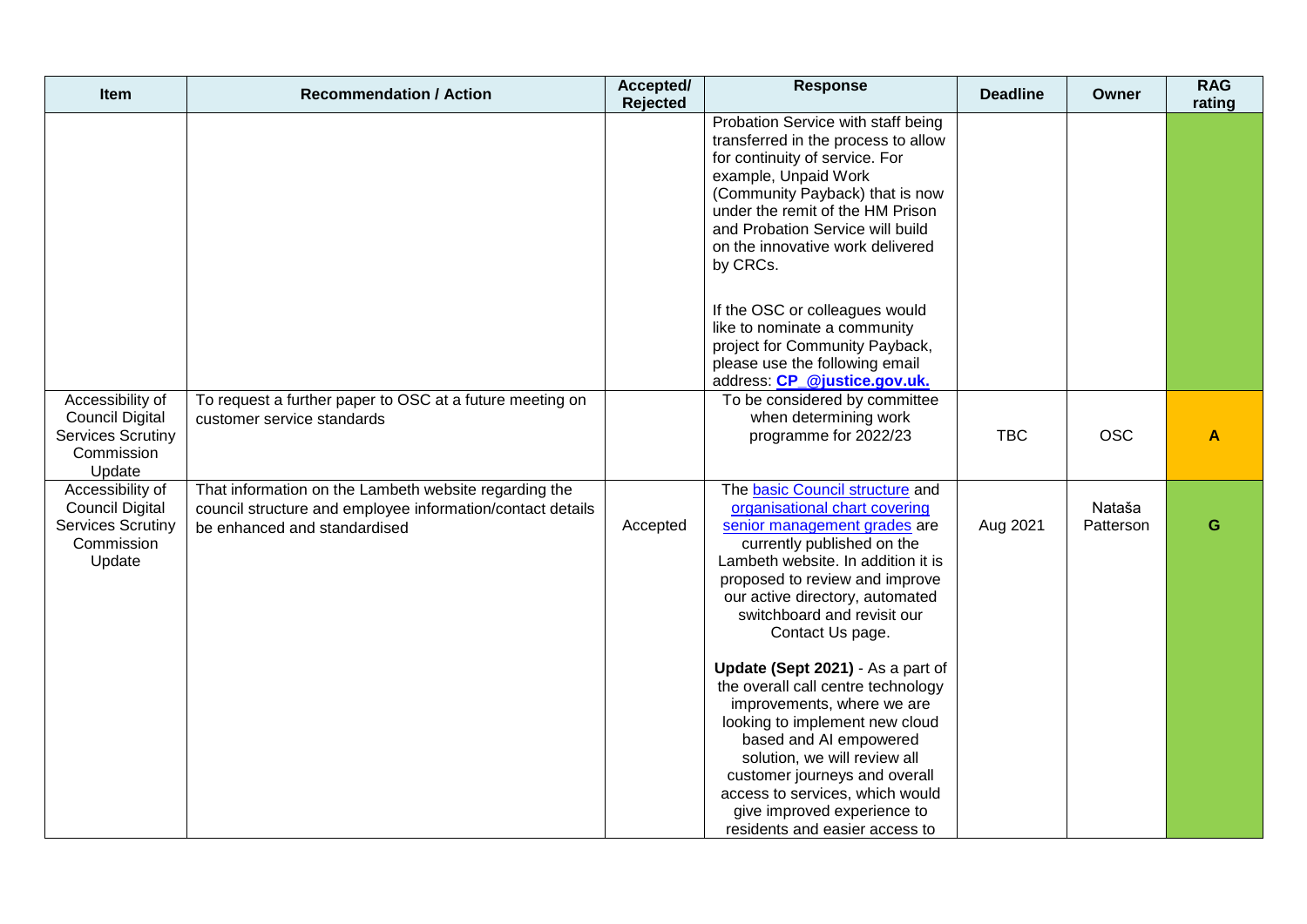| <b>Item</b>                | <b>Recommendation / Action</b>                    | Accepted/<br>Rejected | <b>Response</b>                                                                                                                                                                                                                                                                      | <b>Deadline</b>                               | Owner             | <b>RAG</b><br>rating |
|----------------------------|---------------------------------------------------|-----------------------|--------------------------------------------------------------------------------------------------------------------------------------------------------------------------------------------------------------------------------------------------------------------------------------|-----------------------------------------------|-------------------|----------------------|
|                            |                                                   |                       | services. It is not envisaged that<br>full employee information other<br>than published ones will be in<br>scope, however, these<br>improvements should reduce the<br>need for individual officers.<br>Current plan will see these<br>delivered in phases by the end of<br>the year. |                                               |                   |                      |
| Lambeth Scrutiny<br>Review | To approve the action plan set out at Appendix 2. | Accepted              | Actions to be taken forward by<br>committee members and<br>Democratic Services as outlined<br>in the action plan                                                                                                                                                                     | To be<br>implemented<br>throughout<br>2021/22 | OSC/<br>Dem Servs | G                    |

# **7 June 2021: Developer Contributions / Responsible Procurement**

| <b>Item</b>                | <b>Recommendation / Action</b>                                                                                                                        | Accepted/<br><b>Rejected</b> | <b>Response</b>                                                                                                                                                                                                                                                                                                                                                       | <b>Deadline</b>                                                                          | Owner                 | <b>RAG</b><br>rating                               |
|----------------------------|-------------------------------------------------------------------------------------------------------------------------------------------------------|------------------------------|-----------------------------------------------------------------------------------------------------------------------------------------------------------------------------------------------------------------------------------------------------------------------------------------------------------------------------------------------------------------------|------------------------------------------------------------------------------------------|-----------------------|----------------------------------------------------|
| Developer<br>Contributions | That the CLIP approach be revised to ensure the<br>proceeds of growth are shared across the whole borough,<br>with a focus on the most deprived areas | Accepted                     | In essence this is what the new<br>proposals agreed by Cabinet on<br>the 5 <sup>th</sup> July do. The agreed<br>proposals revise the approach to<br>NCIL such that the whole of the<br>borough is regarded as the local<br>area, which enables spend to take<br>place on the basis of need. See<br>Para 2.14 (b) of the Cabinet<br>Report from 5/7/21 in this regard. | September<br>2021                                                                        | Rob<br><b>Bristow</b> | G                                                  |
| Developer<br>Contributions | To ensure there is a transparent and democratic localised<br>consultative mechanism for identifying NCIL priorities<br>outside of Neighbourhood Plans | Accepted                     | This is also secured through the<br>new proposals agreed by Cabinet<br>(see para 2.12 of the Cabinet<br>Report of 5/7/21 for details of the<br>strengthened local consultation<br>mechanisms)                                                                                                                                                                         | TBC<br>(Discussions)<br>currently<br>taking place<br>with Strategy<br>and Comms<br>Team) | Rob<br><b>Bristow</b> | A<br>(last<br>update 08<br><b>November</b><br>2021 |
| Developer<br>Contributions | That the committee requests further information regarding<br>the likely impact of the Government White Paper on                                       | Accepted                     | At the time of writing (August<br>2021) further details are still<br>awaited from Government on how                                                                                                                                                                                                                                                                   | TBC (subject<br>to<br>Government                                                         | Rob<br><b>Bristow</b> | A<br>$\sqrt{last}$<br>update 08                    |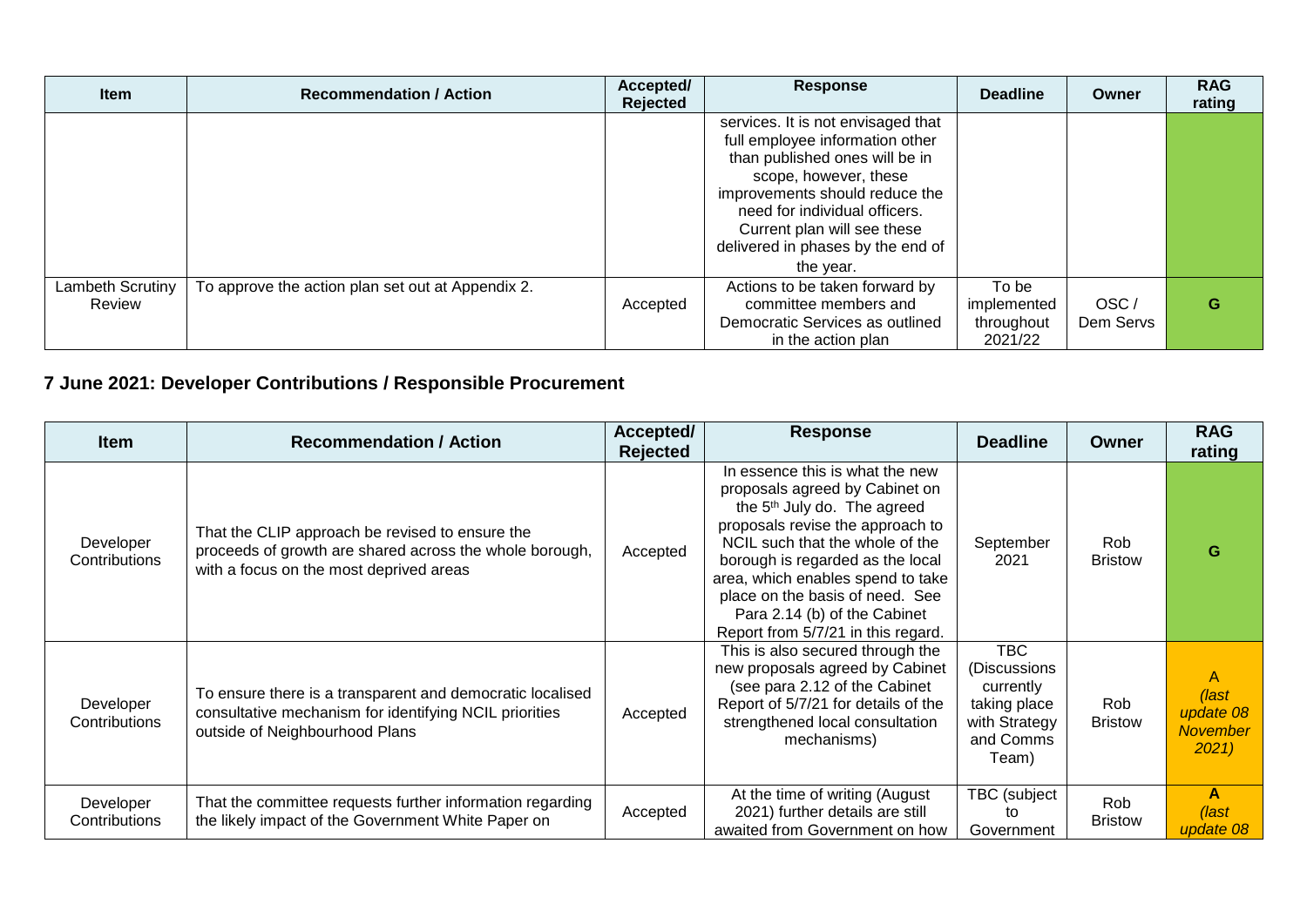| Item                       | <b>Recommendation / Action</b>                                                                                                                              | Accepted/<br><b>Rejected</b> | <b>Response</b>                                                                                                                                                                                                                                                                                                                                                                                                                                                                                                                                                                                                                                    | <b>Deadline</b>                                                                                            | Owner                 | <b>RAG</b><br>rating                                |
|----------------------------|-------------------------------------------------------------------------------------------------------------------------------------------------------------|------------------------------|----------------------------------------------------------------------------------------------------------------------------------------------------------------------------------------------------------------------------------------------------------------------------------------------------------------------------------------------------------------------------------------------------------------------------------------------------------------------------------------------------------------------------------------------------------------------------------------------------------------------------------------------------|------------------------------------------------------------------------------------------------------------|-----------------------|-----------------------------------------------------|
|                            | Lambeth and that steps are taken to ensure local people<br>can continue to have a say over how CIL is allocated                                             |                              | the White Paper proposals will be<br>implemented. Once these are<br>published officers will be able to<br>produce further analysis on the<br>likely impacts on Lambeth. In<br>respect of ensuring local people<br>can continue to have influence<br>over the allocation of CIL, this will<br>be achieved through the<br>strengthened consultation<br>mechanisms mentioned in para<br>2.12 of the Cabinet Report - and<br>the priorities that emerge from this<br>process will in turn be taken into<br>account in allocation decisions by<br>the Council.<br>February 2022: Further details on<br>the White Paper proposals are<br>still awaiting. | pronouncem<br>ents)                                                                                        |                       | February<br>2022)                                   |
| Developer<br>Contributions | That further information be provided regarding the<br>Community Connections fund, including how success will<br>be measured                                 | Accepted                     | At the time of writing, details of<br>the Community Connections Fund<br>are still being worked up in<br>discussion with the relevant<br>members of Cabinet - details can<br>be shared with OSC once<br>available.                                                                                                                                                                                                                                                                                                                                                                                                                                  | $TBC -$<br>subject to<br>ongoing<br>discussions<br>with the<br>relevant<br>Cabinet<br>member/The<br>Leader | Rob<br><b>Bristow</b> | A<br>(last<br>update 08<br><b>November</b><br>2021  |
| Developer<br>Contributions | That a strategy is needed regarding changes in the use of<br>space as a result of the pandemic, both in terms of<br>working and where people choose to live | Accepted                     | The Draft Revised Lambeth Local<br>Plan, which will be reported to<br>Cabinet and Full Council in<br>September for adoption, is the<br>lead strategy for the Council in<br>this regard, and has recently been<br>declared sound by a Government<br>Inspector following an<br>Examination in Public. This<br>document has been informed by a<br>raft of evidence including the new<br>London Plan (adopted earlier this                                                                                                                                                                                                                             | September<br>2021                                                                                          | Rob<br><b>Bristow</b> | G<br>$\sqrt{last}$<br>update 08<br>November<br>2021 |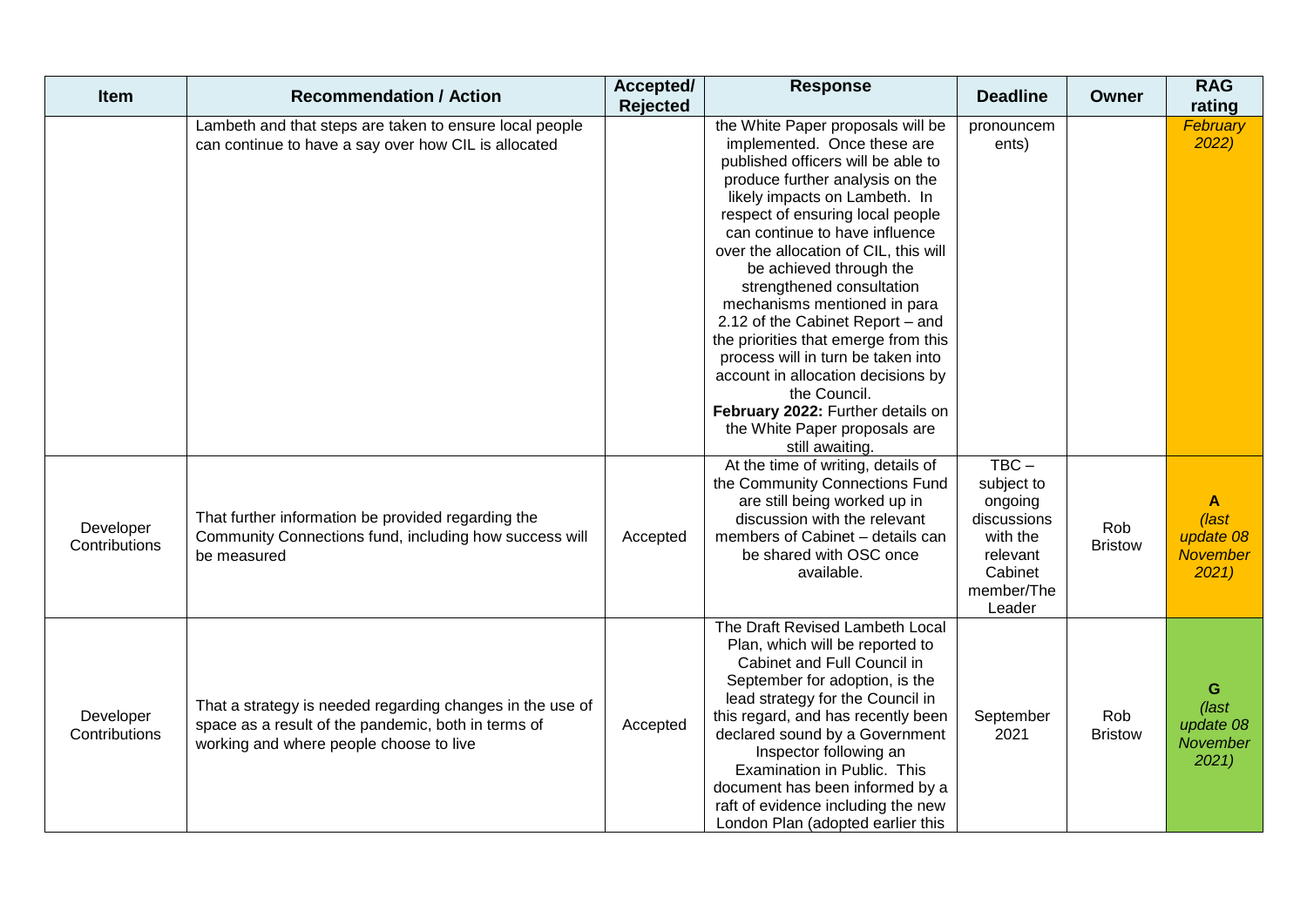| <b>Item</b>                | <b>Recommendation / Action</b>                                                                                                                                                                                                             | Accepted/<br><b>Rejected</b> | <b>Response</b>                                                                                                                                                                                                                                                                                                                                                                                                                                                                                                                            | <b>Deadline</b>                                                                                                                                            | Owner                 | <b>RAG</b><br>rating                                          |
|----------------------------|--------------------------------------------------------------------------------------------------------------------------------------------------------------------------------------------------------------------------------------------|------------------------------|--------------------------------------------------------------------------------------------------------------------------------------------------------------------------------------------------------------------------------------------------------------------------------------------------------------------------------------------------------------------------------------------------------------------------------------------------------------------------------------------------------------------------------------------|------------------------------------------------------------------------------------------------------------------------------------------------------------|-----------------------|---------------------------------------------------------------|
|                            |                                                                                                                                                                                                                                            |                              | year) and our own JLL office<br>study which advised on the future<br>of office space in the borough<br>following the pandemic.<br>November 2021: The Revised<br>Local Plan for Lambeth was<br>adopted in September 2021                                                                                                                                                                                                                                                                                                                    |                                                                                                                                                            |                       |                                                               |
| Developer<br>Contributions | That a more detailed breakdown is required going forward<br>of how developer contributions are accrued and spent, to<br>ward level                                                                                                         | Rejected                     | This recommendation was<br>carefully considered but ultimately<br>not accepted for the reasons set<br>out at para. 2.11 of the Cabinet<br>Report of 5/7/21.                                                                                                                                                                                                                                                                                                                                                                                | <b>July 2021</b>                                                                                                                                           | Rob<br><b>Bristow</b> | R                                                             |
| Developer<br>Contributions | To ensure spending on infrastructure is properly managed<br>at a project level in order that schemes which are<br>overspending can be readily identified and issues<br>addressed                                                           | Accepted                     | Spending by project is managed<br>in accordance with the Council's<br>established financial management<br>systems, and is undertaken by the<br>relevant project team with<br>oversight from Finance and the<br>relevant Directorate Management<br>Team or Transformation Board.<br>In addition a new Capital<br>Programme Board is being set up<br>from October this year to monitor<br>capital spending across<br>programmes to ensure that<br>spending is optimised and any<br>overspends/underspends can be<br>appropriately addressed. | October<br>2021                                                                                                                                            | Rob<br><b>Bristow</b> | $\mathbf{A}$<br>(last<br>update 08<br>November<br>2021        |
| Developer<br>Contributions | That greater transparency is needed regarding the<br>decision making process for spending developer<br>contributions, including how these link to resident views<br>and relevant policy priorities (for example, Borough Plan<br>outcomes) | Accepted                     | Measures to achieve greater<br>transparency around spending<br>decisions for developer<br>contributions and demonstrating<br>that these are linked to resident<br>priorities were agreed by Cabinet,<br>and the measures to achieve this<br>are set out in paras 2.12 and 2.13<br>of the Cabinet Report of 5/7/21;<br>with greater accountability<br>ensured through more detailed                                                                                                                                                         | $TBC - this is$<br>subject to<br>discussions<br>on the timing<br>of<br>implementati<br>on of these<br>measures<br>with Strategy<br>and Comms<br>colleagues | Rob<br><b>Bristow</b> | $\mathbf{A}$<br>(last<br>update 08<br><b>November</b><br>2021 |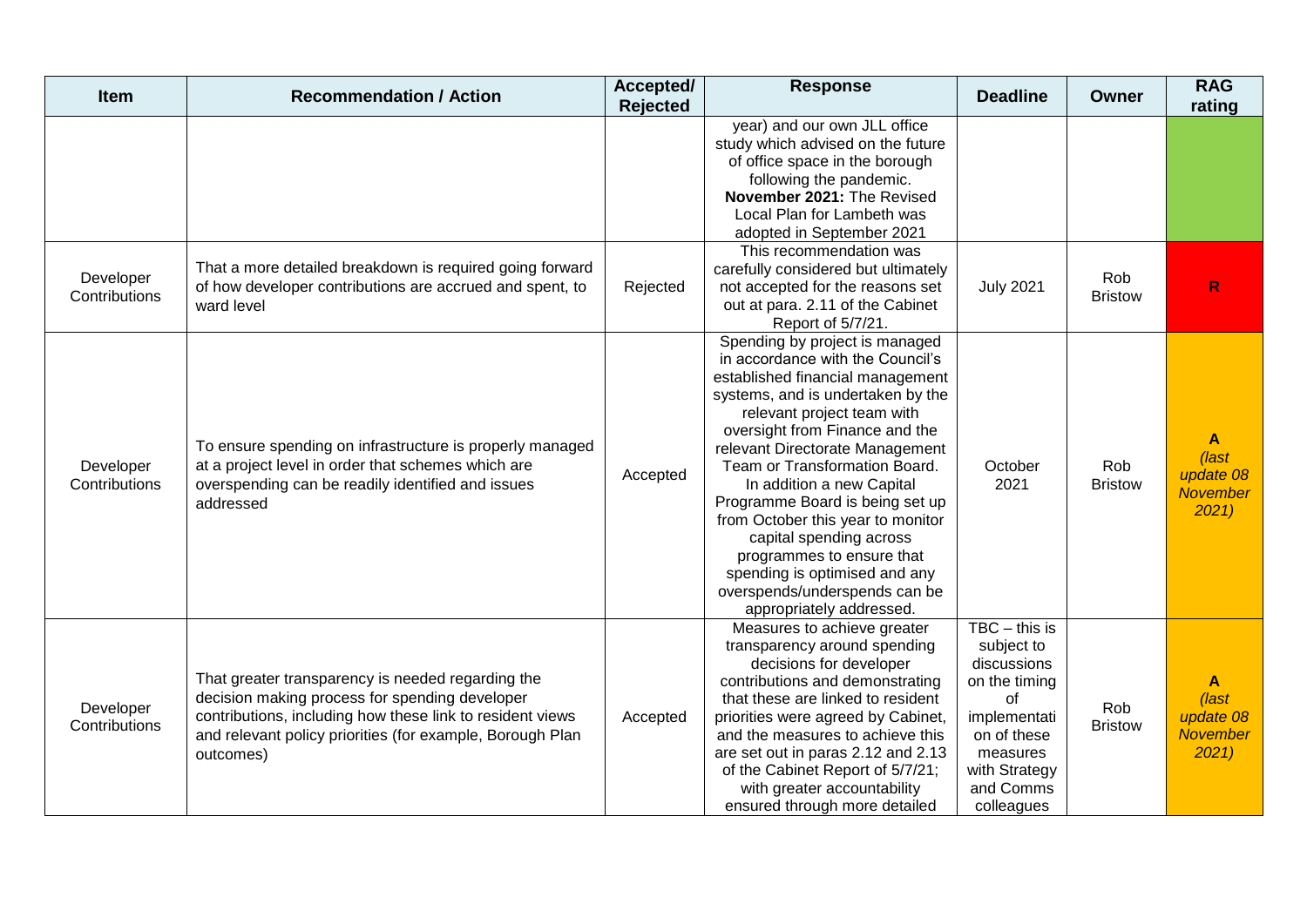| Item                                            | <b>Recommendation / Action</b>                                                                                                                                                                                                                                                                                                                                                                                              | Accepted/<br>Rejected | <b>Response</b>                                                                                                                                                                                                                                                                                                                                                                                                                                                                                                                                                                                                                                                                                                                                                                                                                                                                                                                                                    | <b>Deadline</b>           | <b>Owner</b>         | <b>RAG</b><br>rating                        |
|-------------------------------------------------|-----------------------------------------------------------------------------------------------------------------------------------------------------------------------------------------------------------------------------------------------------------------------------------------------------------------------------------------------------------------------------------------------------------------------------|-----------------------|--------------------------------------------------------------------------------------------------------------------------------------------------------------------------------------------------------------------------------------------------------------------------------------------------------------------------------------------------------------------------------------------------------------------------------------------------------------------------------------------------------------------------------------------------------------------------------------------------------------------------------------------------------------------------------------------------------------------------------------------------------------------------------------------------------------------------------------------------------------------------------------------------------------------------------------------------------------------|---------------------------|----------------------|---------------------------------------------|
|                                                 |                                                                                                                                                                                                                                                                                                                                                                                                                             |                       | reporting to Cabinet, as set out in<br>para 2.15 of the report.                                                                                                                                                                                                                                                                                                                                                                                                                                                                                                                                                                                                                                                                                                                                                                                                                                                                                                    | and Finance<br>colleagues |                      |                                             |
| Lambeth<br>Responsible<br>Procurement<br>Update | To ensure the Responsible Procurement policy is applied<br>in an effective and transparent manner, including setting<br>tangible targets on social value priorities, spot checks on<br>compliance, appropriate training for all contract managers<br>in using the electronic contract management system,<br>transparency of data to the maximum extent possible, and<br>penalties for failing to meet social value targets. | Accepted              | The council is committed to<br>ensure that the Responsible<br>Procurement policy is consistently<br>applied across all procurement<br>activity and that we are able to<br>proactively report on deliverables<br>and impact. As such the<br>responsible procurement is an<br>integral part of the development of<br>a new corporate contract<br>management framework which<br>will include comprehensive<br>guidance materials and training<br>for contract managers. Phase 2<br>of the development of the<br>council's new electronic<br>management system (eCMS) will<br>enable more efficient reporting<br>against responsible procurement<br>commitments. The contract<br>management will include clear<br>guidance for the effective<br>management of contracts<br>including non-performance. This<br>will be further supported by the<br>development of a new<br>Commercial Advisory team<br>supporting contract managers<br>with complex performance issues. | March 2022                | Sasa Glisic          | A<br>(last<br>update 10<br>November<br>2021 |
| Lambeth<br>Responsible<br>Procurement<br>Update | To consult with staff regarding their views on working<br>conditions when a contract change results in them<br>working under a different company                                                                                                                                                                                                                                                                            | Accepted              | For all contracts that may impact<br>staff working on the existing<br>service, the council must consider<br>whether Transfer of Undertakings<br>(Protection of Employment)<br>regulations (TUPE)<br>applies. Where TUPE does<br>apply, the employer (this may be<br>the council where a contract has                                                                                                                                                                                                                                                                                                                                                                                                                                                                                                                                                                                                                                                               | <b>July 2021</b>          | Genine<br>Whitehorne | G                                           |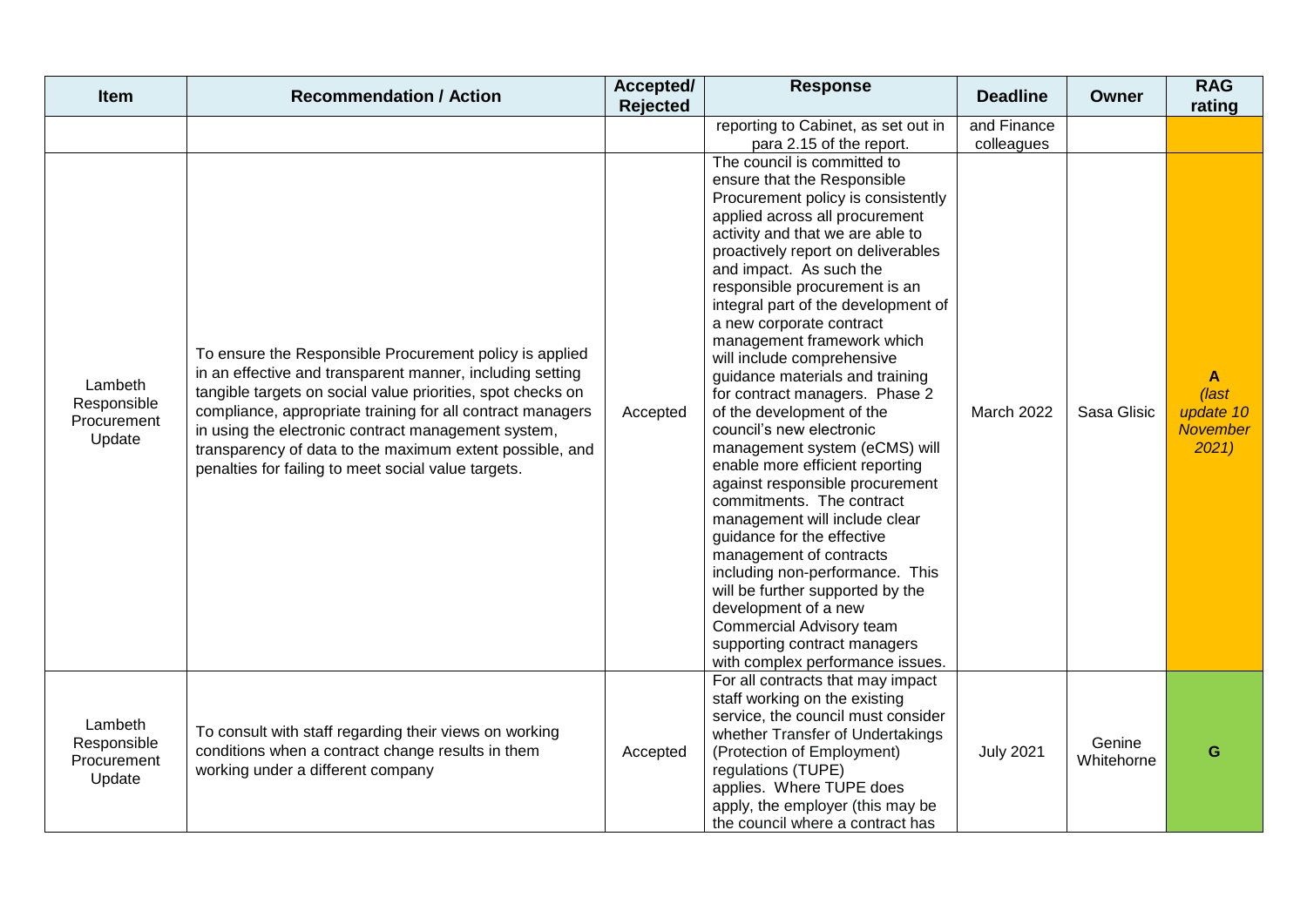| Item                                            | <b>Recommendation / Action</b>                                                                                              | Accepted/<br><b>Rejected</b> | <b>Response</b>                                                                                                                                                                                                                                                                                                                                                                                                                                                                          | <b>Deadline</b>  | <b>Owner</b>         | <b>RAG</b><br>rating                                                  |
|-------------------------------------------------|-----------------------------------------------------------------------------------------------------------------------------|------------------------------|------------------------------------------------------------------------------------------------------------------------------------------------------------------------------------------------------------------------------------------------------------------------------------------------------------------------------------------------------------------------------------------------------------------------------------------------------------------------------------------|------------------|----------------------|-----------------------------------------------------------------------|
|                                                 |                                                                                                                             |                              | previously been delivered in-<br>house or another third party<br>contractor) must consult<br>employees or their<br>representatives about anything to<br>do with the transfer that could<br>affect them. The council works<br>with incumbent providers and new<br>contractors to ensure transition<br>and mobilisation of new services<br>are effectively managed and the<br>impact to workers is mitigated<br>wherever possible.                                                         |                  |                      |                                                                       |
| Lambeth<br>Responsible<br>Procurement<br>Update | To ensure a process is in place to review social value<br>commitments and associated KPIs whenever a contract is<br>renewed | Accepted                     | The contract management<br>framework will include clear<br>guidance regarding review of<br>contracts as part of the annual<br>review process and at key<br>contract milestones including<br>when enacting an option to<br>extend.                                                                                                                                                                                                                                                        | Oct 2021         | Sasa Glisic          | $\mathsf{A}$<br>(last<br>update 10<br><b>November</b><br>2021         |
| Lambeth<br>Responsible<br>Procurement<br>Update | To ensure contracts are monitored to ensure commitment<br>to and compliance with the modern slavery charter                 | Accepted                     | Compliance against modern<br>slavery charter will be built into<br>the contract management<br>assurance framework and form<br>part of annual contract reviews.                                                                                                                                                                                                                                                                                                                           | Oct 2021         | Sasa Glisic          | $\mathbf{A}$<br>$\sqrt{last}$<br>update 10<br><b>November</b><br>2021 |
| Lambeth<br>Responsible<br>Procurement<br>Update | That Trade Union membership and involvement be<br>championed for staff employed under Council contracts                     | Accepted                     | The council ensures that all<br>potential contractors adhere to<br>appropriate employment<br>legislation and regulations as part<br>of the procurement process. This<br>includes the legal right for<br>collective participation and to join<br>a Trade Union. The Council is<br>keen to ensure Trade Unions can<br>function effectively within<br>Lambeth, and that they have<br>access to the information they<br>need to function effectively. As<br>such the council is committed to | <b>July 2021</b> | Genine<br>Whitehorne | G                                                                     |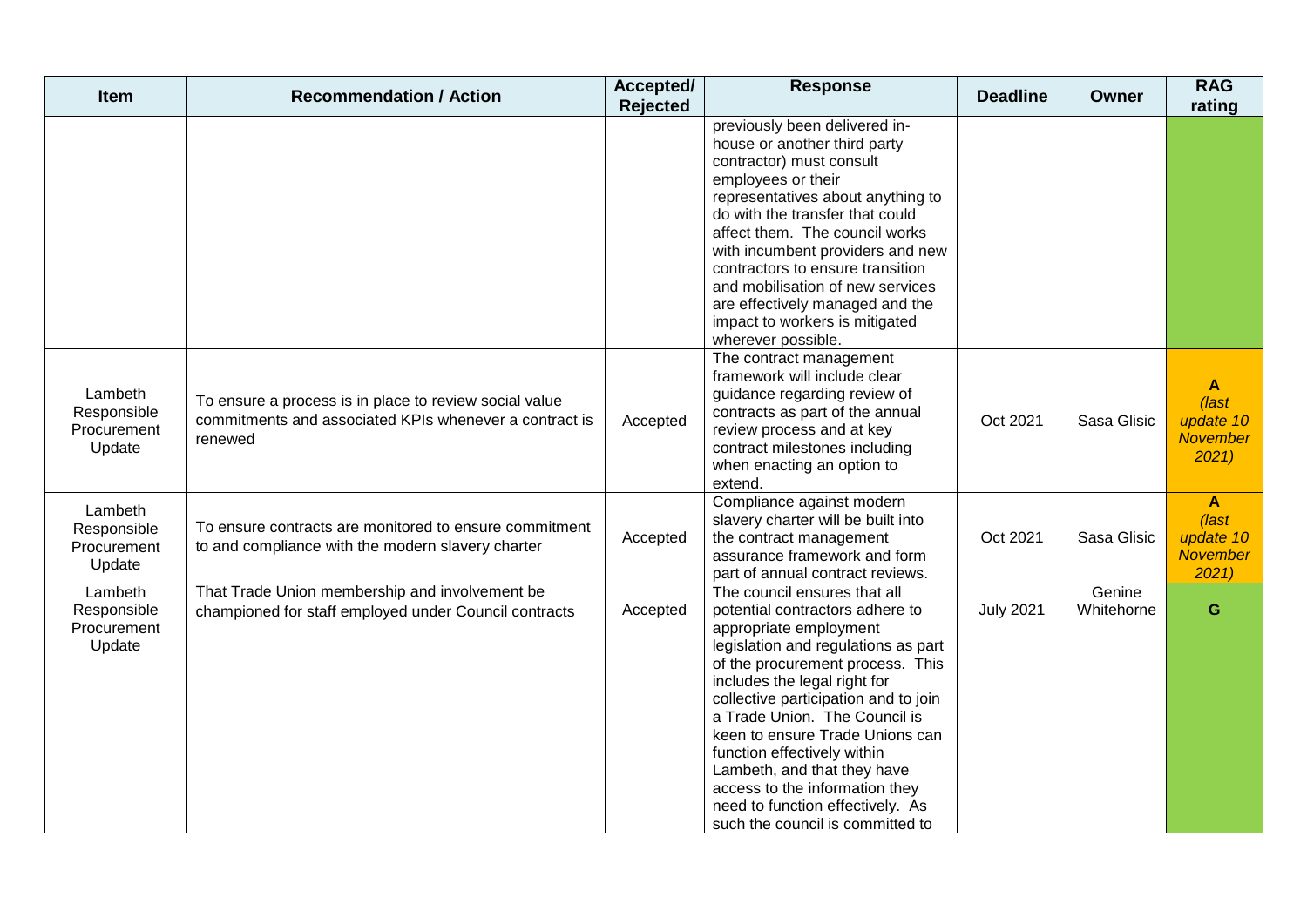| Item                                            | <b>Recommendation / Action</b>                                                                                                                                                                                                                                                                                                                                                                                                                                                                                                                       | Accepted/<br>Rejected               | <b>Response</b>                                                                                                                                                                                                                                                                                                                                                                                                                                                                                                                                                                                                                                                                                                                                                                                                                                                                                                                                                                                                                                                                               | <b>Deadline</b>  | Owner                | <b>RAG</b><br>rating |
|-------------------------------------------------|------------------------------------------------------------------------------------------------------------------------------------------------------------------------------------------------------------------------------------------------------------------------------------------------------------------------------------------------------------------------------------------------------------------------------------------------------------------------------------------------------------------------------------------------------|-------------------------------------|-----------------------------------------------------------------------------------------------------------------------------------------------------------------------------------------------------------------------------------------------------------------------------------------------------------------------------------------------------------------------------------------------------------------------------------------------------------------------------------------------------------------------------------------------------------------------------------------------------------------------------------------------------------------------------------------------------------------------------------------------------------------------------------------------------------------------------------------------------------------------------------------------------------------------------------------------------------------------------------------------------------------------------------------------------------------------------------------------|------------------|----------------------|----------------------|
|                                                 |                                                                                                                                                                                                                                                                                                                                                                                                                                                                                                                                                      |                                     | protecting Trade Union rights and<br>will support workers to ensure<br>they have information about their<br>rights. However, we consider it to<br>be an individual's right to choose<br>whether or not they wish to join a<br>Trade Union. champion trade<br>union membership.                                                                                                                                                                                                                                                                                                                                                                                                                                                                                                                                                                                                                                                                                                                                                                                                                |                  |                      |                      |
| Lambeth<br>Responsible<br>Procurement<br>Update | That clarity be provided to the committee regarding the<br>ability of the Council to use its leverage via responsible<br>procurement to secure wider societal and environmental<br>benefits beyond local authority borders under current law.<br>This includes looking at the past record of organisations to<br>assess their suitability, requiring adherence to Council<br>policies and practice, and encouraging contractors to pay<br>the London Living Wage to its entire workforce (not just<br>those working as part of the Lambeth contract) | (To provide<br>clarity)<br>Accepted | The Public Services (Social<br>Value) Act, 2012 provides the<br>legislative framework for the<br>council's Responsible<br>Procurement Policy. The<br>council's social value duty is<br>balanced by obligations to ensure<br>fair and open competition as set<br>out in the Public Contracts<br>Regulations 2015 which state,<br>inter alia, that award criteria must<br>be 'linked to the subject matter' of<br>the contract in question, must be<br>contract-specific, and must not<br>be aimed at assessing the<br>business or corporate policies of<br>the tenderer. In considering how,<br>in conducting the process of<br>procurement, it might act with a<br>view to<br>securing the improvement of the<br>economic, social and<br>environmental well-being of its<br>area, the Public Services (Social<br>Value) Act requires that the<br>procuring authority must consider<br>only matters that are relevant to<br>what is proposed to be procured.<br>Further, in doing so, it must<br>consider the extent to which it is<br>proportionate in all the<br>circumstances to take those | <b>July 2021</b> | Genine<br>Whitehorne | G                    |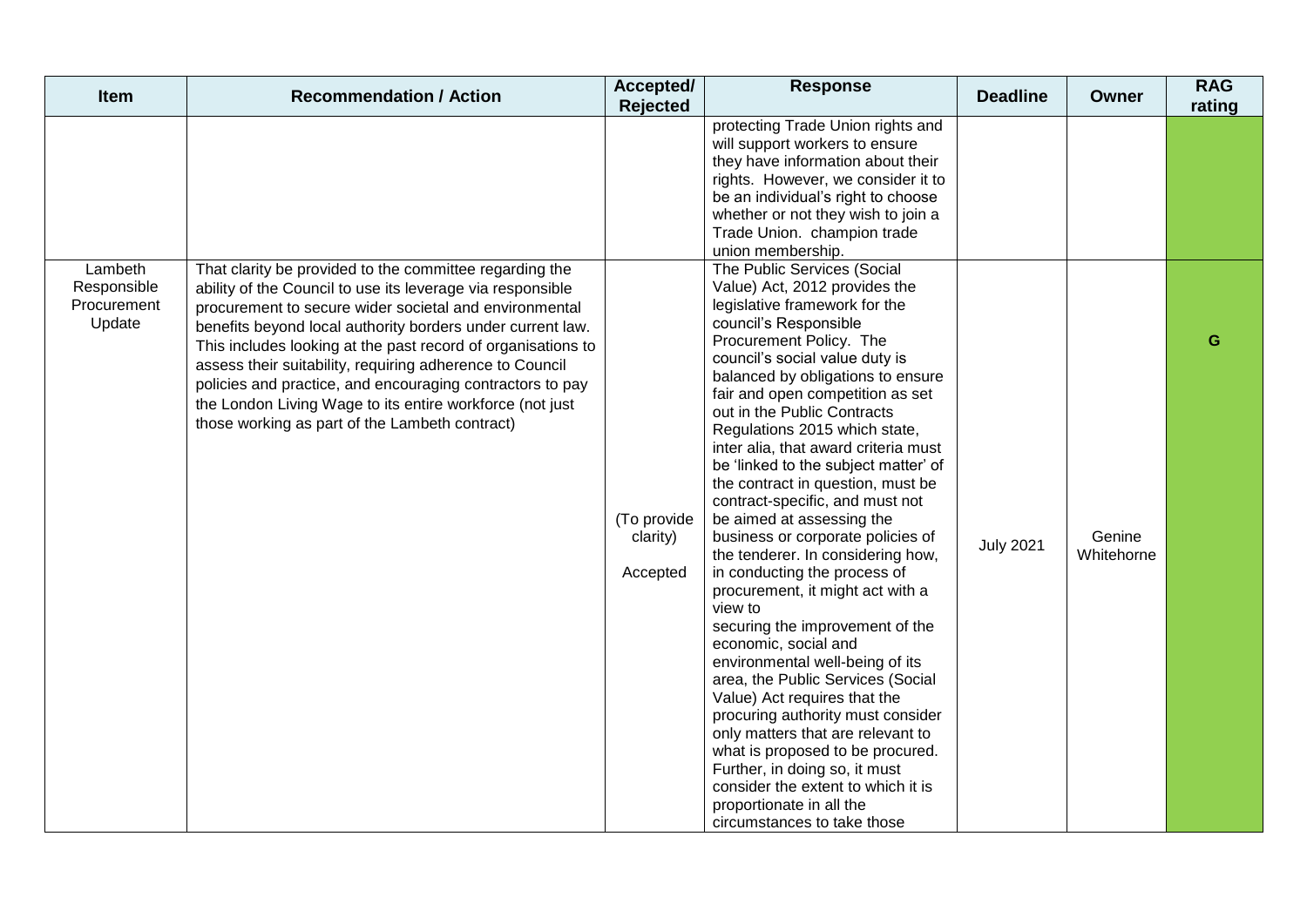| <b>Item</b>                                     | <b>Recommendation / Action</b>                                                                                                                                                         | Accepted/<br><b>Rejected</b> | <b>Response</b>                                                                                                                                                                                                                                                                                                                                                                                                                                                                                                                                                                                                                                                                                                                                                                         | <b>Deadline</b> | <b>Owner</b> | <b>RAG</b><br>rating                               |
|-------------------------------------------------|----------------------------------------------------------------------------------------------------------------------------------------------------------------------------------------|------------------------------|-----------------------------------------------------------------------------------------------------------------------------------------------------------------------------------------------------------------------------------------------------------------------------------------------------------------------------------------------------------------------------------------------------------------------------------------------------------------------------------------------------------------------------------------------------------------------------------------------------------------------------------------------------------------------------------------------------------------------------------------------------------------------------------------|-----------------|--------------|----------------------------------------------------|
|                                                 |                                                                                                                                                                                        |                              | matters into account. As such the<br>council does not legally have the<br>ability to require contractors to<br>pay LLW beyond Lambeth<br>specific contracts and cannot<br>consider other reputational factors<br>beyond those directly related to<br>the ability to deliver the a specific<br>contract. Additionally, the council<br>has very little commercial<br>leverage to influence supplier<br>behaviour beyond delivery of<br>Lambeth specific contracts                                                                                                                                                                                                                                                                                                                         |                 |              |                                                    |
| Lambeth<br>Responsible<br>Procurement<br>Update | That a clear process is required to demonstrate how the<br>aims of the Responsible Procurement policy link to other<br>Council priorities and strategies (such as the Borough<br>Plan) | Accepted                     | In March 2021 work was carried<br>out to link the Responsible<br>Procurement policy with<br>Lambeth's Societal Impact<br>Framework that the Council has<br>developed. This framework<br>reflects the Council's priority<br>areas set out in key strategies<br>(including the Borough Plan as<br>well as the UN Sustainable<br>Development Goals). Section 9<br>of the current Policy sets out how<br>it supports the Borough Plan. At<br>the policy's next review point, the<br>intention is to align the language<br>in the Responsible Procurement<br>policy to this framework and<br>create further opportunities for<br>social and environmental benefits<br>through procurement. This work<br>will be completed alongside<br>strategy and policy leads from<br>across the Council. | Oct 2021        | Sasa Glisic  | A<br>(last<br>update 10<br><b>November</b><br>2021 |
| Lambeth<br>Responsible                          | To endorse the Preston model as a means of prioritising<br>the needs of local business and the community                                                                               | Accepted                     | Further guidance is being<br>developed to support the update<br>of the Responsible Procurement                                                                                                                                                                                                                                                                                                                                                                                                                                                                                                                                                                                                                                                                                          | Dec 2021        | Sasa Glisic  | A                                                  |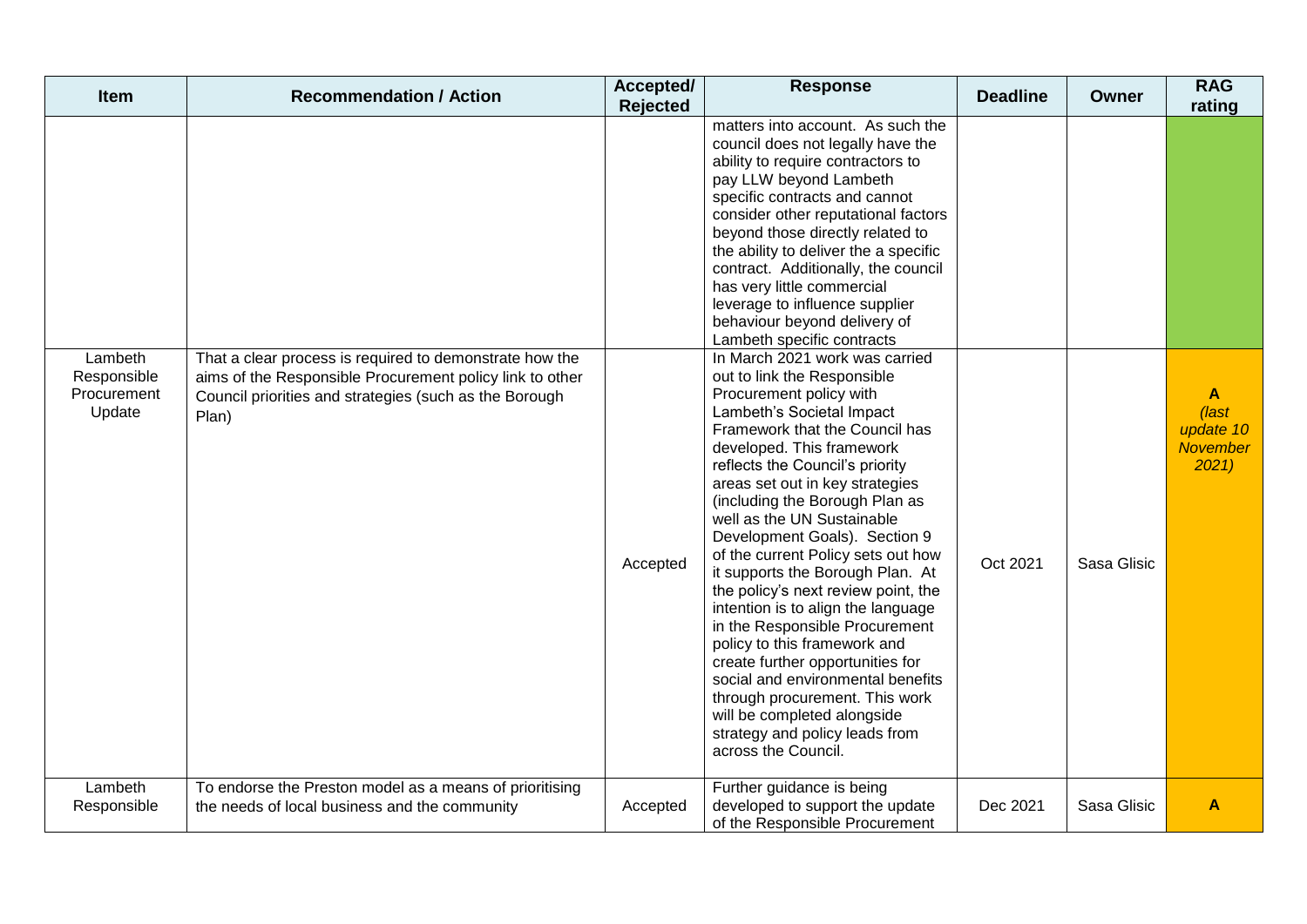| <b>Item</b>                                     | <b>Recommendation / Action</b>                                                                                                                                                                                                                                                                                | Accepted/<br>Rejected | <b>Response</b>                                                                                                                                                                                                                                                                                                                                                                                                                                                                                                          | <b>Deadline</b> | <b>Owner</b> | <b>RAG</b><br>rating                                          |
|-------------------------------------------------|---------------------------------------------------------------------------------------------------------------------------------------------------------------------------------------------------------------------------------------------------------------------------------------------------------------|-----------------------|--------------------------------------------------------------------------------------------------------------------------------------------------------------------------------------------------------------------------------------------------------------------------------------------------------------------------------------------------------------------------------------------------------------------------------------------------------------------------------------------------------------------------|-----------------|--------------|---------------------------------------------------------------|
| Procurement<br>Update                           |                                                                                                                                                                                                                                                                                                               |                       | Policy. This will include a number<br>of case studies showcasing best<br>practice (both internal and<br>external). It is important to<br>recognise that the approach in<br>Lambeth already exceeds the<br>outcomes achieved in Preston<br>however these successes are not<br>effectively communicated. The<br>case studies will help to more<br>effectively share the learning, As<br>a part of this process, it is<br>intended to include further<br>information on external models<br>(including the Preston example). |                 |              | (last<br>update 10<br>November<br>2021                        |
| Lambeth<br>Responsible<br>Procurement<br>Update | That the Council should actively consider insourcing<br>services whenever feasible                                                                                                                                                                                                                            | Accepted              | When commissioning services it<br>is already mandatory that a range<br>of options are considered as part<br>of developing the business case.<br>These options include assessing<br>the council's ability to deliver the<br>services in-house. This options<br>appraisal will be further<br>strengthened by new guidance<br>that will provide commissioners /<br>service managers with more<br>information about factors to<br>consider when undertaking a<br>make or buy assessment.                                     | Dec 2021        | Sasa Glisic  | $\mathbf{A}$<br>(last<br>update 10<br><b>November</b><br>2021 |
| Lambeth<br>Responsible<br>Procurement<br>Update | To ensure the Transformation & Efficiency Champion is<br>fully involved in the coordination of responsible<br>procurement with related initiatives such as societal<br>impact of spend and the performance management and<br>appraisal process, and to request a future report back on<br>how this is working | Accepted              | The Transformation & Efficiency<br>Champion is already well<br>engaged in discussions regarding<br>our approach. This will continue<br>as work develops and the<br>Champion will be invited to be an<br>active participant in the update of<br>the Policy to inform and shape<br>priorities going forward.                                                                                                                                                                                                               | March 2022      | Sasa Glisic  | A<br>(last<br>update 10<br><b>November</b><br>2021            |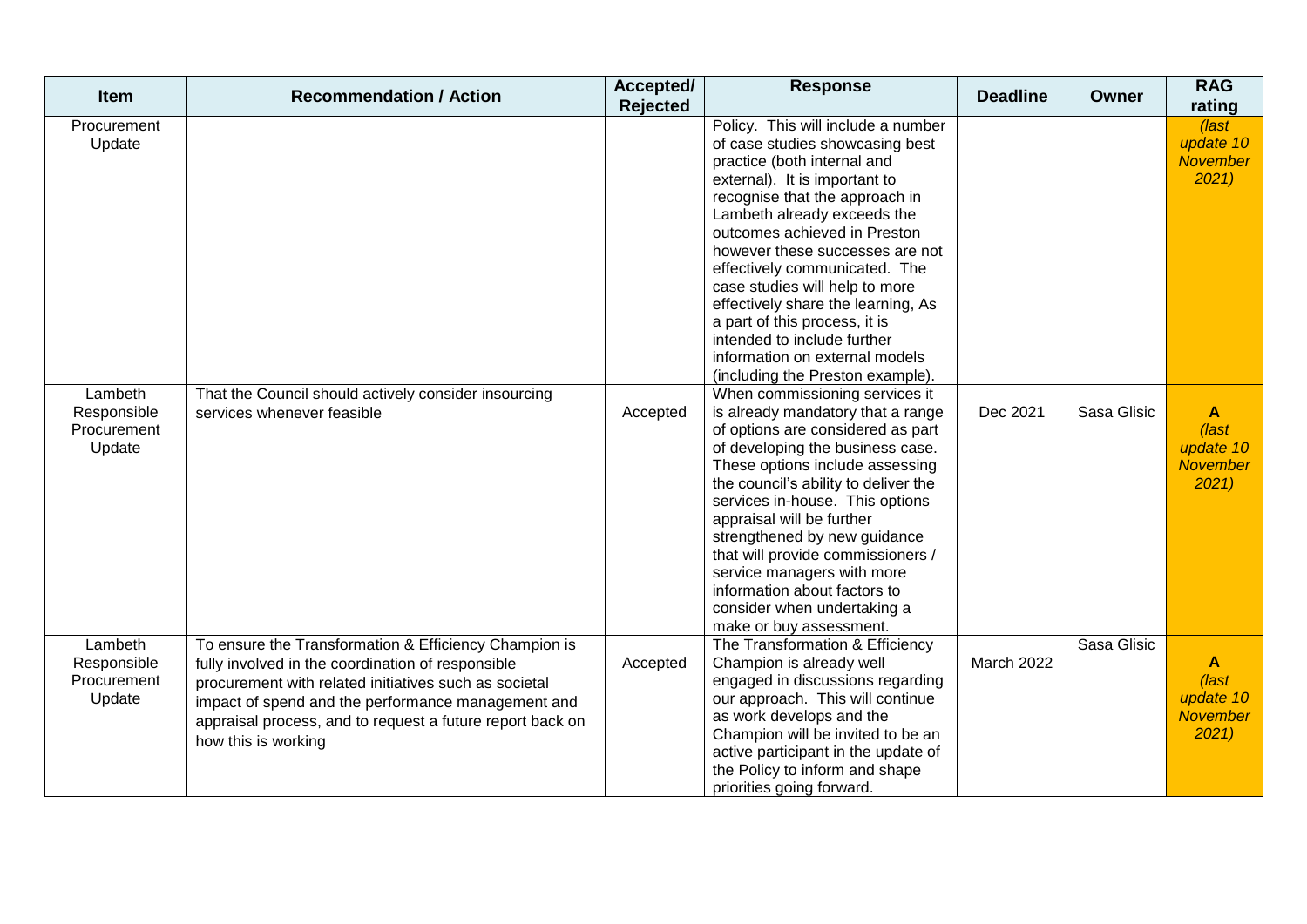| Item                                            | <b>Recommendation / Action</b>                                                                                                                       | Accepted/<br>Rejected | <b>Response</b>                                                                                                                                                                                                                                                                                                                                                                                                                                                                                                                                                                                                                                                                                                                        | <b>Deadline</b> | <b>Owner</b> | <b>RAG</b><br>rating                                                  |
|-------------------------------------------------|------------------------------------------------------------------------------------------------------------------------------------------------------|-----------------------|----------------------------------------------------------------------------------------------------------------------------------------------------------------------------------------------------------------------------------------------------------------------------------------------------------------------------------------------------------------------------------------------------------------------------------------------------------------------------------------------------------------------------------------------------------------------------------------------------------------------------------------------------------------------------------------------------------------------------------------|-----------------|--------------|-----------------------------------------------------------------------|
| Lambeth<br>Responsible<br>Procurement<br>Update | To ensure an appropriate balance is struck between value<br>for money and social value commitments in the<br>procurement system                      | Accepted              | Social value is an important<br>consideration in our procurement<br>activity. When evaluating<br>tenders, it is important that careful<br>consideration is given to the split<br>between price and quality as part<br>of the evaluation methodology.<br>This split will vary depending on<br>the type of services being<br>procured and the way in which is<br>it being sourced. It has recently<br>been agreed to introduce a<br>mandatory 10% social value<br>criteria for all procurements over<br>£500k. Social value must be<br>included as part of the evaluation<br>methodology for procurements<br>below £500k though the<br>percentage will be decided as<br>appropriate for the type and value<br>of contract being awarded. | Oct 2021        | Sasa Glisic  | $\mathbf{A}$<br>$\sqrt{last}$<br>update 10<br><b>November</b><br>2021 |
| Lambeth<br>Responsible<br>Procurement<br>Update | To review the role of consultant advisors in the tender<br>process to ensure value for money and transparent<br>delivery of social value commitments | Accepted              | Consultants and specialist<br>advisors play an important role in<br>many of our procurement<br>projects. For very complex or<br>technical areas it is vital that the<br>council benefits from expert<br>knowledge in order to ensure the<br>best outcomes are delivered for<br>Lambeth residents. The Council<br>has recently established a new<br>Commercial and Advisory team<br>creating greater internal capability<br>to assess commercial<br>opportunities. The use of external<br>consultants should always be<br>assessed to ensure it represents<br>best value and to determine how<br>social value commitments can be                                                                                                        |                 | Sasa Glisic  | A<br>$\sqrt{last}$<br>update 10<br>November<br>2021                   |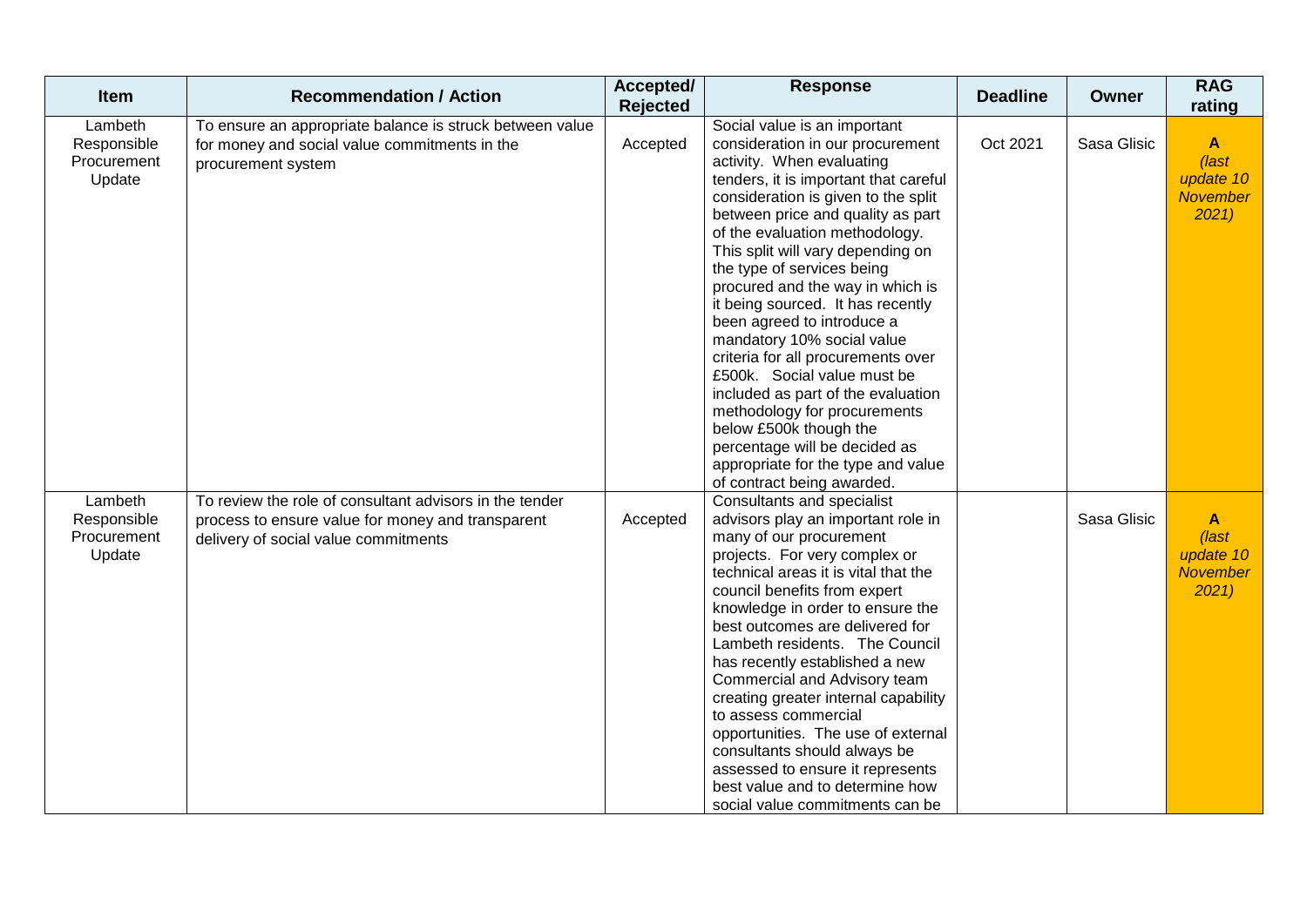| Item                                            | <b>Recommendation / Action</b>                                                                                                                                                              | Accepted/<br>Rejected | <b>Response</b>                                                                                                                                                                                                                                                                                                                                                                                                                                                                                                                                                                                                                                                                      | <b>Deadline</b> | Owner                  | <b>RAG</b><br>rating                                          |
|-------------------------------------------------|---------------------------------------------------------------------------------------------------------------------------------------------------------------------------------------------|-----------------------|--------------------------------------------------------------------------------------------------------------------------------------------------------------------------------------------------------------------------------------------------------------------------------------------------------------------------------------------------------------------------------------------------------------------------------------------------------------------------------------------------------------------------------------------------------------------------------------------------------------------------------------------------------------------------------------|-----------------|------------------------|---------------------------------------------------------------|
|                                                 |                                                                                                                                                                                             |                       | supported. Consultants must                                                                                                                                                                                                                                                                                                                                                                                                                                                                                                                                                                                                                                                          |                 |                        |                                                               |
| Lambeth<br>Responsible<br>Procurement<br>Update | That the Opportunity Lambeth website be significantly<br>enhanced and that all jobs arising from procurement<br>activities be advertised on the site                                        | Accepted              | adhere to council policies.<br>The 'Opportunity Lambeth'<br>service has secured £150,000<br>capital funding to further develop<br>its digital functions and will<br>commence development once<br>project manager is in place. The<br>Skills and Employment team<br>remain committed to advertising<br>all employment opportunities<br>arising from procurement<br>activities. We are now working to<br>establish a corporate approach to<br>ensure that the team are notified<br>of these new opportunities in a<br>timely fashion and that we have a<br>consistent approach to monitoring<br>outcomes. The Skills and<br>Employment division have<br>ringfenced resource to support | Dec 2021        | Sasa Glisic            | $\mathbf{A}$<br>(last<br>update 10<br><b>November</b><br>2021 |
| Lambeth<br>Responsible<br>Procurement<br>Update | That more consistency is required regarding data<br>collection and publication and that the establishment of a<br>monitoring committee to oversee social value<br>commitments be considered | Accepted              | this activity.<br>Data and reporting are being<br>addressed as part of the further<br>development of eCMS. The<br>governance of the reporting is yet<br>to be decided and the<br>appropriateness of the<br>establishment of a monitoring<br>committee will be considered.<br>However, it is important to<br>understand the role, purpose and<br>remit of such a committee. This<br>will be considered in consultation<br>with the lead Cabinet Member<br>and the Transformation and<br>efficiency champion.                                                                                                                                                                          | Dec 2021        | Sasa Glisic            | $\mathbf{A}$<br>(last<br>update 10<br><b>November</b><br>2021 |
| <b>OSC Work</b><br>Programme                    | That the following items be considered for inclusion in the<br>work programme for the 2021-22 municipal term:<br><b>Issues with Thames Water</b>                                            | Accepted              | Items added to the future work<br>programme.                                                                                                                                                                                                                                                                                                                                                                                                                                                                                                                                                                                                                                         | April 2022      | Democratic<br>Services | G                                                             |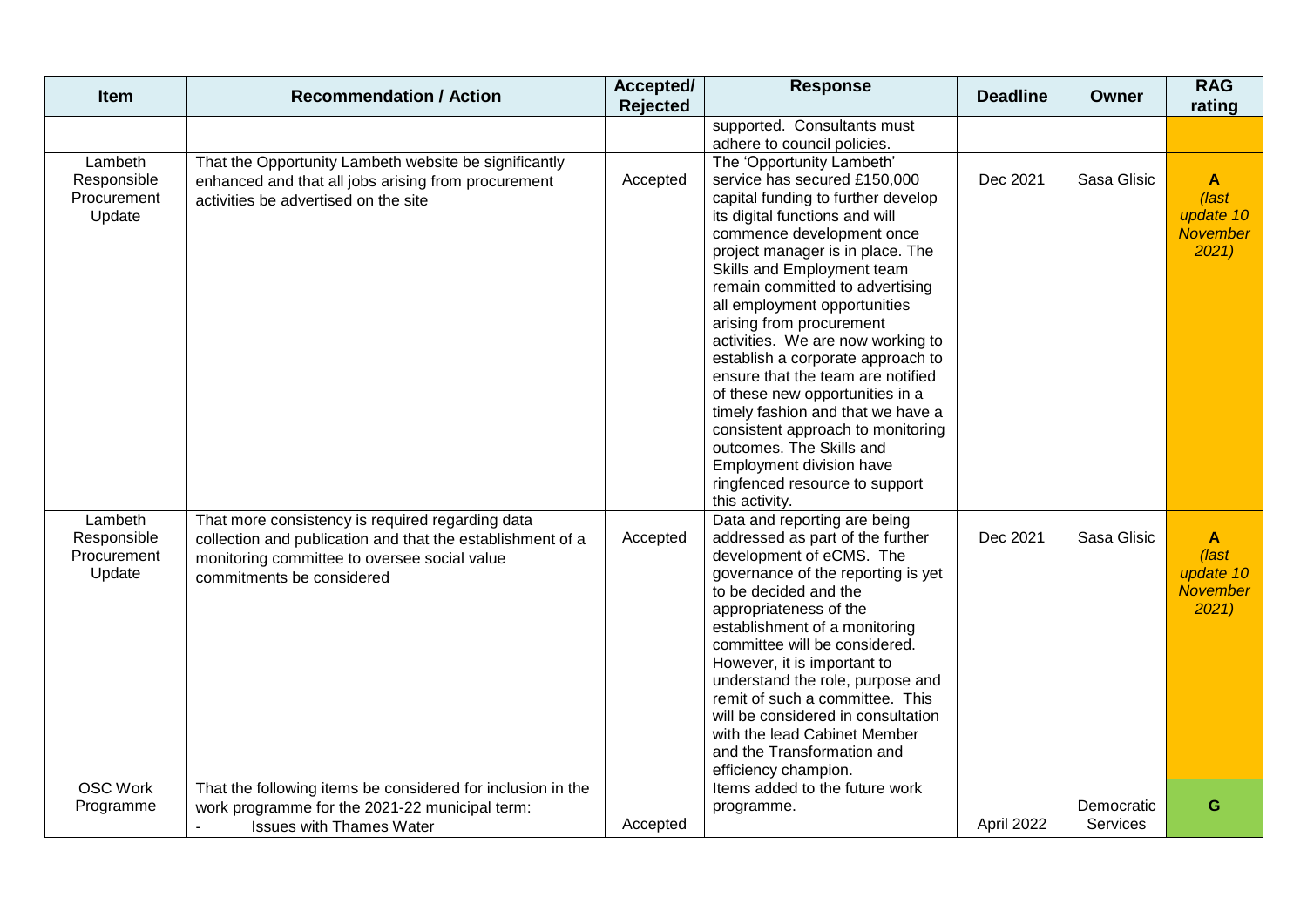| <b>Item</b> | <b>Recommendation / Action</b>      | Accepted/<br><b>Rejected</b> | <b>Response</b> | <b>Deadline</b> | Owner | <b>RAG</b><br>rating |
|-------------|-------------------------------------|------------------------------|-----------------|-----------------|-------|----------------------|
|             | Benefit process and complaints      |                              |                 |                 |       |                      |
|             | Road traffic collisions/road safety |                              |                 |                 |       |                      |

# **14 July 2021: Care Home Provision and Delivery in Lambeth**

| <b>Item</b>                                          | <b>Recommendation / Action</b>                                                                                                                                                                                                                                                                                                                                                                                                                                                                                                                              | Accepted/<br><b>Rejected</b> | <b>Response</b>                                                                                                                                                                                                                                                                                                  | <b>Deadline</b>                                             | Owner                                  | <b>RAG</b><br>rating                                          |
|------------------------------------------------------|-------------------------------------------------------------------------------------------------------------------------------------------------------------------------------------------------------------------------------------------------------------------------------------------------------------------------------------------------------------------------------------------------------------------------------------------------------------------------------------------------------------------------------------------------------------|------------------------------|------------------------------------------------------------------------------------------------------------------------------------------------------------------------------------------------------------------------------------------------------------------------------------------------------------------|-------------------------------------------------------------|----------------------------------------|---------------------------------------------------------------|
| Care Home<br>Provision and<br>Delivery in<br>Lambeth | To improve person centred care planning and ensure<br>care pathways were joined up and understood by the<br>public, Adult Social Care should:<br>Develop guidance, including a plain English route<br>map, to help service users and carers navigate the<br>system;<br>Provide a single point of contact for questions about<br>care home provision and delivery in Lambeth; and<br>Ensure each care home resident had a dedicated<br>point of contact so both service users and carers<br>know who to contact if they have a question about<br>their care. | Accepted                     | Producing guidance<br>1.<br>including a map<br>2.<br>Establishing a SPoC for all<br>care home residents<br>November 2021: Adult Social<br>Care is working with agencies<br>on this. When agreed will<br>produce updated guidance,<br>update website, produce a map<br>and clarify SPOC for users and<br>families | Guidance<br>1.<br>- March<br>2022<br>2.<br>December<br>2021 | Jane<br>Bowie/Fiona<br>Connolly        | A<br>(last<br>update<br>17<br><b>Novembe</b><br>r2021         |
| Care Home<br>Provision and<br>Delivery in<br>Lambeth | The Council's support for care homes during the<br>coronavirus pandemic, including the provision of advice,<br>guidance, training and equipment, be commended.                                                                                                                                                                                                                                                                                                                                                                                              | Accepted                     | Letter to Council officers<br>providing support, public health<br>and commissioners                                                                                                                                                                                                                              | September<br>2021                                           | Jane Bowie                             | G<br>$\sqrt{last}$<br>update<br>17<br>Novembe<br>r2021        |
| Care Home<br>Provision and<br>Delivery in<br>Lambeth | Care homes and carers be thanked for providing service<br>users with outstanding support during the coronavirus<br>pandemic.                                                                                                                                                                                                                                                                                                                                                                                                                                | Accepted                     | Letter to all care homes<br>including message for care staff                                                                                                                                                                                                                                                     | September<br>2021                                           | Michelle<br>Homer/Jane<br><b>Bowie</b> | G<br>$\sqrt{last}$<br>update<br>17<br>Novembe<br>r2021        |
| Care Home<br>Provision and<br>Delivery in<br>Lambeth | The Council introduces a care worker of the year award,<br>to recognise the outstanding care provided across the<br>borough.                                                                                                                                                                                                                                                                                                                                                                                                                                | Accepted                     | Establish award event, to align<br>with Council staff awards, for<br>2022 with nominations including<br>from sector for 21-22                                                                                                                                                                                    | <b>July 2022</b>                                            | Jen<br>Burgess/Jan<br>e Bowie          | A<br>$\sqrt{last}$<br>update<br>17<br><b>Novembe</b><br>r2021 |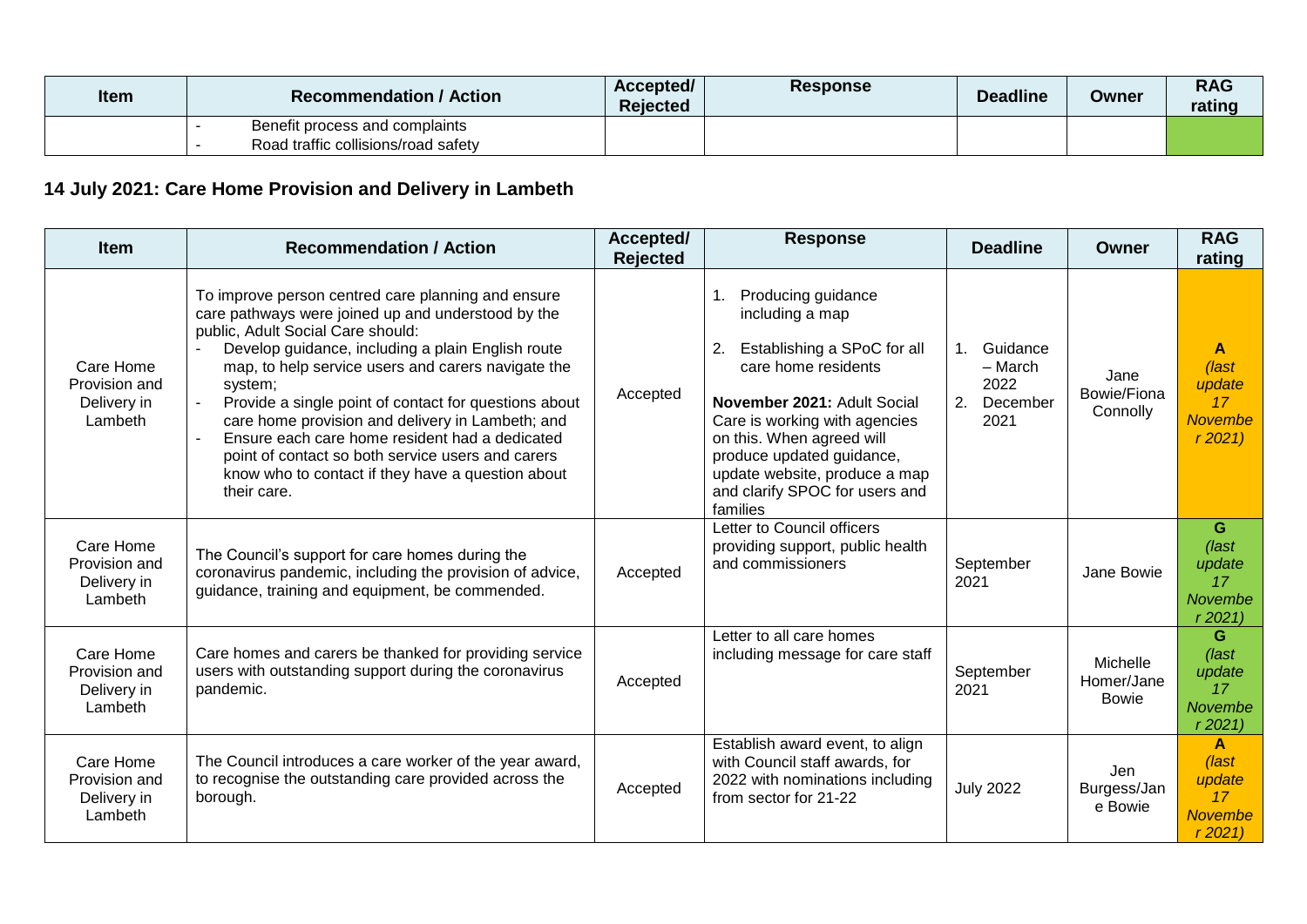| <b>Item</b>                                          | <b>Recommendation / Action</b>                                                                                                                                                                                                                                                                                                                                                                                                                               | Accepted/<br><b>Rejected</b> | <b>Response</b>                                                                                                                                                                                                                                                                                                                                                                                                     | <b>Deadline</b>  | Owner                                             | <b>RAG</b><br>rating                                                          |
|------------------------------------------------------|--------------------------------------------------------------------------------------------------------------------------------------------------------------------------------------------------------------------------------------------------------------------------------------------------------------------------------------------------------------------------------------------------------------------------------------------------------------|------------------------------|---------------------------------------------------------------------------------------------------------------------------------------------------------------------------------------------------------------------------------------------------------------------------------------------------------------------------------------------------------------------------------------------------------------------|------------------|---------------------------------------------------|-------------------------------------------------------------------------------|
| Care Home<br>Provision and<br>Delivery in<br>Lambeth | Adult Social Care work across the Council and with<br>colleagues and partners, including providers, to raise the<br>profile of the work done by care homes and promote<br>opportunities for a career in care homes.                                                                                                                                                                                                                                          | Accepted                     | Through NWDA multi-agency<br>workstream<br>November 2021: This has now<br>been implemented into BAU<br>processes                                                                                                                                                                                                                                                                                                    | Ongoing          | Jane<br>Bowie/Cathy<br>Ingram                     | G<br>$\sqrt{last}$<br>update<br>10<br>Novembe<br>r2021                        |
| Care Home<br>Provision and<br>Delivery in<br>Lambeth | To aid recruitment, to investigate whether it would be<br>possible for Opportunity Lambeth to work with Care<br>Homes across the borough.                                                                                                                                                                                                                                                                                                                    | Accepted                     | Investigate potential                                                                                                                                                                                                                                                                                                                                                                                               | January 2022     | Jade<br>Holvey/Jane<br><b>Bowie</b>               | A<br>(last<br>update<br>17 <sup>2</sup><br><b>Novembe</b><br>r2021            |
| Care Home<br>Provision and<br>Delivery in<br>Lambeth | The Council sign up to UNISON's Ethical Care Charter<br>and ensure those working in care homes receive<br>payment of their salary for periods when they are on sick<br>leave, are given appropriate training, receive regular<br>appraisals/pay reviews and feel supported.                                                                                                                                                                                  | Under<br>consideration       | <b>UNISON's Ethical Care Charter</b><br>relates to home care not care<br>home services - the regulator<br>CQC and commissioners retain<br>oversight that care home staff<br>do remain supported including<br>through completion of appraisals<br>and provision of training and<br>adoption of all the remaining<br>elements of the Charter for<br>home care services is currently<br>under political consideration. |                  | Jane Bowie                                        | A<br>(last<br>update<br>17<br><b>Novembe</b><br>r2021                         |
| Care Home<br>Provision and<br>Delivery in<br>Lambeth | Lessons learnt in relation to Covid-19 should be shared<br>with the Overview and Scrutiny Committee within $6 - 12$<br>months. This should cover matters in relation to both<br>care home provision and delivery during the pandemic,<br>with input from service users and carers. To ensure<br>service users and carers are listened to and heard,<br>thought should be given to the methodology that is used,<br>and by who, to capture these experiences. | Accepted                     | Build on review report<br>completed by public health April<br>2021 by collating views /<br>experiences of residents and<br>carers to produce 1 composite<br>report                                                                                                                                                                                                                                                  | <b>July 2022</b> | Jane<br>Bowie/Ese<br>lyasere/<br>Healthwatch<br>? | $\mathbf{A}$<br>(last<br>update<br>10 <sup>1</sup><br><b>Novembe</b><br>r2021 |
| Care Home<br>Provision and<br>Delivery in<br>Lambeth | All care homes should have a clear, transparent and well<br>publicised complaints procedure, setting out how to raise<br>concerns freely and confidentially, who to contact and<br>how to appeal.                                                                                                                                                                                                                                                            | Accepted                     | Confirm every care home has<br>appropriate complaints policy<br>and procedure in place<br>November 2021: Selected<br>homes will be requested to send<br>an example of complaint                                                                                                                                                                                                                                     | October 2021     | Michelle<br>Homer/Jane<br><b>Bowie</b>            | G<br>$\int$ ast<br>update<br>17<br><b>Novembe</b><br>r2021                    |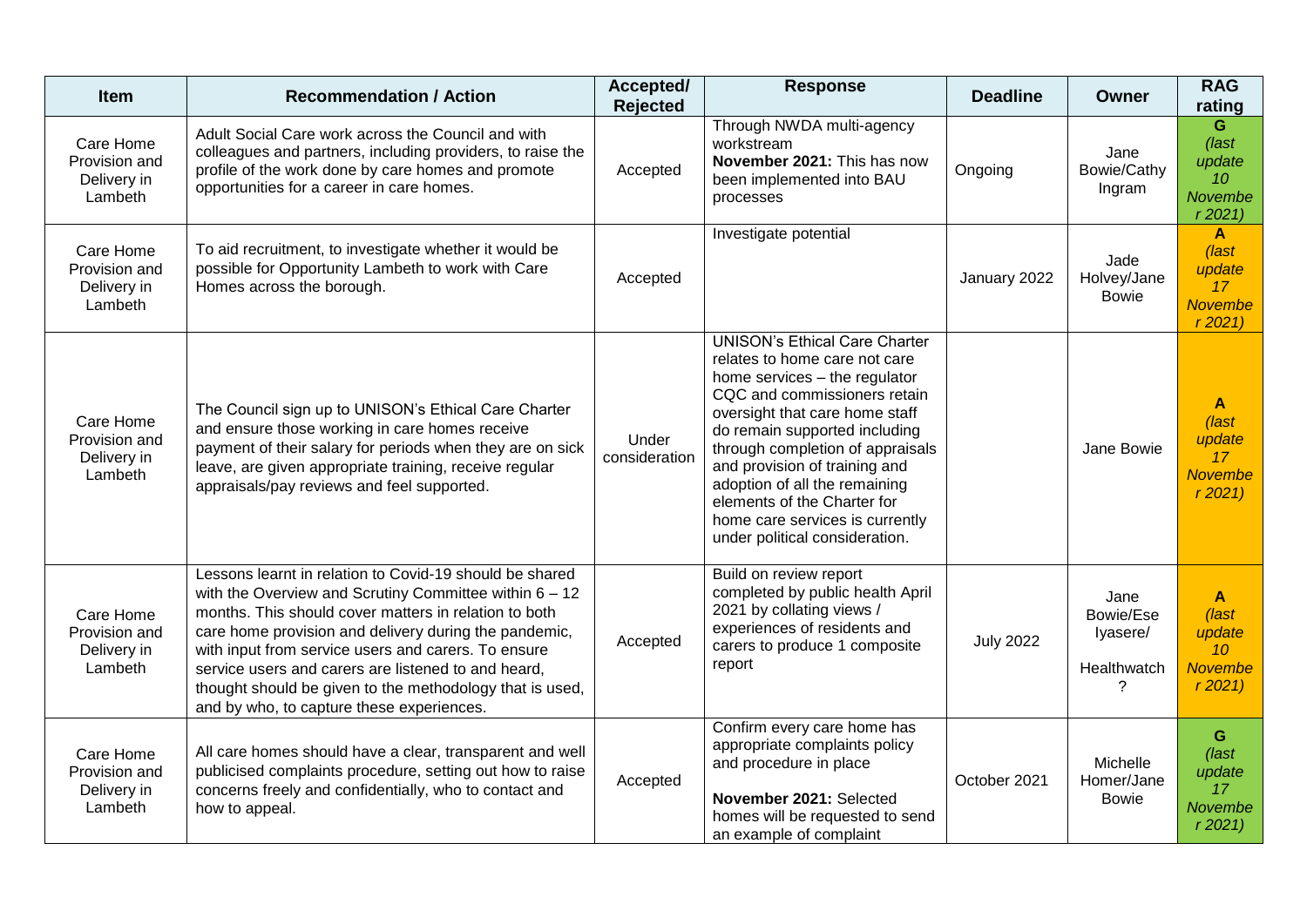| <b>Item</b>                                          | <b>Recommendation / Action</b>                                                                                                                                                                                                                                                                                                                                                                                                                                                                                                                                                                                                                                                                                                                                       | Accepted/<br><b>Rejected</b> | <b>Response</b>                                                                                                                                             | <b>Deadline</b>   | Owner                                  | <b>RAG</b><br>rating                                                              |
|------------------------------------------------------|----------------------------------------------------------------------------------------------------------------------------------------------------------------------------------------------------------------------------------------------------------------------------------------------------------------------------------------------------------------------------------------------------------------------------------------------------------------------------------------------------------------------------------------------------------------------------------------------------------------------------------------------------------------------------------------------------------------------------------------------------------------------|------------------------------|-------------------------------------------------------------------------------------------------------------------------------------------------------------|-------------------|----------------------------------------|-----------------------------------------------------------------------------------|
|                                                      |                                                                                                                                                                                                                                                                                                                                                                                                                                                                                                                                                                                                                                                                                                                                                                      |                              | received and managed as per<br>their policy, in the last 6 months.                                                                                          |                   |                                        |                                                                                   |
| Care Home<br>Provision and<br>Delivery in<br>Lambeth | To help create an atmosphere where workers feel able<br>to report concerns, the Council should ensure all care<br>homes have a whistleblowing policy and ensure staff are<br>aware that they can raise concerns freely and<br>confidentially.                                                                                                                                                                                                                                                                                                                                                                                                                                                                                                                        | Accepted                     | Confirm all care homes have<br>whistleblowing policy in place<br>and staff are made aware of<br>how to access                                               | October 2021      | Michelle<br>Homer/Jane<br><b>Bowie</b> | G<br>$\sqrt{last}$<br>update<br>17<br>Novembe<br>r2021                            |
| Care Home<br>Provision and<br>Delivery in<br>Lambeth | The Council ensures all care homes hold regular<br>meetings for families and carers, with suitable<br>safeguards established to support, and hear from,<br>residents who are not visited/supported by friends or<br>family.                                                                                                                                                                                                                                                                                                                                                                                                                                                                                                                                          | Accepted                     | Confirm all care homes have<br>regular resident and carer<br>meetings in place and systems<br>to ensure views of residents<br>without visitors get captured | October 2021      | Jen<br>Burgess/Jan<br>e Bowie          | G<br>$\int$ ast<br>update<br>17<br><b>Novembe</b><br>r2021                        |
| Care Home<br>Provision and<br>Delivery in<br>Lambeth | An annual report on care homes be provided to both<br>Overview and Scrutiny and Cabinet to provide details<br>on:<br>Monitoring and inspection, including data from the<br>Care Quality Commission (CQC) and Lambeth's<br>own commissioners;<br>How CQC ratings in Lambeth compared to other<br>boroughs;<br>The challenges and opportunities for staff and<br>service providers - including information on staffing<br>levels, vacancies and future staffing requirements;<br>The experiences of service users and carers,<br>including feedback on the care and services<br>received;<br>The number of complaints received as well as<br>lessons learnt; and<br>The impact of Brexit and Covid-19, including the<br>supply of personal protective equipment (PPE). | Accepted                     | To draft as supplement to<br>annual ASC complaints report.                                                                                                  | September<br>2022 | Jane Bowie                             | $\blacktriangle$<br>(last<br>update<br>17 <sup>2</sup><br><b>Novembe</b><br>r2021 |
| Care Home<br>Provision and<br>Delivery in<br>Lambeth | A report on the future use of Minnie Kidd House, setting<br>out care provided, environmental issues, including work<br>required for the building to be compliant with fire safety<br>standards, and next steps, be considered by Overview<br>and Scrutiny at a future committee meeting, with input<br>from Guy's and St Thomas' NHS Foundation Trust.                                                                                                                                                                                                                                                                                                                                                                                                               | Accepted                     | To be included in the agenda for<br>December 2021                                                                                                           | December<br>2021  | Jane Bowie                             | G                                                                                 |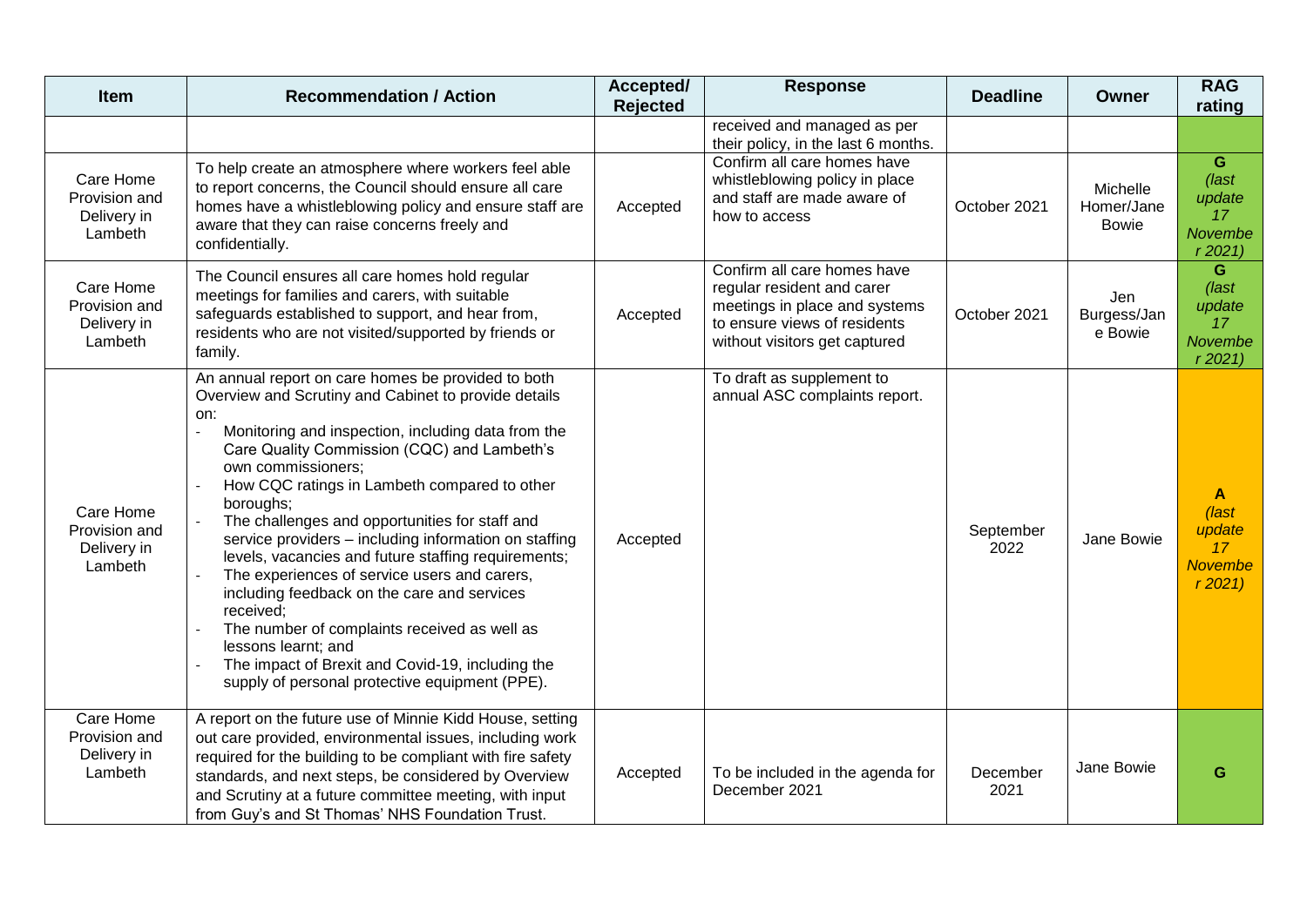| <b>Item</b>                                          | <b>Recommendation / Action</b>                                                                                                                                                                                                              | Accepted/<br><b>Rejected</b> | <b>Response</b>                                                                                                              | <b>Deadline</b> | <b>Owner</b>                  | <b>RAG</b><br>rating                                  |
|------------------------------------------------------|---------------------------------------------------------------------------------------------------------------------------------------------------------------------------------------------------------------------------------------------|------------------------------|------------------------------------------------------------------------------------------------------------------------------|-----------------|-------------------------------|-------------------------------------------------------|
| Care Home<br>Provision and<br>Delivery in<br>Lambeth | To help maximise health and wellbeing in care homes,<br>schemes that increase community interaction and<br>encourage residents to get involved in local activities,<br>including interaction with ward councillors, should be<br>supported. | Accepted                     | To be included in NWDA<br>workstream (action no. 5)<br>November 2021: This has now<br>been implemented into BAU<br>processes | Ongoing         | Jane<br>Bowie/Cathy<br>Ingram | G<br>(last<br>update<br>17<br>Novembe<br>r 2021       |
| Care Home<br>Provision and<br>Delivery in<br>Lambeth | An officer briefing on future care models be provided to<br>Councillors.                                                                                                                                                                    | Accepted                     | Briefing with outline timelines to<br>be presented                                                                           | January 2022    | Jade<br>Holvey/Jane<br>Bowie  | A<br>(last<br>update<br>17<br><b>Novembe</b><br>r2021 |

# **12 October 2021: Climate Emergency Response/LTN Commission**

| <b>Item</b>                                                       | <b>Recommendation / Action</b>                                                                                                                                                                                                                                                                                    | Accepted/<br><b>Rejected</b> | <b>Response</b> | <b>Deadline</b> | Owner                    | <b>RAG</b><br>rating |
|-------------------------------------------------------------------|-------------------------------------------------------------------------------------------------------------------------------------------------------------------------------------------------------------------------------------------------------------------------------------------------------------------|------------------------------|-----------------|-----------------|--------------------------|----------------------|
| Lambeth's<br>Climate<br>Emergency<br>Response:<br>Progress Update | That the findings of the Citizens' Assembly form the<br>basis of the Council's carbon reduction action plan,<br>and that the Council continue to involve residents in<br>discussions on climate change.                                                                                                           | Accepted                     |                 | April 2022      | <b>Hannah</b><br>Jameson | А                    |
| Lambeth's<br>Climate<br>Emergency<br>Response:<br>Progress Update | That the Council does more to encourage reduction<br>in household and business waste generation and to<br>increase reuse and recycling in line with targets,<br>through the use of incentives, penalties, improved<br>communication and best practice from equivalent<br>authorities and community reuse schemes. | Accepted                     |                 | April 2022      | <b>Hannah</b><br>Jameson |                      |
| Lambeth's<br>Climate<br>Emergency<br>Response:<br>Progress Update | That the Council prioritises the retrofitting of its<br>most energy inefficient homes, particularly on-<br>street properties.                                                                                                                                                                                     | Accepted                     |                 | April 2022      | <b>Hannah</b><br>Jameson |                      |
| Lambeth's<br>Climate<br>Emergency<br>Response:<br>Progress Update | That the option of incentivising private occupiers<br>and landlords to improve the energy efficiency of<br>their homes be explored, particularly through co-<br>operative and community energy providers.                                                                                                         | Accepted                     |                 | April 2022      | Hannah<br>Jameson        |                      |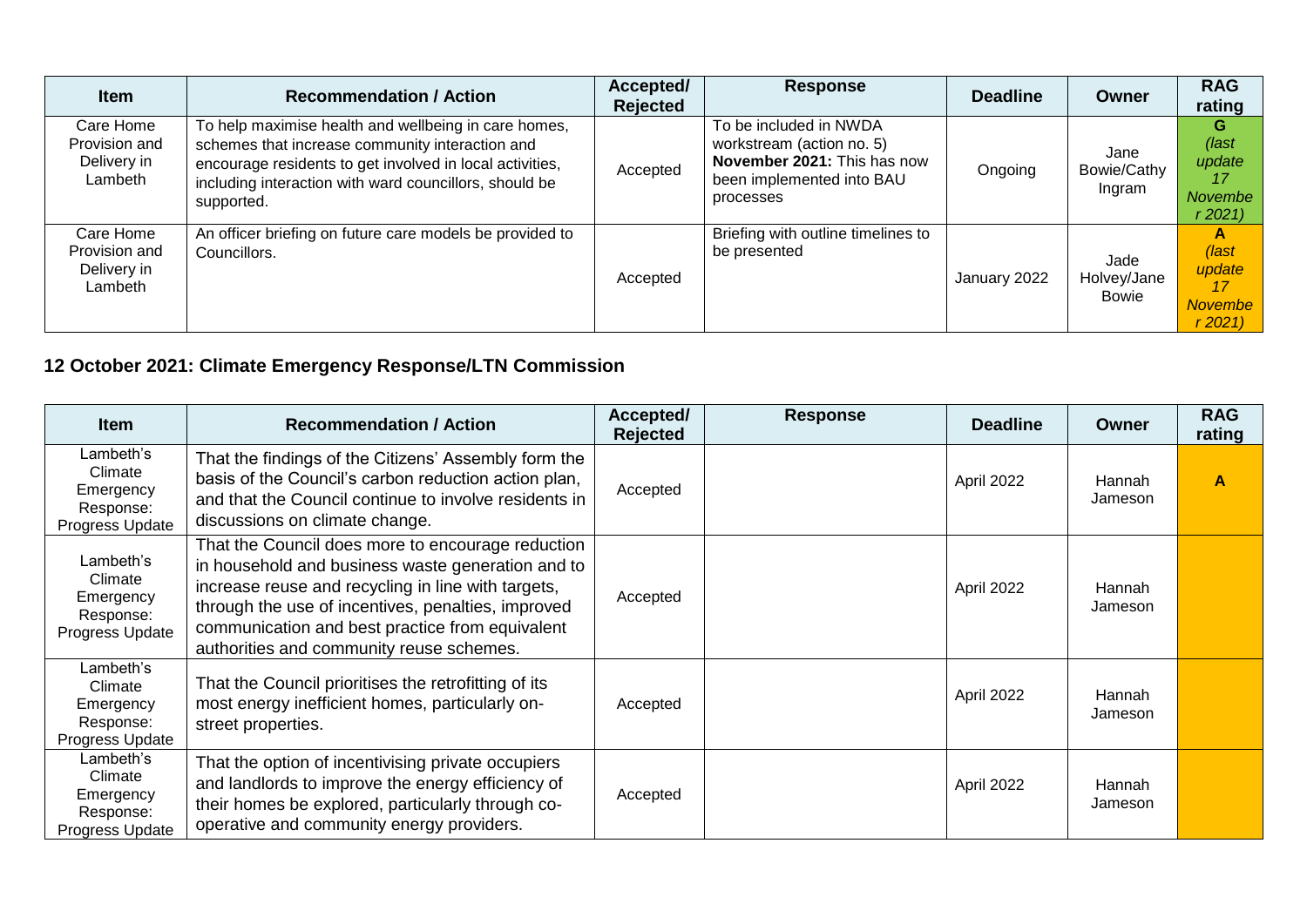| <b>Item</b>                                                       | <b>Recommendation / Action</b>                                                                                                                                           | Accepted/<br><b>Rejected</b> | <b>Response</b> | <b>Deadline</b> | Owner             | <b>RAG</b><br>rating |
|-------------------------------------------------------------------|--------------------------------------------------------------------------------------------------------------------------------------------------------------------------|------------------------------|-----------------|-----------------|-------------------|----------------------|
| Lambeth's<br>Climate<br>Emergency<br>Response:<br>Progress Update | That the Committee be provided a strategic<br>overview of how the Council and its partners work<br>together on climate change mitigations and<br>adaptations.            | Accepted                     |                 | April 2022      | Hannah<br>Jameson |                      |
| Lambeth's<br>Climate<br>Emergency<br>Response:<br>Progress Update | That details of the targets, outcomes and evidence<br>for the interventions included in the report and<br>action plan be provided to the Committee.                      | Accepted                     |                 | April 2022      | Hannah<br>Jameson |                      |
| Lambeth's<br>Climate<br>Emergency<br>Response:<br>Progress Update | That the Committee be provided details of how the<br>Council will continue to involve residents in the<br>development of its carbon reduction action plan.               | Accepted                     |                 | April 2022      | Hannah<br>Jameson |                      |
| Lambeth's<br>Climate<br>Emergency<br>Response:<br>Progress Update | That details of the Communications Strategy and<br>how it will be publicised to residents be provided to<br>the Committee.                                               | Accepted                     |                 | April 2022      | Hannah<br>Jameson |                      |
| Lambeth's<br>Climate<br>Emergency<br>Response:<br>Progress Update | That the Committee be provided details of flood<br>mitigation actions to be taken in the near future,<br>including targets and expected outcomes.                        | Accepted                     |                 | April 2022      | Hannah<br>Jameson |                      |
| Lambeth's<br>Climate<br>Emergency<br>Response:<br>Progress Update | That the Council works with partners, particularly<br>Thames Water, to ensure that flooding is<br>addressed in an adequate and timely manner.                            | Accepted                     |                 | April 2022      | Hannah<br>Jameson |                      |
| Lambeth's<br>Climate<br>Emergency<br>Response:<br>Progress Update | That the Council's targets on transport emissions<br>be clarified to the Committee and that a 2030 target<br>for net zero emissions relating to transport be<br>adopted. | Accepted                     |                 | April 2022      | Hannah<br>Jameson |                      |
| Lambeth's<br>Climate<br>Emergency<br>Response:<br>Progress Update | That details of the forthcoming Road Safety<br>Strategy be provided to the Committee, particularly<br>regarding the involvement of young people in its                   | Accepted                     |                 | April 2022      | Hannah<br>Jameson |                      |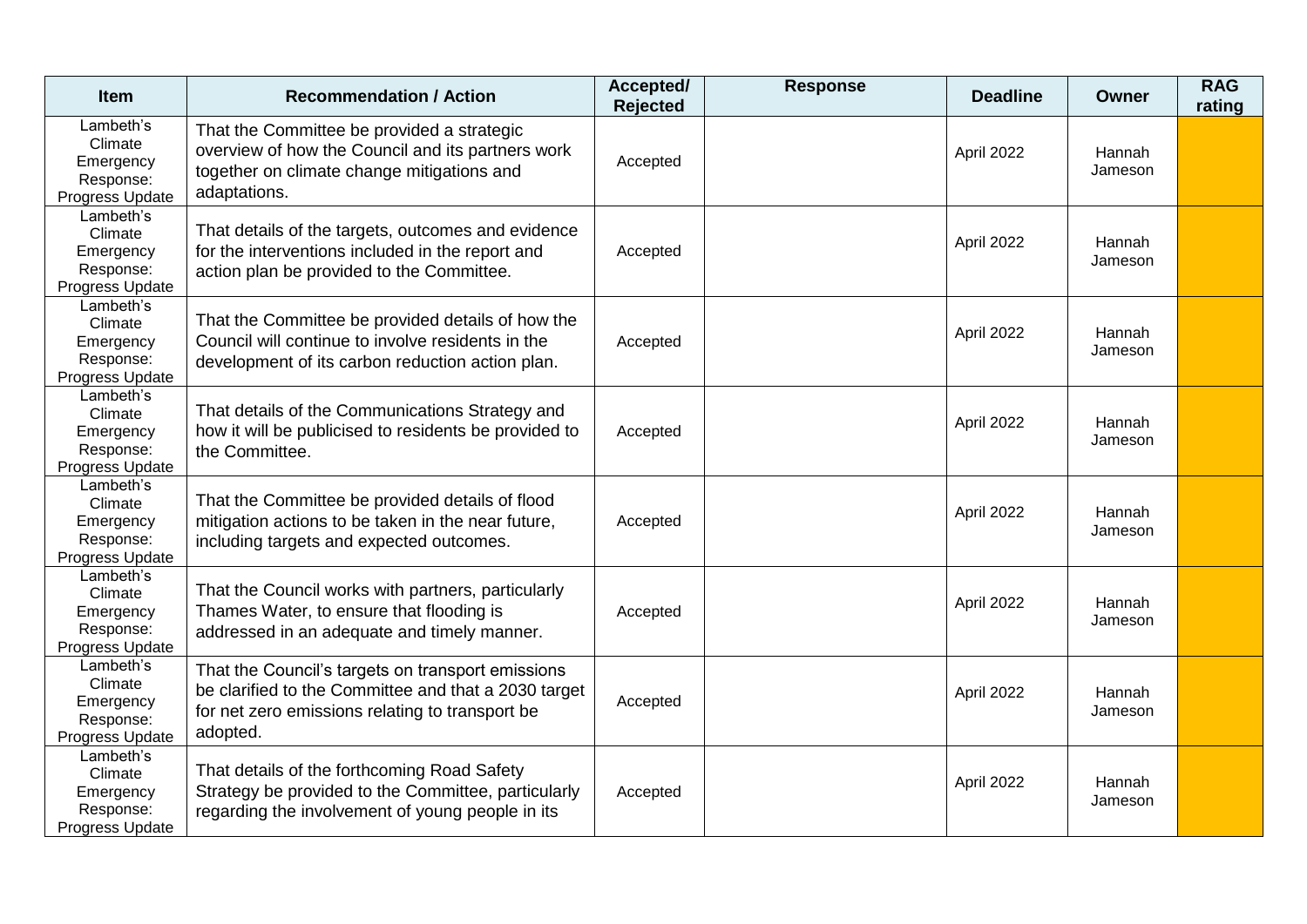| <b>Item</b>                                                       | <b>Recommendation / Action</b>                                                                                                                                                                                                                                                                                                                                                                                                                                                                                                                                                                                                                                                                                                                                                                                                                                                       | Accepted/<br><b>Rejected</b> | <b>Response</b>                                                             | <b>Deadline</b> | <b>Owner</b>                            | <b>RAG</b><br>rating              |
|-------------------------------------------------------------------|--------------------------------------------------------------------------------------------------------------------------------------------------------------------------------------------------------------------------------------------------------------------------------------------------------------------------------------------------------------------------------------------------------------------------------------------------------------------------------------------------------------------------------------------------------------------------------------------------------------------------------------------------------------------------------------------------------------------------------------------------------------------------------------------------------------------------------------------------------------------------------------|------------------------------|-----------------------------------------------------------------------------|-----------------|-----------------------------------------|-----------------------------------|
|                                                                   | development and the work of partners such as<br>Transport for London and schools.                                                                                                                                                                                                                                                                                                                                                                                                                                                                                                                                                                                                                                                                                                                                                                                                    |                              |                                                                             |                 |                                         |                                   |
| Lambeth's<br>Climate<br>Emergency<br>Response:<br>Progress Update | That the Committee be provided with details of the<br>Council's current demolitions policy, the Mayor of<br>London's guidance on demolitions and the Royal<br>Academy of Engineering's proposals on a<br>presumption against demolition.                                                                                                                                                                                                                                                                                                                                                                                                                                                                                                                                                                                                                                             | Accepted                     |                                                                             | April 2022      | Hannah<br>Jameson                       |                                   |
| Low Traffic<br>Neighbourhoods<br>Commission:<br>Draft Report      | To approve the report for presentation to Cabinet<br>subject to consideration of the following comments:<br>1. That a strategic overview of the implementation<br>of Low Traffic Neighbourhoods be conducted<br>with a view to provide guidance on how similar<br>interventions could be implemented in an<br>evidence-based manner in the future.<br>That local people's feedback is listened to and<br>that the Council proactively seeks to resolve<br>conflict and disagreement amongst residents.<br>3. That the Council ensures that the needs of<br>disabled people are met.<br>4. That the feedback and needs of individual<br>businesses, particularly those negatively<br>affected, be considered and responded to.<br>That communications be utilised effectively<br>5.<br>across the Council to ensure residents and<br>businesses are aware of LTNs and any<br>changes. | Accepted                     | November 2021: The report<br>was approved at Cabinet on 22<br>November 2021 | Nov 2021        | Hannah<br>Jameson/<br>Simon<br>Phillips | G<br>(last<br>update<br>22.11.21) |

# **10 January 2022: Minnie Kidd House/Medium Term Financial Strategy/Benefits**

| Item                 | <b>Recommendation / Action</b>                                                             | Accepted/<br><b>Rejected</b> | <b>Response</b> | <b>Deadline</b>  | Owner              | <b>RAG</b><br>rating |
|----------------------|--------------------------------------------------------------------------------------------|------------------------------|-----------------|------------------|--------------------|----------------------|
| Minnie Kidd<br>House | That the following questions be forwarded to<br>officers for response outside the meeting: | Accepted                     |                 | <b>July 2022</b> | Jane<br>Bowie/GSTT |                      |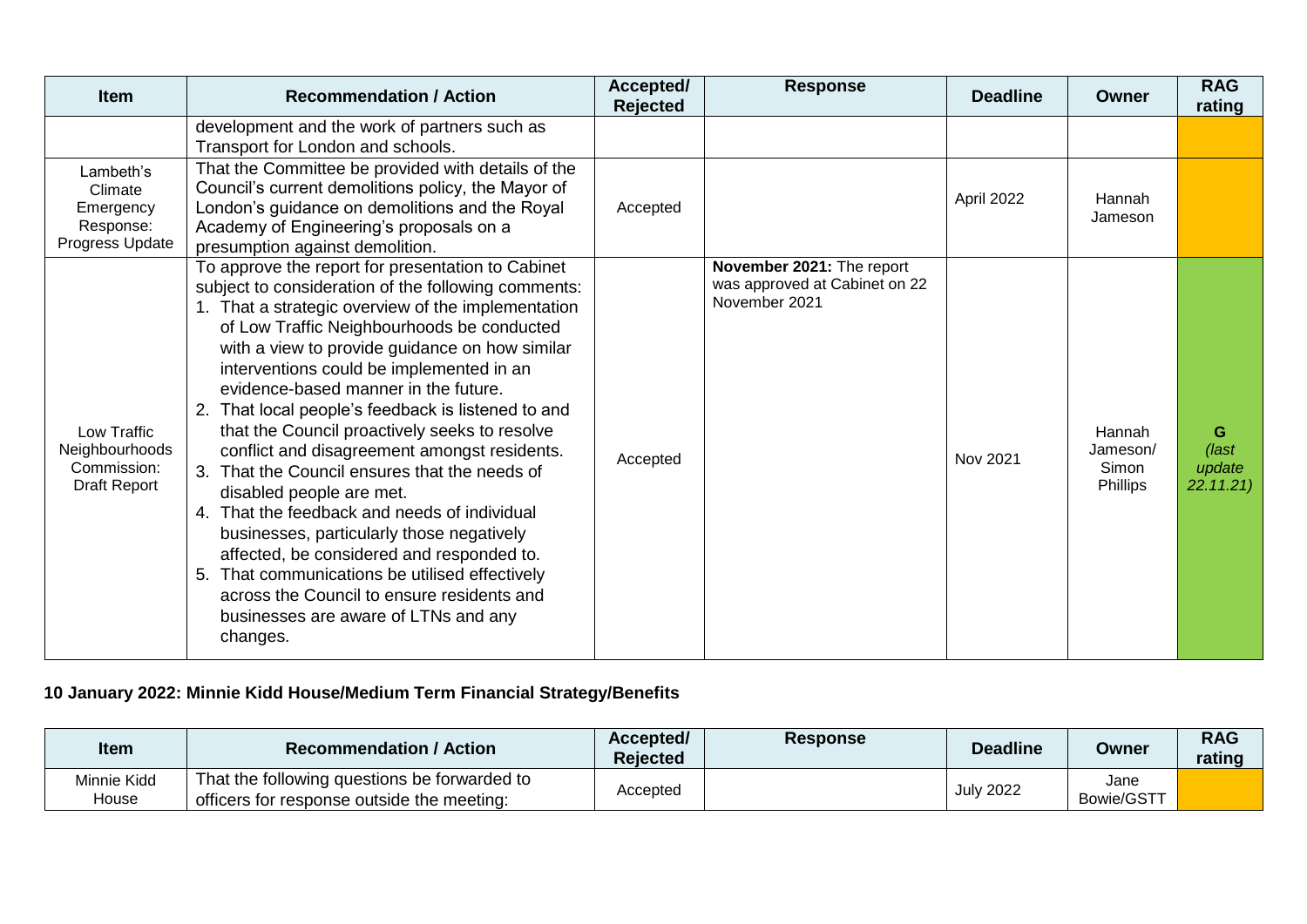| <b>Item</b>                              | <b>Recommendation / Action</b>                                                                                                                                                                                                                                                                                                                                                                                                                                                                                                                                                                                                                                                                                                                                                                                                                                                                                                                                                                                                                                          | Accepted/<br><b>Rejected</b> | <b>Response</b>                                                        | <b>Deadline</b>  | Owner                                 | <b>RAG</b><br>rating               |
|------------------------------------------|-------------------------------------------------------------------------------------------------------------------------------------------------------------------------------------------------------------------------------------------------------------------------------------------------------------------------------------------------------------------------------------------------------------------------------------------------------------------------------------------------------------------------------------------------------------------------------------------------------------------------------------------------------------------------------------------------------------------------------------------------------------------------------------------------------------------------------------------------------------------------------------------------------------------------------------------------------------------------------------------------------------------------------------------------------------------------|------------------------------|------------------------------------------------------------------------|------------------|---------------------------------------|------------------------------------|
|                                          | Members requested the report, or an extract,<br>from the external review referred to in Appendix<br>There were discrepancies on the affected<br>$\bullet$<br>residents, such as the third resident who had<br>not moved by December 2020 who was not<br>referred to in Appendix 1.<br>Members had been informed that a decision on<br>the site would be made in spring 2021, but the<br>building was still empty, and requested that<br>other uses, such as accommodation for NHS<br>staff, be considered.<br>• Consultation with the local community on the<br>future of the site was essential, and residents<br>would like the site to continue to be used for<br>health purposes.<br>Members requested that the Council and GSTT<br>apologise to affected families.<br>• Members requested that more information on<br>the legal basis on the oversight of the plans for<br>Minnie Kidd House.<br>More consideration and scrutiny on the<br>decision-making<br>needed,<br>process<br>was<br>particularly given the issues that were made<br>earlier in the process. |                              |                                                                        |                  |                                       |                                    |
| Medium Term<br><b>Financial Strategy</b> | To ensure that communications on available<br>Council funding and how to access this funding be<br>made available, particularly to small organisations<br>supporting vulnerable groups.                                                                                                                                                                                                                                                                                                                                                                                                                                                                                                                                                                                                                                                                                                                                                                                                                                                                                 | Accepted                     | January 2022: This information<br>was provided to Members via<br>email | <b>July 2022</b> | Christina<br>Thompson                 | G<br>(last<br>updated<br>26.01.22) |
| Medium Term<br><b>Financial Strategy</b> | To provide the Committee information on<br>commissioning small organisations and the third<br>sector, including on the role of Integrate and an<br>equalities analysis of the organisations<br>commissioned.                                                                                                                                                                                                                                                                                                                                                                                                                                                                                                                                                                                                                                                                                                                                                                                                                                                            | Accepted                     |                                                                        | <b>July 2022</b> | Christina<br>Thompson/Pr<br>ocurement |                                    |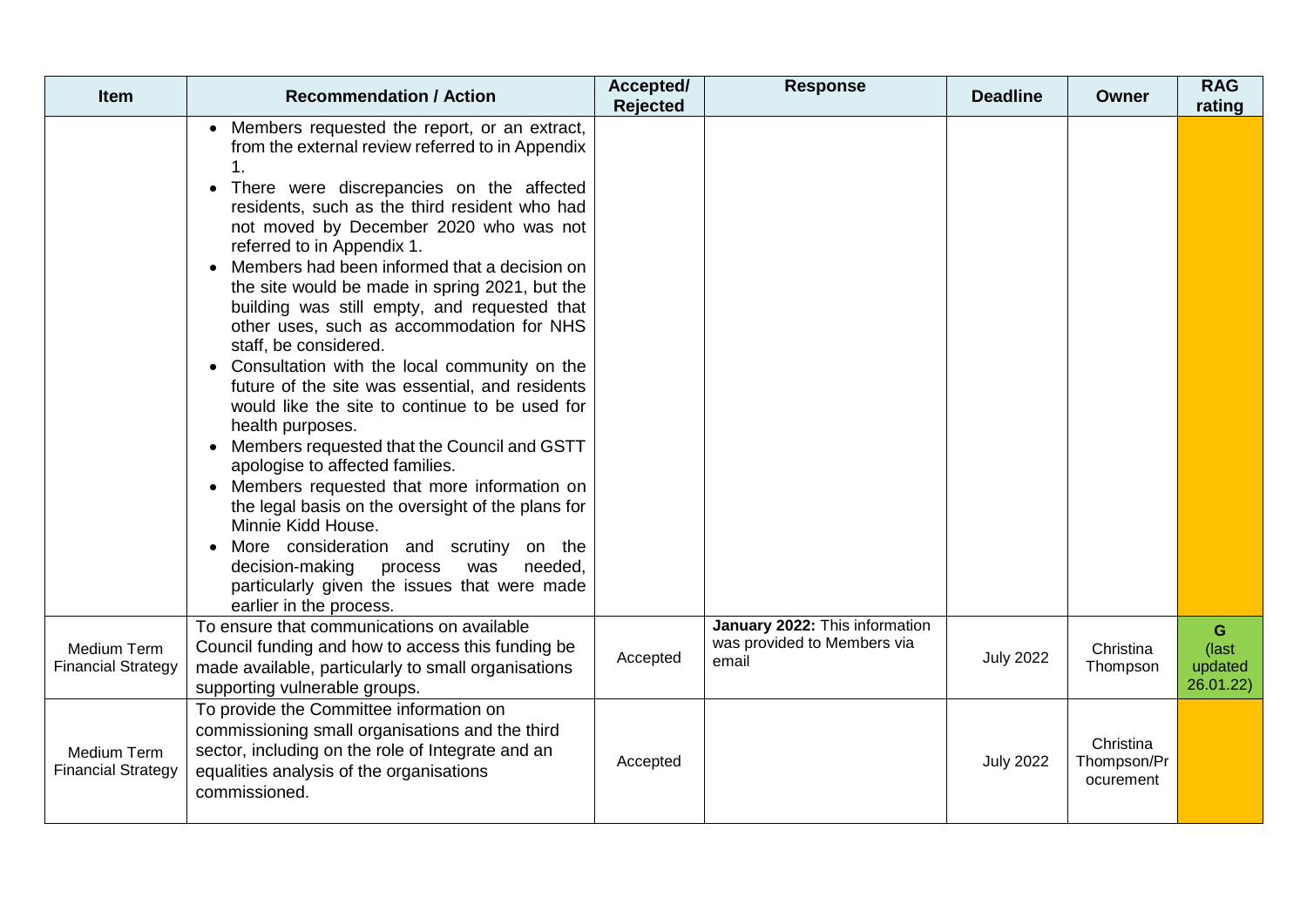| <b>Item</b>                                     | <b>Recommendation / Action</b>                                                                                                                                                                                         | Accepted/<br><b>Rejected</b> | <b>Response</b>                                                        | <b>Deadline</b>  | <b>Owner</b>                                        | <b>RAG</b><br>rating                       |
|-------------------------------------------------|------------------------------------------------------------------------------------------------------------------------------------------------------------------------------------------------------------------------|------------------------------|------------------------------------------------------------------------|------------------|-----------------------------------------------------|--------------------------------------------|
| Medium Term<br><b>Financial Strategy</b>        | That the Council be mindful of retaining and<br>supporting staff, and to consult and fully inform<br>them of proposed changes in the Council.                                                                          | Accepted                     |                                                                        | <b>July 2022</b> | Christina<br>Thompson                               |                                            |
| Medium Term<br><b>Financial Strategy</b>        | To provide the Committee with a breakdown on the<br>sources of parking income.                                                                                                                                         | Accepted                     | January 2022: This information<br>was provided to Members via<br>email | <b>July 2022</b> | Christina<br>Thompson/P<br>arking (Neil<br>Fenton)  | G<br>$\sqrt{last}$<br>updated<br>21.01.22) |
| Medium Term<br><b>Financial Strategy</b>        | That the delivery of social returns in relation to fees<br>and charges be prioritised, be assessed annually,<br>and that outcomes be monitored.                                                                        | Accepted                     |                                                                        | <b>July 2022</b> | Christina<br>Thompson                               |                                            |
| Medium Term<br><b>Financial Strategy</b>        | To consult with the Mayor of London to ensure<br>local and London-wide advertising policies align.                                                                                                                     | Accepted                     |                                                                        | <b>July 2022</b> | Christina<br>Thompson                               |                                            |
| Medium Term<br><b>Financial Strategy</b>        | That the Committee welcomes the absence of new<br>savings targets, but that the Committee be<br>provided with a six-monthly update on progress<br>and the impact on residents.                                         | Accepted                     |                                                                        | <b>July 2022</b> | Christina<br>Thompson                               |                                            |
| <b>Medium Term</b><br><b>Financial Strategy</b> | To update both Overview and Scrutiny Committee<br>and Housing Scrutiny Sub-Committee on a<br>quarterly basis on performance of HRA contractors<br>on repairs and voids, to include details of any<br>penalties issued. | Accepted                     |                                                                        | <b>July 2022</b> | Christina<br>Thompson/<br>Housing (Neil<br>Euesden) |                                            |
| Benefits and<br><b>Welfare Support</b>          | That the Council recognise the need for additional<br>community help for recent migrants, including<br>access to interpretation and translation                                                                        | Accepted                     |                                                                        | <b>July 2022</b> |                                                     |                                            |
| Benefits and<br><b>Welfare Support</b>          | To explore further methods of improving the<br>Council's relationship with DWP.                                                                                                                                        | Accepted                     |                                                                        | <b>July 2022</b> |                                                     |                                            |
| Benefits and<br><b>Welfare Support</b>          | To further improve and revise communications with<br>residents and to trial with users within six months.                                                                                                              | Accepted                     |                                                                        | <b>July 2022</b> |                                                     |                                            |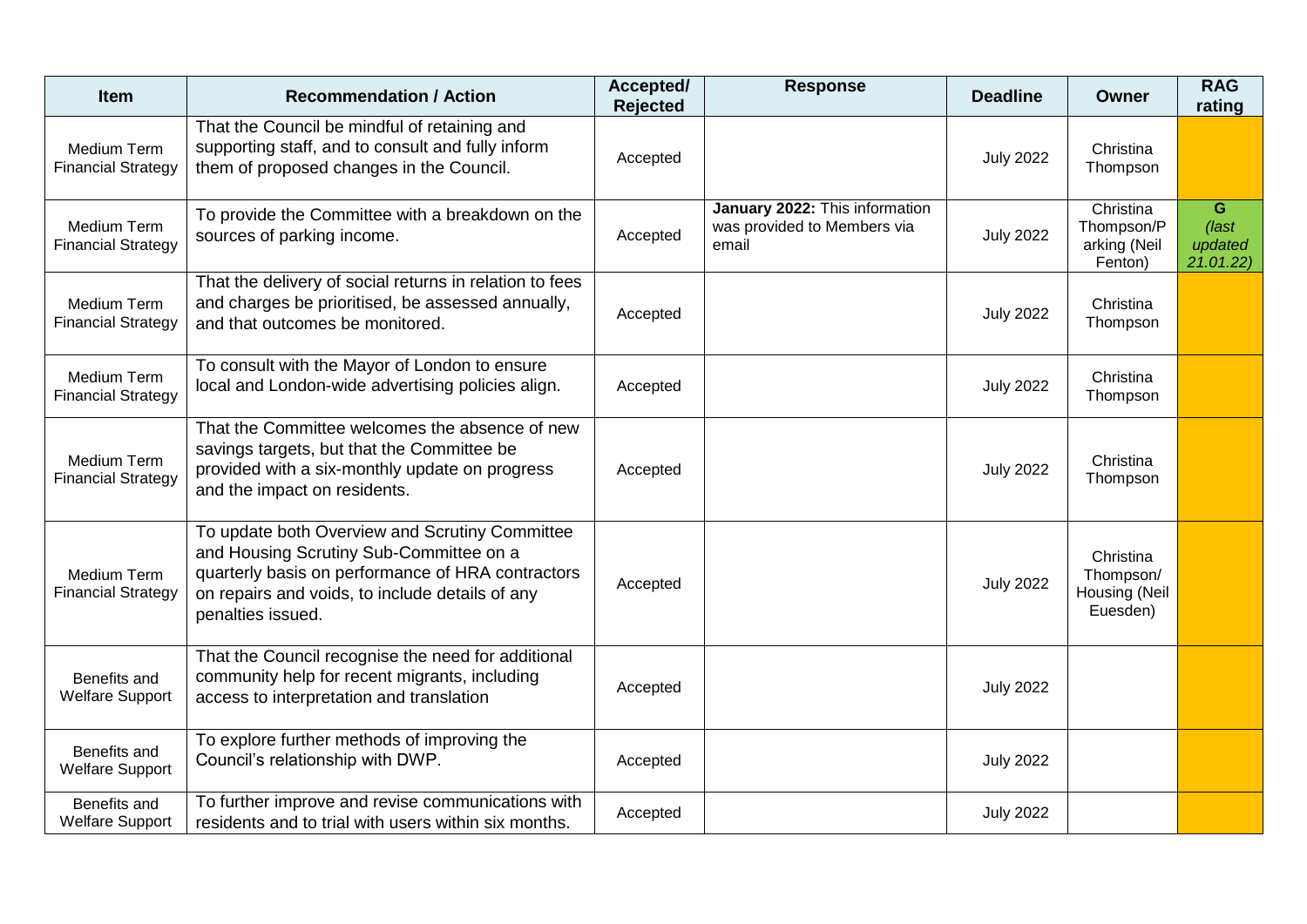| <b>Item</b>                            | <b>Recommendation / Action</b>                                                                                                                                                                          | Accepted/<br><b>Rejected</b> | <b>Response</b> | <b>Deadline</b>  | Owner | <b>RAG</b><br>rating |
|----------------------------------------|---------------------------------------------------------------------------------------------------------------------------------------------------------------------------------------------------------|------------------------------|-----------------|------------------|-------|----------------------|
|                                        |                                                                                                                                                                                                         |                              |                 |                  |       |                      |
| Benefits and<br><b>Welfare Support</b> | To acknowledge the value of the Council's<br>relationships with external organisations such as<br>Centre 70 and CAML, and the work of external<br>organisations, and calls for their continued support. | Accepted                     |                 | <b>July 2022</b> |       |                      |
| Benefits and<br><b>Welfare Support</b> | To provide additional opportunities for residents to<br>provide feedback on the service they receive, and<br>to report on this annually.                                                                | Accepted                     |                 | <b>July 2022</b> |       |                      |
| Benefits and<br><b>Welfare Support</b> | That officers provide the Committee with the Advice<br>Service Review report.                                                                                                                           | Accepted                     |                 | <b>July 2022</b> |       |                      |
| Benefits and<br><b>Welfare Support</b> | To provide specific benefits advice for people on<br>zero hours contracts.                                                                                                                              | Accepted                     |                 | <b>July 2022</b> |       |                      |
| Benefits and<br><b>Welfare Support</b> | To analyse the number of people without recourse<br>to public funds approaching the Council.                                                                                                            | Accepted                     |                 | <b>July 2022</b> |       |                      |

### **02 February 2022: Events Scrutiny Commission/Employment and Skills**

| <b>Item</b>                                                          | <b>Recommendation / Action</b>                                                                                                                    | Accepted/<br>Rejected | <b>Response</b> | <b>Deadline</b> | Owner              | <b>RAG</b><br>rating |
|----------------------------------------------------------------------|---------------------------------------------------------------------------------------------------------------------------------------------------|-----------------------|-----------------|-----------------|--------------------|----------------------|
| <b>Events Scrutiny</b><br>Commission<br><b>Action Plan</b><br>Update | That job opportunities relating to events be<br>maximised, particularly in disadvantaged areas<br>such as Tulse Hill.                             |                       |                 |                 | <b>Kevin Crook</b> |                      |
| <b>Events Scrutiny</b><br>Commission<br><b>Action Plan</b><br>Update | That the impact of the Covid-19 pandemic on<br>events continue to be reviewed, and that the<br>appropriateness of the framework be<br>considered. |                       |                 |                 | Kevin Crook        |                      |
| <b>Events Scrutiny</b><br>Commission                                 | That the Committee requests that the Council<br>prioritise personal safety in parks, both during                                                  |                       |                 |                 | Kevin Crook        |                      |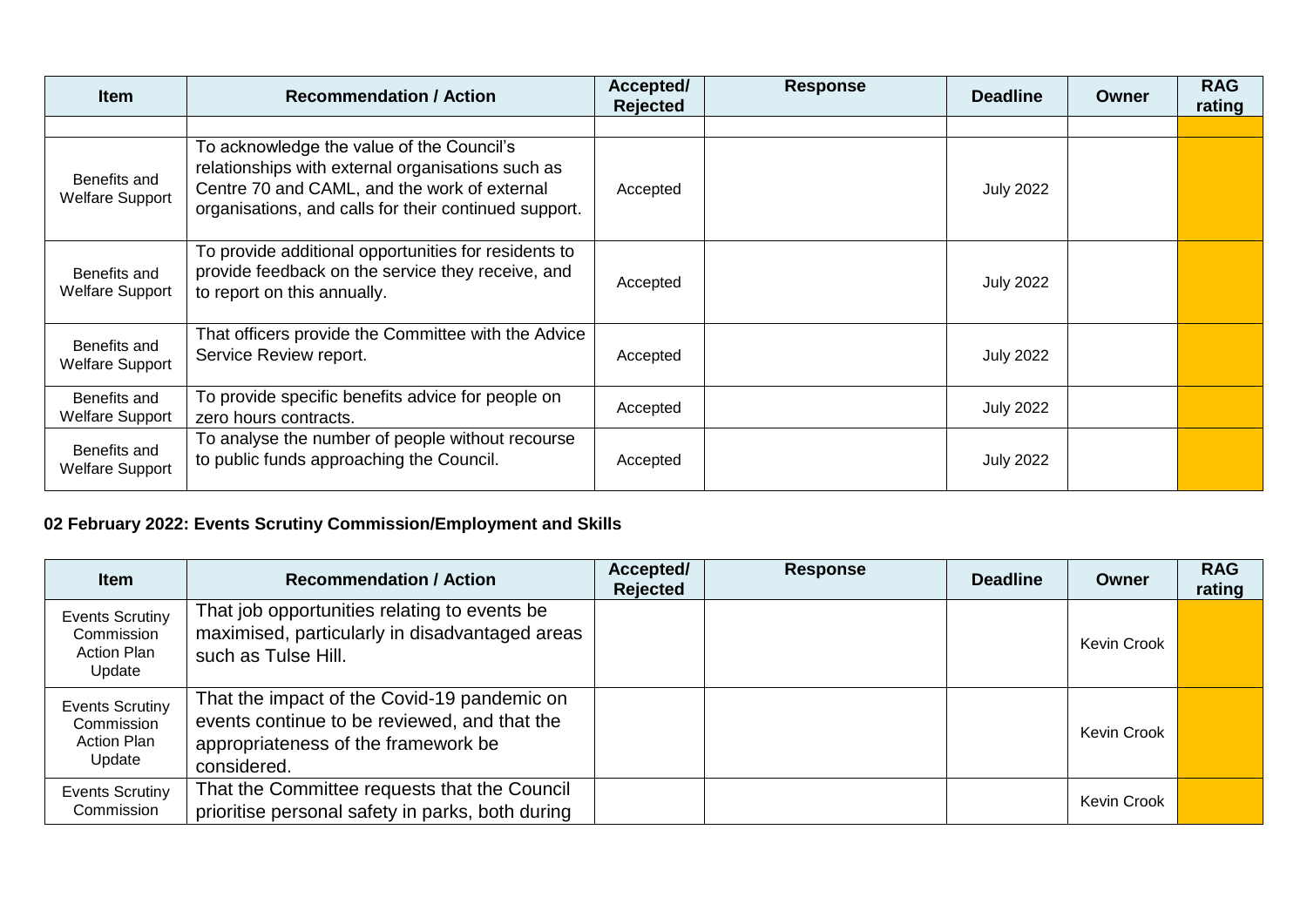| Item                                                                 | <b>Recommendation / Action</b>                                                                                                                                                                                                                         | Accepted/<br><b>Rejected</b> | <b>Response</b> | <b>Deadline</b> | Owner       | <b>RAG</b><br>rating |
|----------------------------------------------------------------------|--------------------------------------------------------------------------------------------------------------------------------------------------------------------------------------------------------------------------------------------------------|------------------------------|-----------------|-----------------|-------------|----------------------|
| <b>Action Plan</b><br>Update                                         | events and normal use, in light of the murder of<br>Sarah Everard and continuing youth violence.                                                                                                                                                       |                              |                 |                 |             |                      |
| <b>Events Scrutiny</b><br>Commission<br><b>Action Plan</b><br>Update | That the Council listens and engages with key<br>stakeholders to minimise and mitigate against<br>potential negative impacts from events.                                                                                                              |                              |                 |                 | Kevin Crook |                      |
| Skills and<br>Employment<br>Strategy - One<br>Year On                | That the Committee be provided with the full<br>evaluation of the Skills and Employment<br>Programme.                                                                                                                                                  |                              |                 |                 | Alison May  |                      |
| Skills and<br>Employment<br>Strategy - One<br>Year On                | That the findings of the review of the South<br>London BID Recruitment Service be shared<br>with the Committee and be used to inform<br>future, more strategic programmes.                                                                             |                              |                 |                 | Alison May  |                      |
| Skills and<br>Employment<br>Strategy - One<br>Year On                | That vulnerable groups, particularly Black,<br>Asian and Multi-Ethnic people, at risk of falling<br>out of employment be identified with a view of<br>helping them return to work, including the<br>aftercare provided after the end of<br>programmes. |                              |                 |                 | Alison May  |                      |
| Skills and<br>Employment<br>Strategy - One<br>Year On                | That programmes be designed with flexibility,<br>particularly for parents and carers, such as the<br>use of flexible hours, subsidised childcare and<br>the consideration of a four-day week pilot.                                                    |                              |                 |                 | Alison May  |                      |
| Skills and<br>Employment<br>Strategy - One<br>Year On                | That the work between schools and<br>Employment and Skills continue, and that the<br>Careers Strategy be shared with the<br>Committee.                                                                                                                 |                              |                 |                 | Alison May  |                      |
| Skills and<br>Employment<br>Strategy - One<br>Year On                | That social media messaging and promotion of<br>programmes, particularly those aimed at young<br>people, be continued and improved.                                                                                                                    |                              |                 |                 | Alison May  |                      |